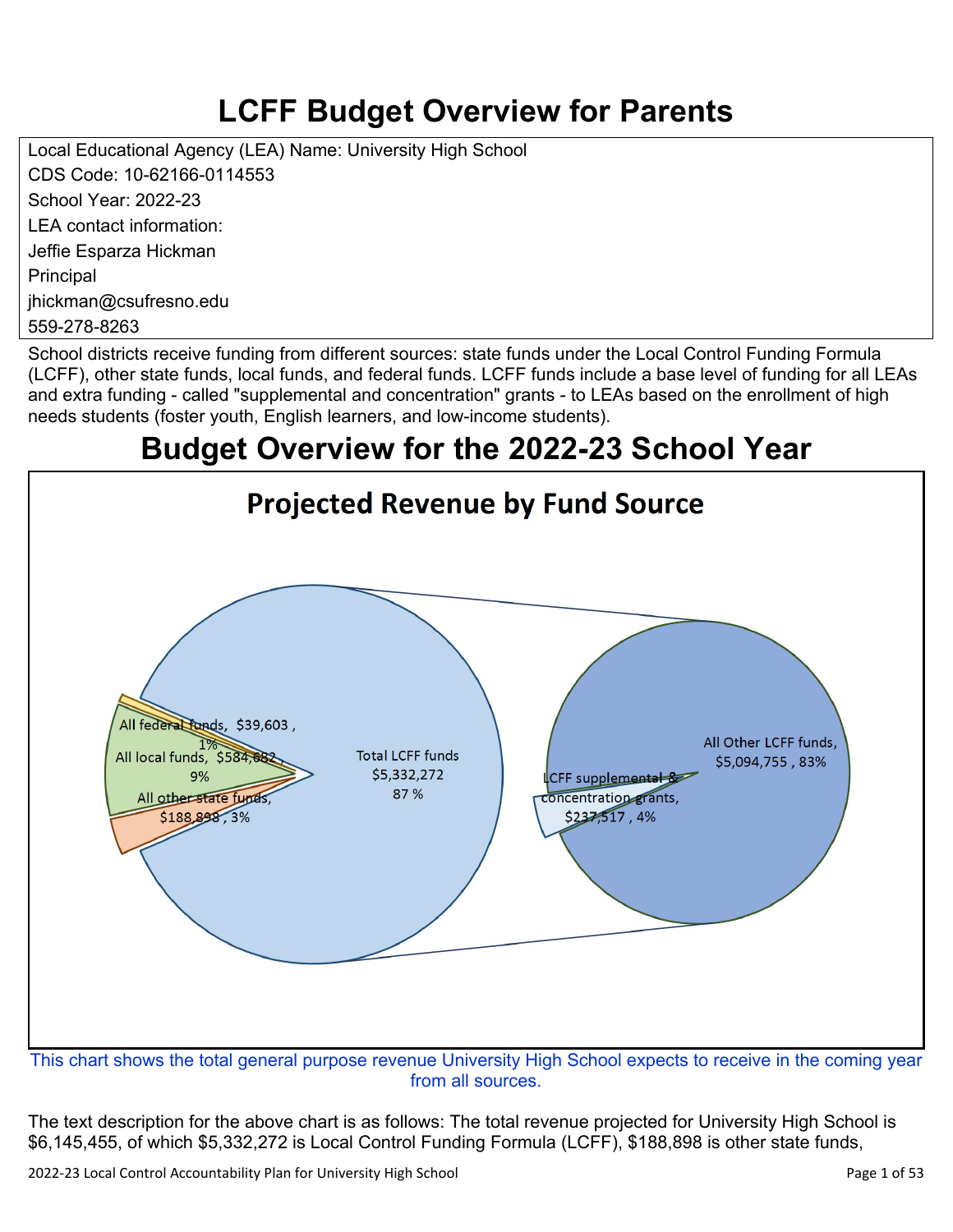\$584,682 is local funds, and \$39,603 is federal funds. Of the \$5,332,272 in LCFF Funds, \$237,517 is generated based on the enrollment of high needs students (foster youth, English learner, and low-income students).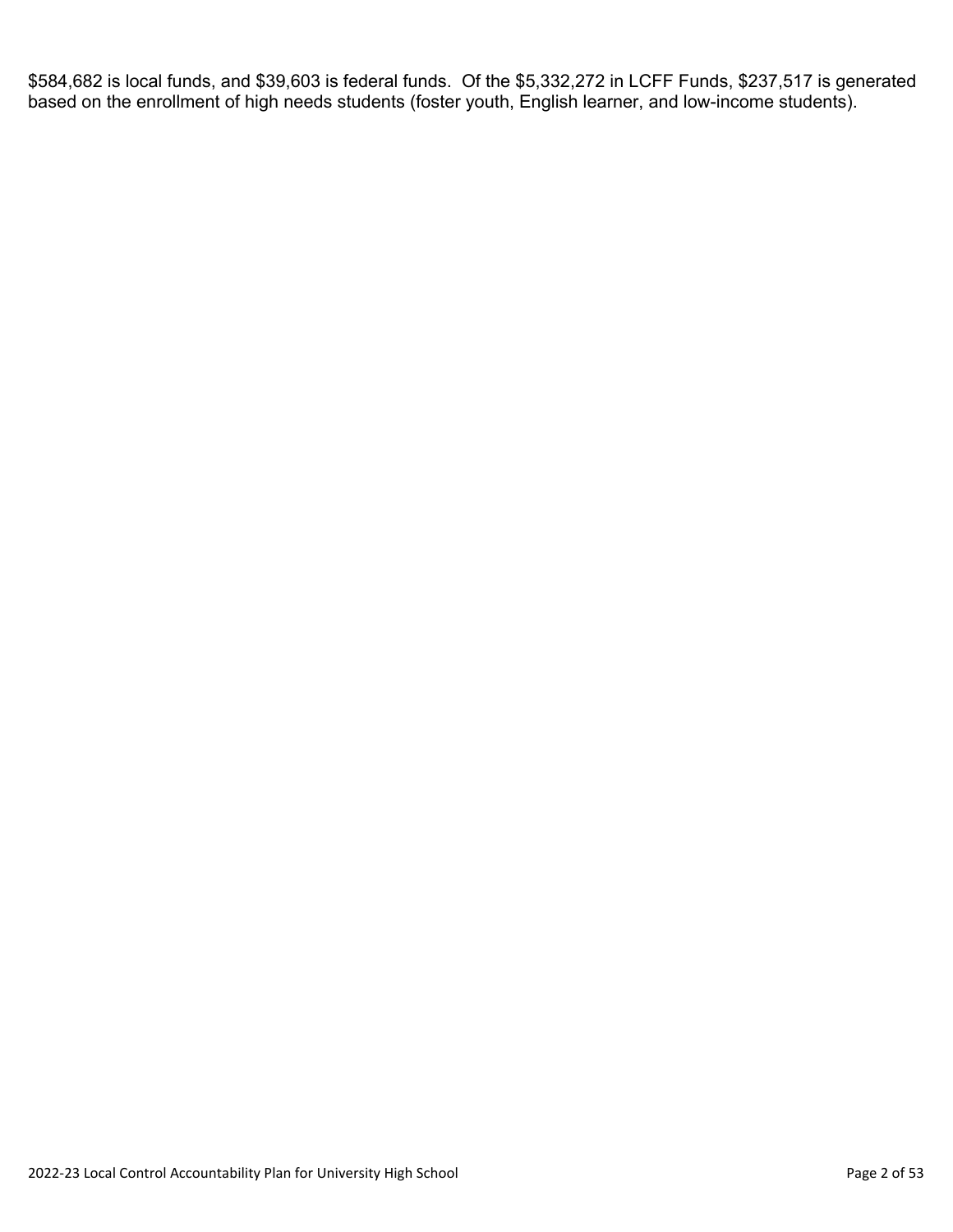## **LCFF Budget Overview for Parents**

The LCFF gives school districts more flexibility in deciding how to use state funds. In exchange, school districts must work with parents, educators, students, and the community to develop a Local Control and Accountability Plan (LCAP) that shows how they will use these funds to serve students.



This chart provides a quick summary of how much University High School plans to spend for 2022-23. It shows how much of the total is tied to planned actions and services in the LCAP.

The text description of the above chart is as follows: University High School plans to spend \$\$5,524,306 for the 2022-23 school year. Of that amount, \$5,420,234 is tied to actions/services in the LCAP and \$\$104,072 is not included in the LCAP. The budgeted expenditures that are not included in the LCAP will be used for the following:

Title I, Title II and other Federal funds.

### **Increased or Improved Services for High Needs Students in the LCAP for the 2022-23 School Year**

In 2022-23, University High School is projecting it will receive \$237,517 based on the enrollment of foster youth, English learner, and low-income students. University High School must describe how it intends to increase or improve services for high needs students in the LCAP. University High School plans to spend \$237517 towards meeting this requirement, as described in the LCAP.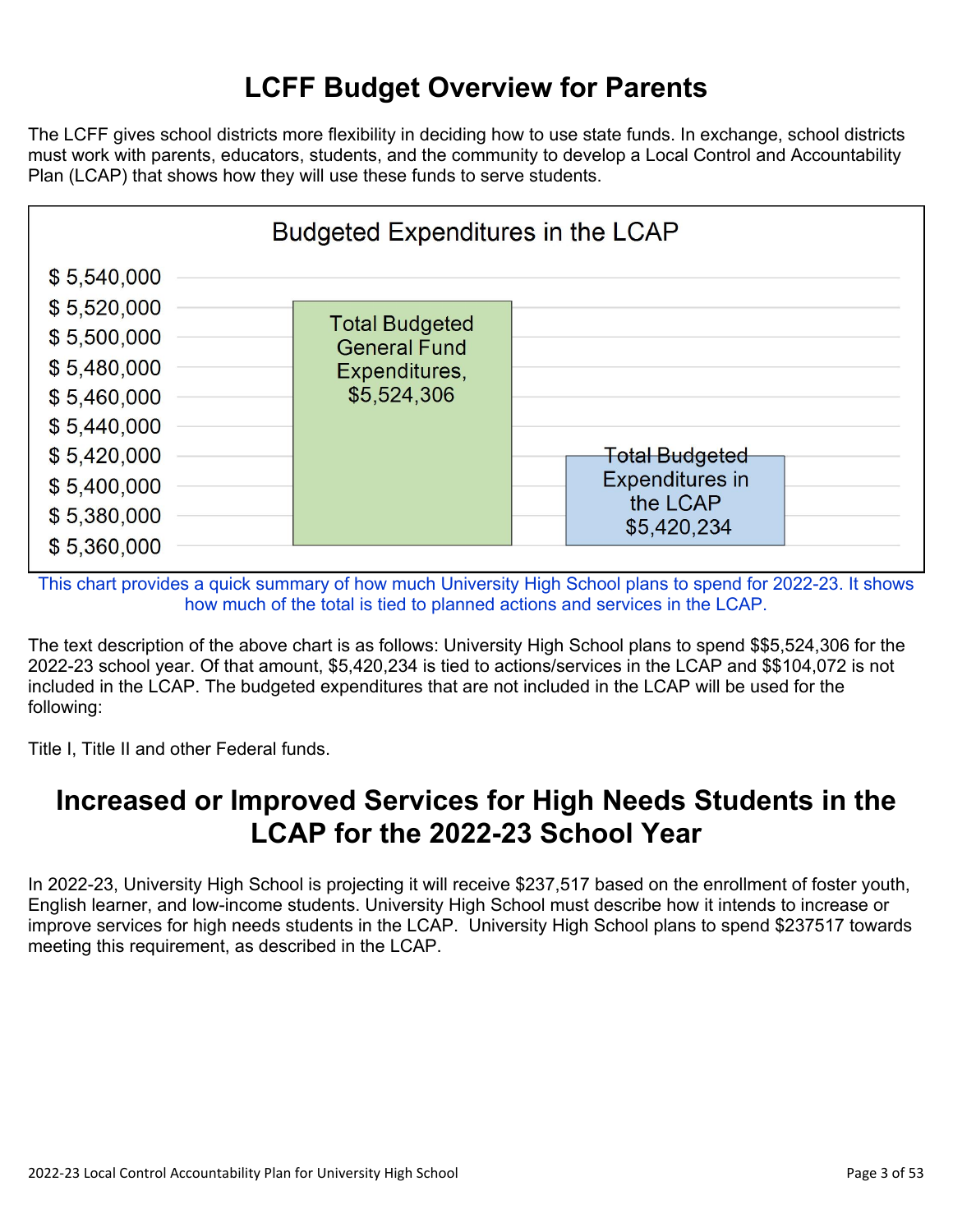## **LCFF Budget Overview for Parents**

## **Update on Increased or Improved Services for High Needs Students in 2021-22**



This chart compares what University High School budgeted last year in the LCAP for actions and services that contribute to increasing or improving services for high needs students with what University High School estimates it has spent on actions and services that contribute to increasing or improving services for high needs students in the current year.

The text description of the above chart is as follows: In 2021-22, University High School's LCAP budgeted \$196,235 for planned actions to increase or improve services for high needs students. University High School actually spent \$196,235 for actions to increase or improve services for high needs students in 2021-22.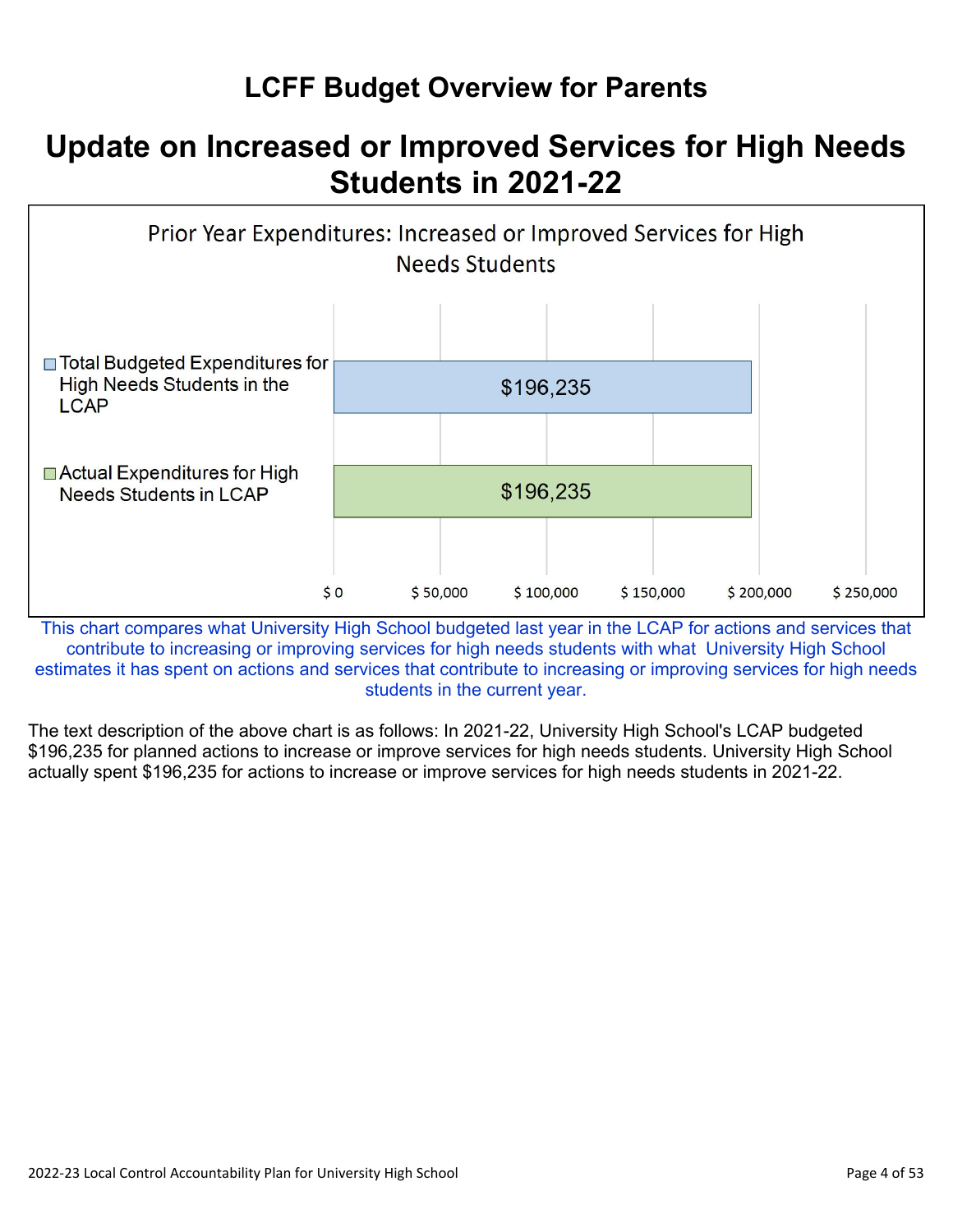# **Supplement to the Annual Update to the 2021–22 Local Control and Accountability Plan**

| Local Educational Agency (LEA) Name | <b>Contact Name and Title</b> | <b>Email and Phone</b> |
|-------------------------------------|-------------------------------|------------------------|
| University High School              | Jeffie Esparza Hickman        | ihickman@csufresno.edu |
|                                     | Superintendent/Principal      | 559-278-8263           |

California's 2021–22 Budget Act, the federal American Rescue Plan Act of 2021, and other state and federal relief acts have provided local educational agencies (LEAs) with a significant increase in funding to support students, teachers, staff, and their communities in recovering from the COVID-19 pandemic and to address the impacts of distance learning on students. The following is a one-time mid-year report to the local governing board or body and educational partners related to engagement on, and implementation of, these Acts.

A description of how and when the LEA engaged, or plans to engage, its educational partners on the use of funds provided through the Budget Act of 2021 that were not included in the 2020–21 Local Control and Accountability Plan (LCAP).

University High School has an established practice of sharing budget information with all of its community partners. Examples of methods of engagement include presentations at monthly School Board meetings, discussions with staff members, posting of its LCAP and other financial plans on our website, and sharing of plans and gathering feedback at monthly Phoenix Alliance meetings. UHS will continue to utilize these methods and other means to engage its community partners regarding the additional Cost-Of-Living-Adjustment (COLA) and 15% increase to concentration funds during the remainder of the 2021-22 school year.

Previous engagement opportunities include:

Local Control and Accountability Plan, 2021-22: uhsfresno.com/sites/default/files/docs/LCAP21-24.pdf (page 4)

A description of how the LEA used, or plans to use, the additional concentration grant add-on funding it received to increase the number of staff who provide direct services to students on school campuses with an enrollment of students who are low-income, English learners, and/or foster youth that is greater than 55 percent.

University High School does not receive enough funding to hire additional staff, but instead we use the funding to retain staff to provide services to students that need additional help through tutorial and music services. We have increased the number of tutors in the Tutor Center and increased the stipends for the teachers working in Tutor Center. Additionally, we have created a specialized Math Tutorial, which also added stipends for our credentialed math teachers.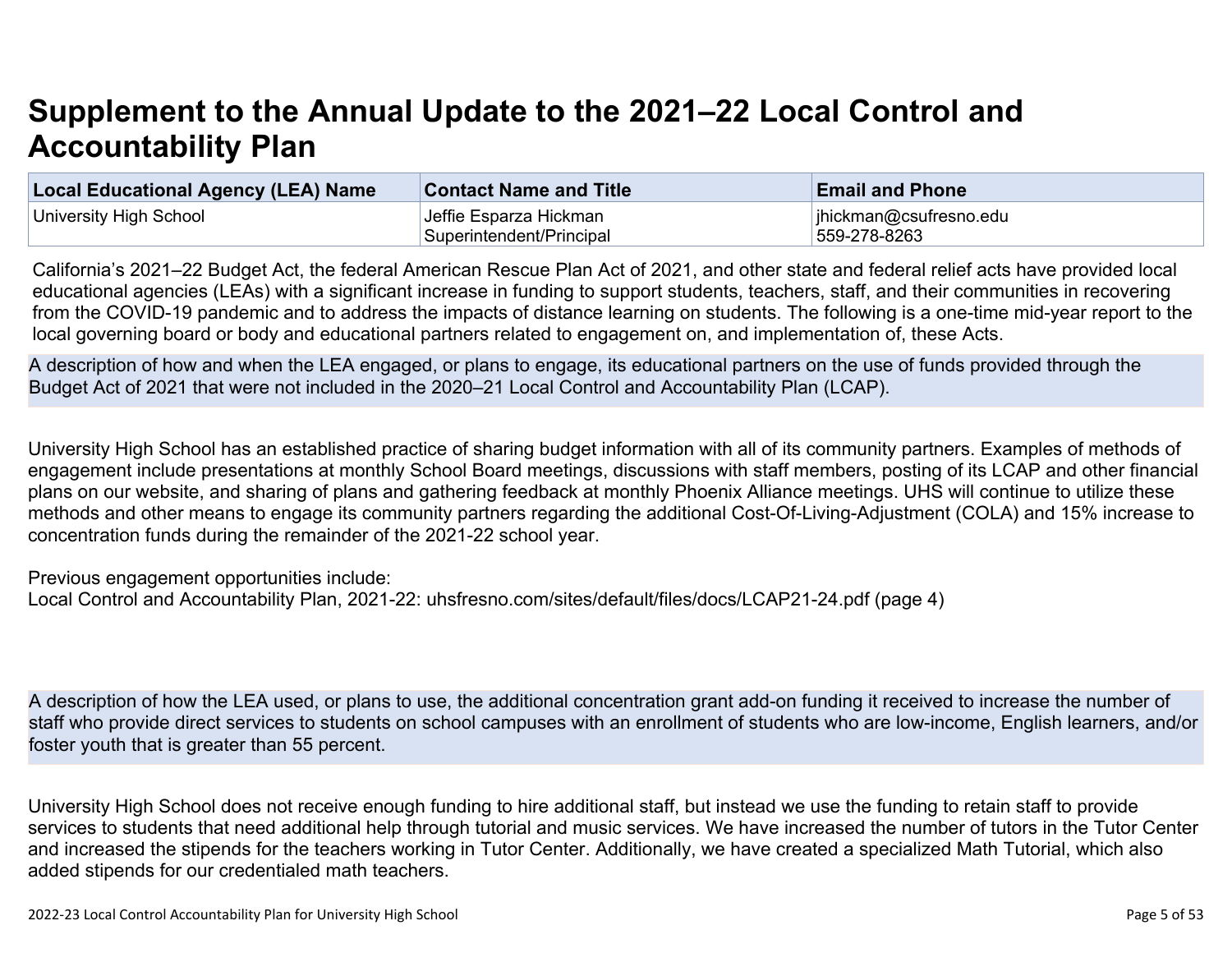A description of how and when the LEA engaged its educational partners on the use of one-time federal funds received that are intended to support recovery from the COVID-19 pandemic and the impacts of distance learning on pupils.

University High School has an established practice of meaningful educational partner engagement. These efforts continued through the Local Control and Accountability Plan (LCAP) development process. The school's practices have been further enhanced during the pandemic as UHS sought the input and feedback of its educational partner groups from the onset of the pandemic and continuing through the development of the Learning Continuity and Attendance Plan, the 2021-22 LCAP, Expanded Learning Opportunities Grant, and the ESSER III Expenditure Plan.

The following links and page numbers indicate how and when UHS engaged its educational partners in the use of funds received to support recovery for the Covid-19 pandemic.

-Learning Continuity and Attendance Plan: <https://uhsfresno.com/sites/default/files/docs/LearningContinuityAttendancePlan2020-21.pdf> (pages 1-2)

-Local Control and Accountability Plan: uhsfresno.com/sites/default/files/docs/LCAP21-24.pdf (page 4)

-ESSER III Expenditure Plan: uhsfresno.com/sites/default/files/docs/ESSER\_IIIPlanUpdated12.1.21.pdf (pages 2-3)

A description of how the LEA is implementing the federal American Rescue Plan Act and federal Elementary and Secondary School Emergency Relief expenditure plan, and the successes and challenges experienced during implementation.

Implementation of ESSER III Safe Return to In-Person Instruction and Continuity of Services Plan

University High School is using the bulk of its funding from the ESSER III grant to build a new structure on our campus to provide covered outdoor space for classroom use and eating area. This new structure has become especially essential due to the Covid-19 pandemic with social distancing and outside classroom space promoted as effective protocols for schools to use to help prevent the spread of the virus. Construction is due to begin in the summer of 2022. The remaining funds from the ESSER III grant are reserved for math tutorial, summer math assistance, and tutorial for all other subjects.

Health and safety of students, educators, and other staff-

Successes: Due to the plethora of additional funding sources, UHS has been able to purchase industrial grade air purifiers and touchless hand sanitizing machines for every classroom and common area on the campus. Every classroom is equipped with a tub filled with PPE, including masks, wipes, gloves, first aid kit, etc.

Challenges: There have been very few challenges during the fall semester. Students and staff did very well returning to campus. During January of 2022, however, there have been numerous Covid cases due to the new variant, and it has been a lot of work to offer testing, document the cases, complete the contact tracing in a timely manner, and all of the other work that comes with this pandemic.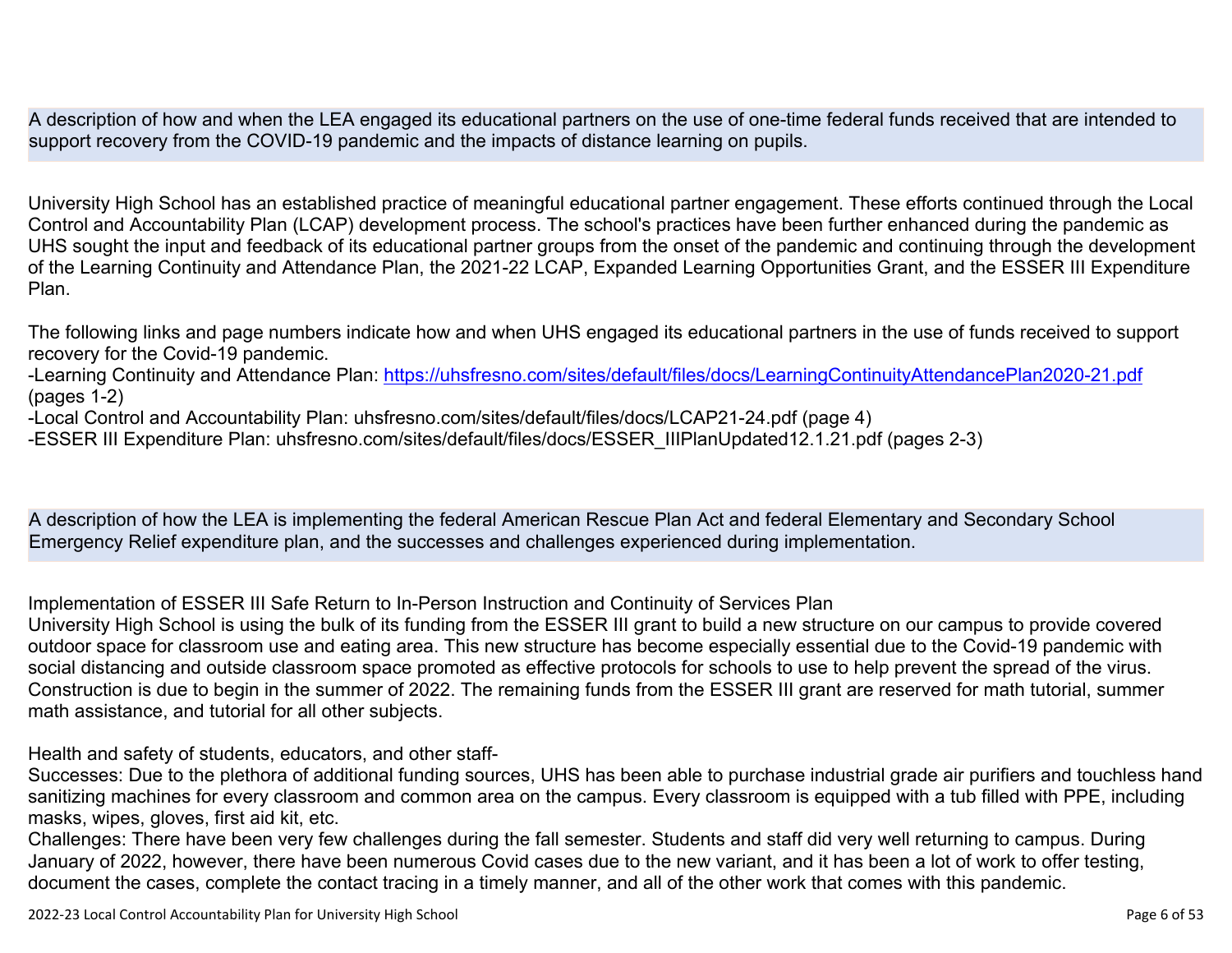Continuity of Services-

Successes: University High School returned to full time in-person instruction in August, 2021, and has been successful in providing its rigorous academic instruction to all students. After school tutorial, along with a new specialized Math Tutorial, continues to help students in need of additional assistance.

Challenges: For the fall semester of 2021, there were very few challenges. Most of the student body was vaccinated (88%) and only 10 students were out for Covid. In January, 2022, however, with the new Covid variant surging in the area, the number of students out for 5 days or more increased dramatically.

Implementation of the ESSER III Expenditure Plan-

Successes: Due to the simple breakdown of the ESSER III Expenditure Plan (math tutorial, summer math assistance, regular tutorial, and then the bulk of the funding going towards the new structure), the implementation of spending has been easy to follow. Challenges: No challenges at this time.

A description of how the LEA is using its fiscal resources received for the 2021–22 school year in a manner that is consistent with the applicable plans and is aligned with the LEA's 2021–22 LCAP and Annual Update.

Safe Return to In-Person Instruction and Continuity of Services Plan

University High School used its fiscal resouces to implement the requirements of the Safe Return to In-Person Instruction and Continuity of Services Plan by purchasing various forms of PPE, including industrial air purifiers and touchless hand sanitizing machines for every classroom and common area, disinfecting wipes, full bins of PPE for each classroom, and additional technology for teachers in order to assist with instruction.

The implementation of these additional funds received in the 2021-22 school year are specifically aligned to the LCAP through Goal 1, Actions 3 and 4 (Accelerated college prep curriculum - maintenance of technology, services for students).

#### ESSER III Expenditure Plan

University High School used its fiscal resources to implement the requirements of the ESSER III Expenditure Plan by supporting our students through after school tutorial, a newly formed specialized math tutorial, a newly created summer math curriculum for incoming freshmen, and plans in the works for a new structure to be built on the campus of UHS.

The implementation of these additional funds received in the 2021-22 school year are specifically aligned to the LCAP through Goal 1, Action 4, and Goal 2, Action 4 (Accelerated college prep curriculum - services for students, Positive school culture/improving mental health - building a structure).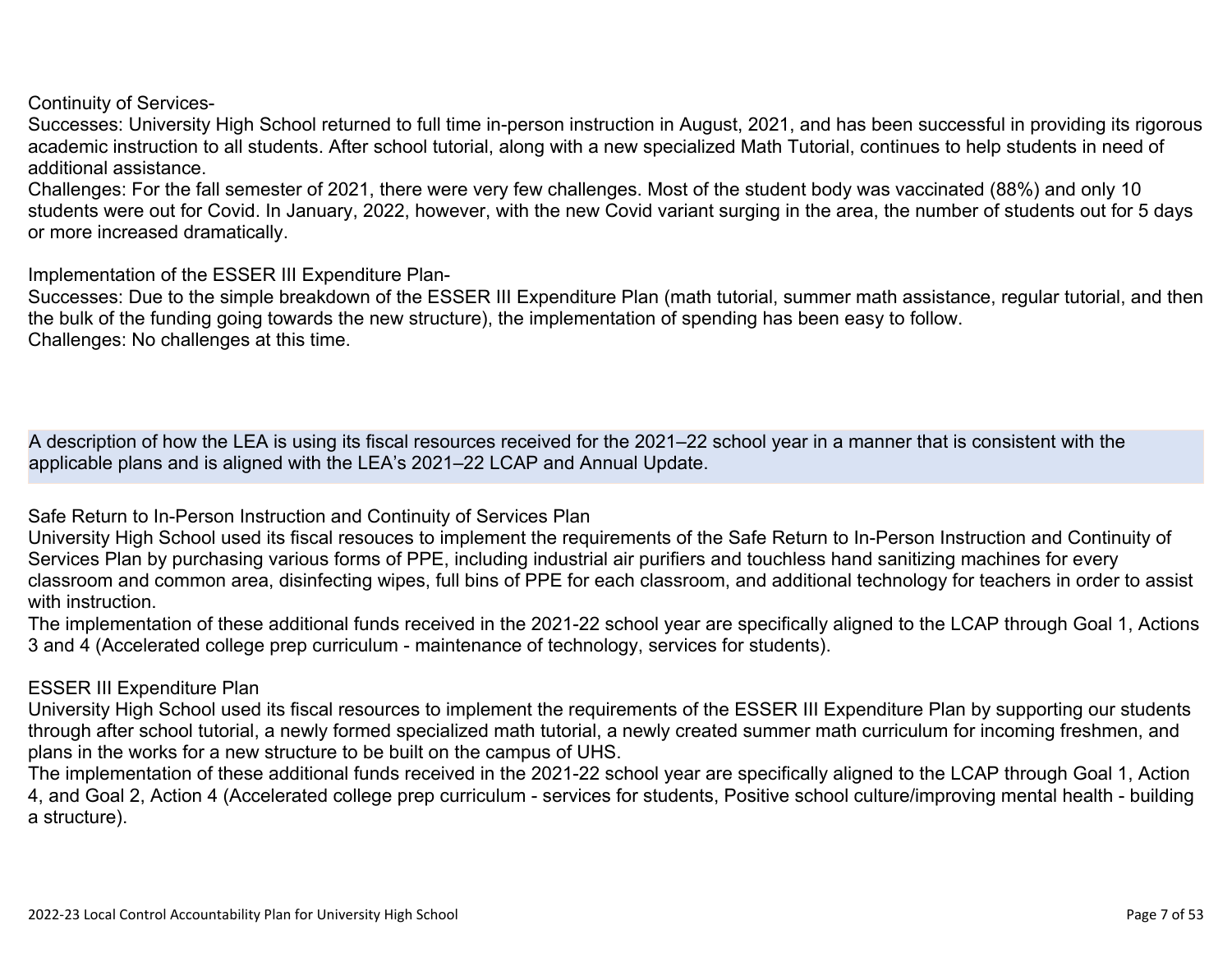## **Instructions for the Supplement to the Annual Update for the 2021–22 Local Control and Accountability Plan Year**

*For additional questions or technical assistance related to the completion of the Supplement to the Annual Update to the 2021–22 Local Control and Accountability Plan (LCAP), please contact the local county office of education (COE), or the California Department of Education's (CDE's)* Local Agency Systems Support Office, by phone at 916-319-0809 or by email at *[lcff@cde.ca.gov](mailto:lcff@cde.ca.gov)*.

### **Introduction**

California's 2021–22 Budget Act, the federal American Rescue Plan Act of 2021, and other state and federal relief acts have provided local educational agencies (LEAs) with a significant increase in funding to support students, teachers, staff, and their communities in recovering from the COVID-19 pandemic and to address the impacts of distance learning on students. Section 124(e) of Assembly Bill 130 requires LEAs to present an update on the Annual Update to the 2021–22 LCAP and Budget Overview for Parents on or before February 28, 2022, at a regularly scheduled meeting of the governing board or body of the LEA. At this meeting, the LEA must include all of the following:

- The Supplement to the Annual Update for the 2021–22 LCAP (2021–22 Supplement);
- All available mid-year outcome data related to metrics identified in the 2021–22 LCAP; and
- Mid-year expenditure and implementation data on all actions identified in the 2021–22 LCAP.

When reporting available mid-year outcome, expenditure, and implementation data, LEAs have flexibility to provide this information as best suits the local context, provided that it is succinct and contains a level of detail that is meaningful and accessible for the LEA's educational partners.

The 2021–22 Supplement is considered part of the 2022–23 LCAP for the purposes of adoption, review, and approval, and must be included with the LCAP as follows:

- The 2022–23 Budget Overview for Parents
- The 2021–22 Supplement
- The 2022-23 LCAP
- The Action Tables for the 2022–23 LCAP
- The Instructions for the LCAP Template

As such, the 2021–22 Supplement will be submitted for review and approval as part of the LEA's 2022–23 LCAP.

### **Instructions**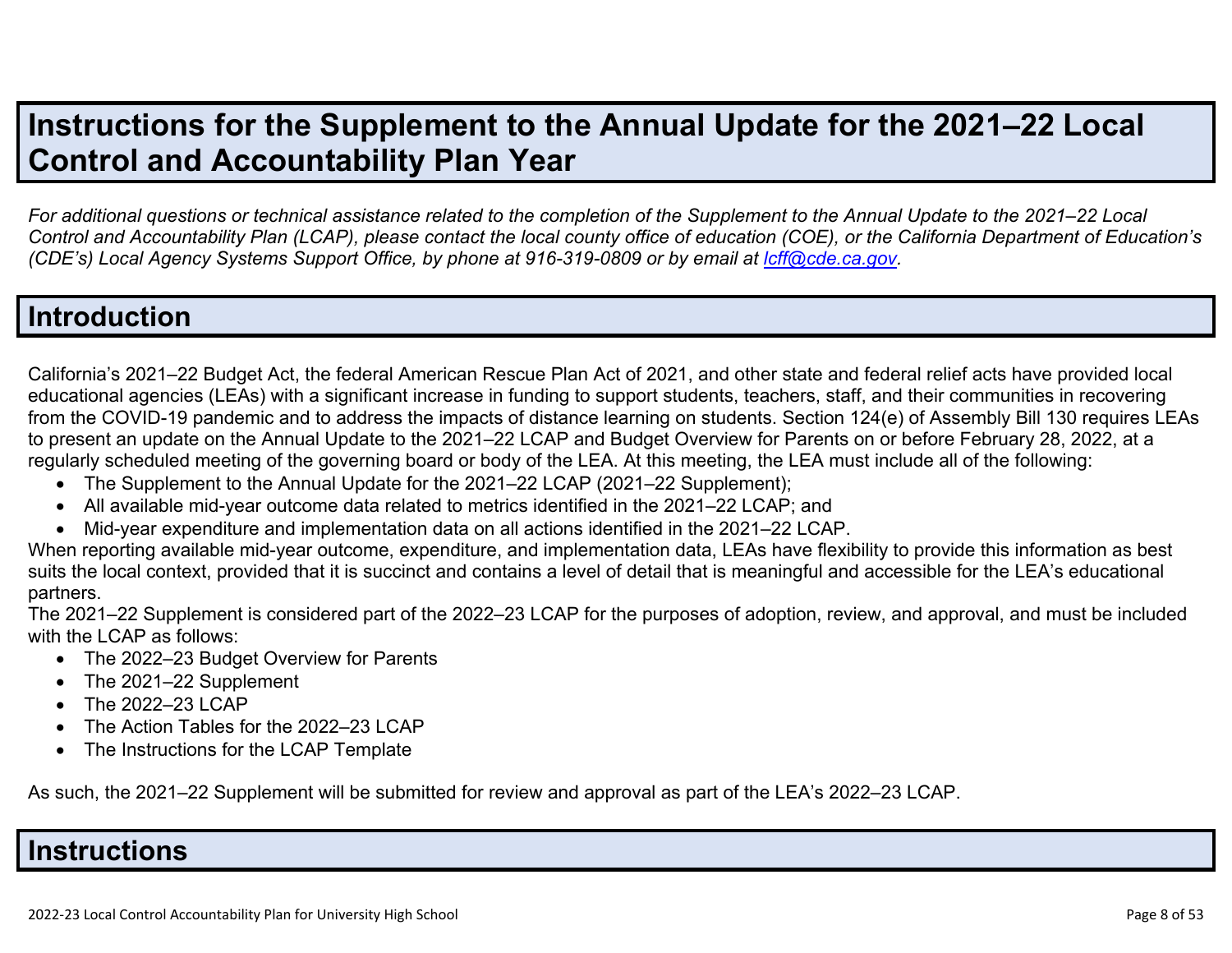Respond to the following prompts, as required. In responding to these prompts, LEAs must, to the greatest extent practicable, provide succinct responses that contain a level of detail that will be meaningful and accessible for the LEA's educational partners and the broader public and must, to the greatest extent practicable, use language that is understandable and accessible to parents.

In responding to these prompts, the LEA has flexibility to reference information provided in other planning documents. An LEA that chooses to reference information provided in other planning documents must identify the plan(s) being referenced, where the plan(s) are located (such as a link to a web page), and where in the plan the information being referenced may be found.

**Prompt 1:** "*A description of how and when the LEA engaged, or plans to engage, its* educational partners *on the use of funds provided through the Budget Act of 2021 that were not included in the 2020–21 Local Control and Accountability Plan (LCAP).*"

In general, LEAs have flexibility in deciding what funds are included in the LCAP and to what extent those funds are included. If the LEA received funding through the Budget Act of 2021 that it would have typically included within its LCAP, identify the funds provided in the Budget Act of 2021 that were not included in the LCAP and provide a description of how the LEA has engaged its educational partners on the use of funds. If an LEA included the applicable funds in its adopted 2021–22 LCAP, provide this explanation.

**Prompt 2:** "*A description of how LEA used, or plans to use, the concentration grant add-on funding it received to increase the number of staff who provide direct services to students on school campuses with an enrollment of students who are low-income, English learners, and/or foster youth that is greater than 55 percent.*"

If LEA does not receive a concentration grant or the concentration grant add-on, provide this explanation.

Describe how the LEA is using, or plans to use, the concentration grant add-on funds received consistent with California *Education Code* Section 42238.02, as amended, to increase the number of certificated staff, classified staff, or both, including custodial staff, who provide direct services to students on school campuses with greater than 55 percent unduplicated pupil enrollment, as compared to schools with an enrollment of unduplicated students that is equal to or less than 55 percent.

In the event that the additional concentration grant add-on is not sufficient to increase the number of staff providing direct services to students at a school with an enrollment of unduplicated students that is greater than 55 percent, describe how the LEA is using the funds to retain staff providing direct services to students at a school with an enrollment of unduplicated students that is greater than 55 percent.

**Prompt 3:** "*A description of how and when the LEA engaged its educational partners on the use of one-time federal funds received that are intended to support recovery from the COVID-19 pandemic and the impacts of distance learning on pupils.*"

If the LEA did not receive one-time federal funding to support recovery from the COVID-19 pandemic and the impacts of distance learning on students, provide this explanation.

Describe how and when the LEA engaged its educational partners on the use of one-time federal funds it received that are intended to support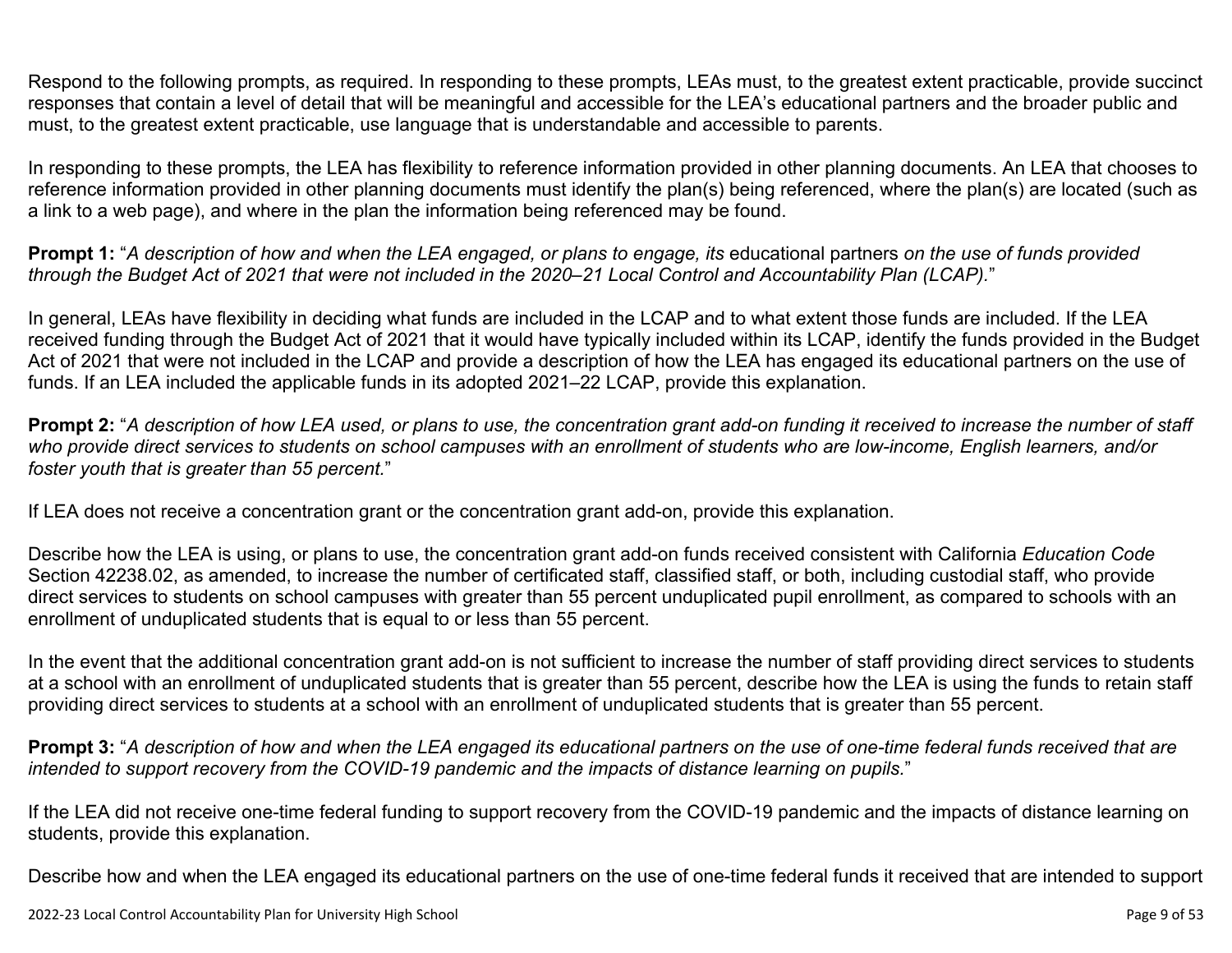recovery from the COVID-19 pandemic and the impacts of distance learning on students. See the COVID-19 Relief Funding Summary Sheet web page [\(https://www.cde.ca.gov/fg/cr/relieffunds.asp\)](https://www.cde.ca.gov/fg/cr/relieffunds.asp) for a listing of COVID-19 relief funding and the Federal Stimulus Funding web page (<https://www.cde.ca.gov/fg/cr/>) for additional information on these funds. The LEA is not required to describe engagement that has taken place related to state funds.

**Prompt 4:** "A description of how the LEA is implementing the federal American Rescue Plan Act and federal Elementary and Secondary School Emergency Relief expenditure plan, and the successes and challenges experienced during implementation."

If an LEA does not receive ESSER III funding, provide this explanation.

Describe the LEA's implementation of its efforts to maintain the health and safety of students, educators, and other staff and ensure the continuity of services, as required by the federal American Rescue Plan Act of 2021, and its implementation of the federal Elementary and Secondary School Emergency Relief (ESSER) expenditure plan to date, including successes and challenges.

**Prompt 5:** "A description of how the LEA is using its fiscal resources received for the 2021–22 school year in a manner that is consistent with the applicable plans and is aligned with the LEA's 2021–22 LCAP and Annual Update."

Summarize how the LEA is using its fiscal resources received for the 2021–22 school year to implement the requirements of applicable plans in a manner that is aligned with the LEA's 2021–22 LCAP. For purposes of responding to this prompt, "applicable plans" include the Safe Return to In-Person Instruction and Continuity of Services Plan and the ESSER III Expenditure Plan.

California Department of Education November 2021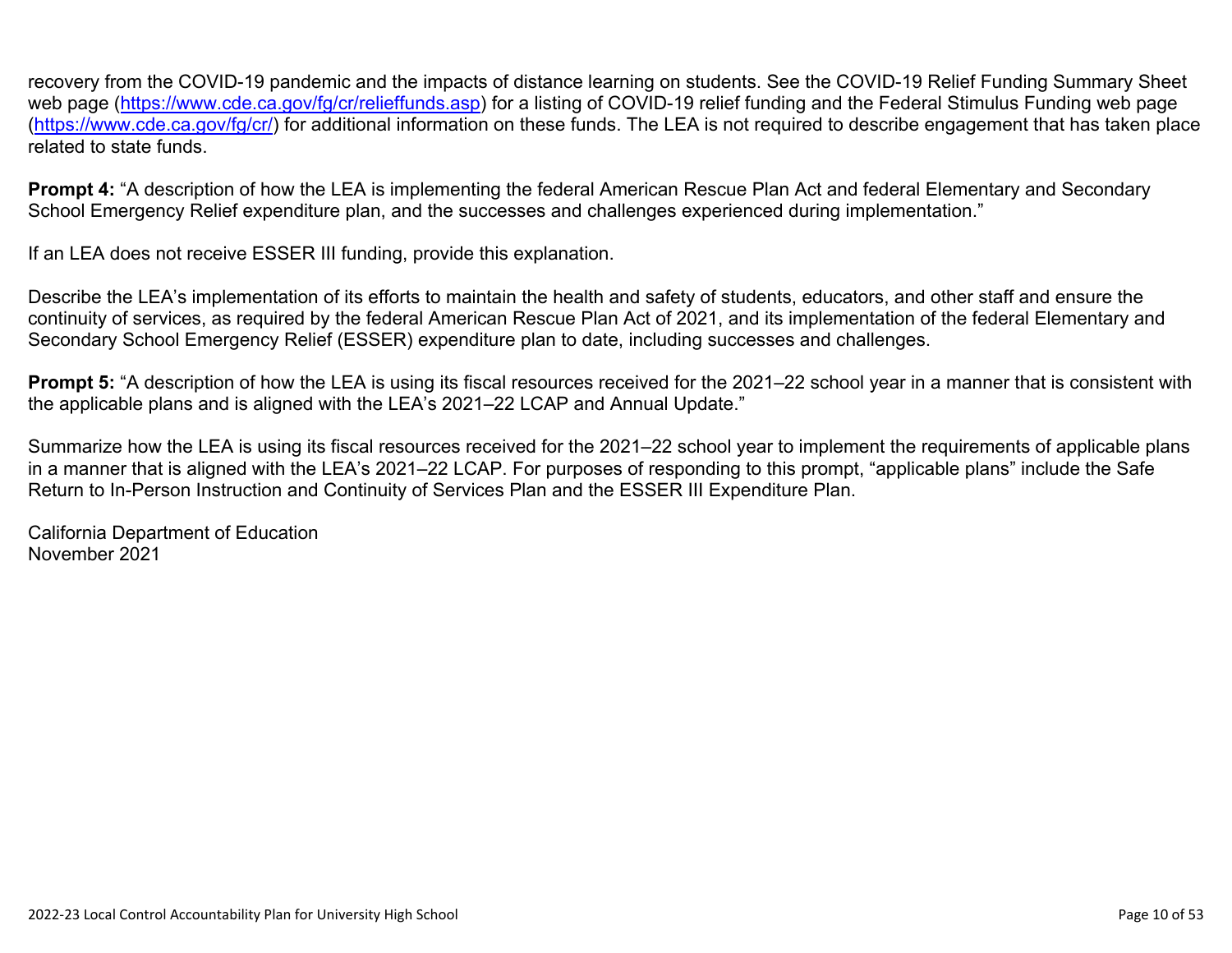# **Local Control Accountability Plan**

**The instructions for completing the Local Control and Accountability Plan (LCAP) follow the template.**

| <b>Local Educational Agency (LEA) Name</b> | <b>Contact Name and Title</b>       | <b>Email and Phone</b>                 |
|--------------------------------------------|-------------------------------------|----------------------------------------|
| University High School                     | Jeffie Esparza Hickman<br>Principal | ihickman@csufresno.edu<br>559-278-8263 |

# **[Plan Summary \[2022-23\]](http://www.doc-tracking.com/screenshots/22LCAP/Instructions/22LCAPInstructions.htm#PlanSummary)**

### **[General Information](http://www.doc-tracking.com/screenshots/22LCAP/Instructions/22LCAPInstructions.htm#generalinformation)**

A description of the LEA, its schools, and its students in grades transitional kindergarten–12, as applicable to the LEA.

University High School is a 9th-12th grade free, public charter high school located on the campus of Fresno State. UHS provides an accelerated college preperatory education to approximately 480 students who share a common interest in music. Students receive a strong foundation in music and the liberal arts and sciences in a small high school environment, while benefitting from the opportunities available on a large public university campus. Ninth grade students are admitted through a lottery process, and students typically graduate from UHS with at least 24 college credits completed. UHS is known to be a very rigorous high school, specializing in music education and high standards.

## **[Reflections: Successes](http://www.doc-tracking.com/screenshots/22LCAP/Instructions/22LCAPInstructions.htm#ReflectionsSuccesses)**

A description of successes and/or progress based on a review of the California School Dashboard (Dashboard) and local data.

University High School has much to be proud of. UHS students are highly successful in taking Advanced Placement (A.P.) exams, with a 62% passage rate in 2020, which was in the middle of the worldwide pandemic. In previous years, our pass rate is usually closer to 65% or above. Students are also successful when taking the California Assessment of Student Performance and Progress Tests (CAASPP). In 2019, 98% of UHS students scored "met" or "exceeded" on the English Language Arts exam and 88% scored such on the math exam. On the 2019 State Science exam, 90.17% of UHS students scored at the "met" or "exceeded" level, which also happened to be the second highest score in the entire state of California.

The four year course pattern for UHS students is a set pattern that all students follow. There are slight variations due to advanced mathematics abilities and upperclassmen choices regarding A.P. classes. Our course pattern combined with an atmosphere and synergy of hard work, team work, and strong work ethic, help UHS students to successfully complete A-G requirements for four year universities at a high rate, usually 95% or more.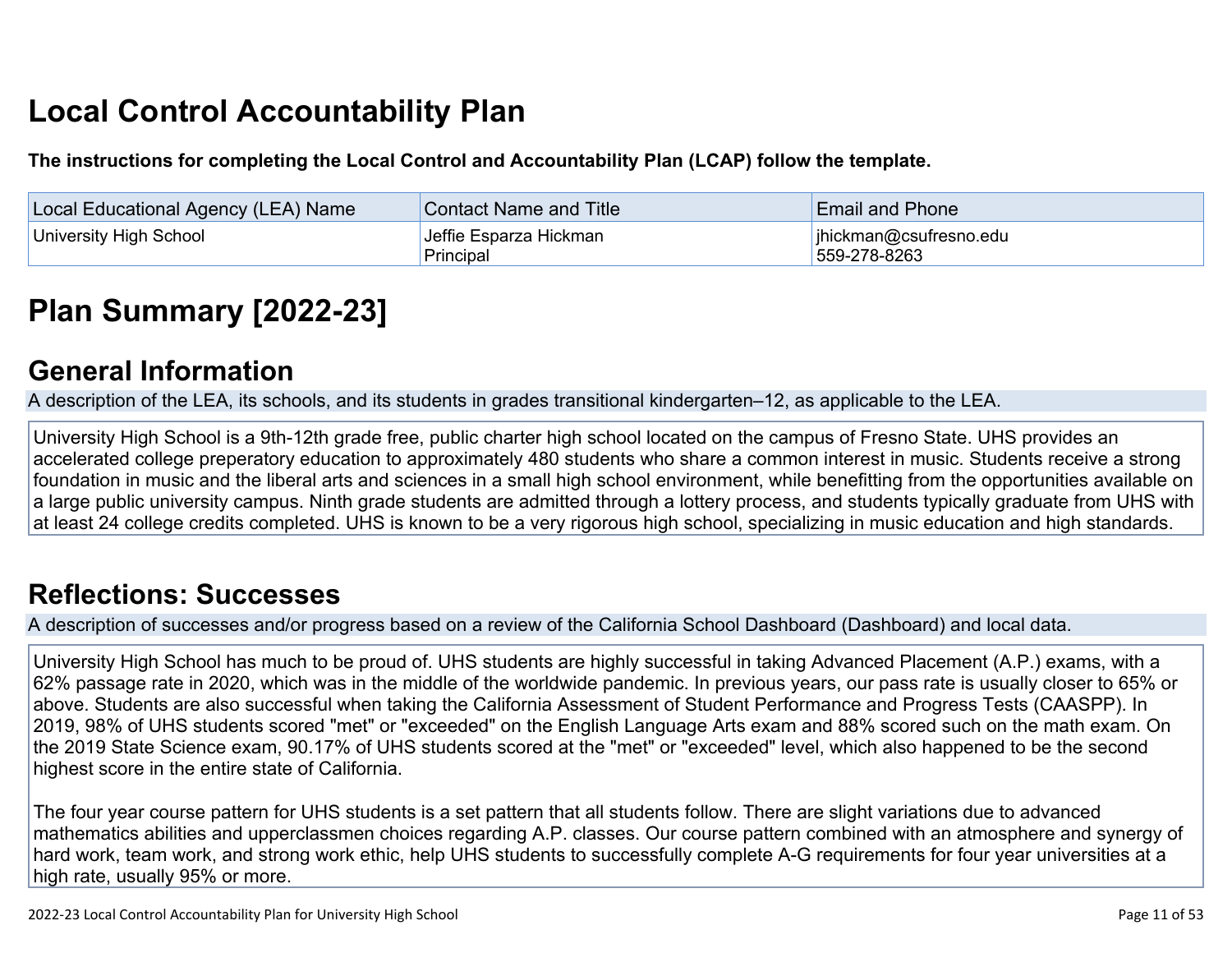According to the 2020 California State Dashboard, UHS has all areas in the blue or green areas for accountability, which are the highest levels possible. Moreover, all areas are in the highest level of accountability, blue, except for Academic Performance for English Language Arts and Math. Even though these two areas are 150 points and 80 points, respectively, above the standard, both areas had declined from the year before. Otherwise, all other areas, suspension rate, graduation rate, and college/career indicator, are in the top tier, blue.

UHS also receives positive feedback from outside sources like U.S. News and World Report and Niche.com. In April of 2022, U.S. News and World Report ranked University High as the #1 High School in the Fresno Area, the 7th Best High School in California, the 22nd Best Charter School in the Nation, and the 92nd Best School in the Nation. In 2021, Niche.com gave UHS an A+ rating, and ranked us as the 2nd Best Charter School and the 27th Best High School in California. During the 2021-22 school year, University High received the California Distinguished School Award, the California Pivotal Practice Award, and the National Blue Ribbon Award. We look forward to continuing success.

## **[Reflections: Identified Need](http://www.doc-tracking.com/screenshots/22LCAP/Instructions/22LCAPInstructions.htm#ReflectionsIdentifiedNeed)**

A description of any areas that need significant improvement based on a review of Dashboard and local data, including any areas of low performance and significant performance gaps among student groups on Dashboard indicators, and any steps taken to address those areas.

University High School focused on schoolwide improvement and campus culture as we returned to 100% in-person instruction in the Fall of 2021. We gave diagnostic tests in math and music to gain baseline data and have starting points for instruction. A main area of focus in the fall semester was to build school spirit and camaraderie since students had not been in school over over 18+ months.

## **[LCAP Highlights](http://www.doc-tracking.com/screenshots/22LCAP/Instructions/22LCAPInstructions.htm#LCAPHighlights)**

A brief overview of the LCAP, including any key features that should be emphasized.

University High School's current LCAP states that we will use all of our resources to run the academic program that our charter dictates, with the primary goal designed to ensure that all students will experience an accelerated college preparatory program with two years of Latin and a full inclusion of music theory and performance in a safe and supportive school environment. The key to the success of our program is the safe and supportive school culture that promotes achievement and student success. Continuing to foster this success through our daily school operations is the focus of our LCAP.

For this new cycle of the LCAP and due to the challenges of the worldwide pandemic of COVID-16, we have added a second goal, which is to promote school spirit and engagement and improving the mental health of students. As school began for the 2021-22 school year, the senior class was the only class of the four that had been on campus previously. The seniors was the only class that truly knows the culture of UHS, so we needed to recreate and reintroduce our school culture to all of our students again. We focused on team building activities, creating school spirit, and building the culture of being UHS (understanding, honorable, and studious) with activities like ropes course days for the juniors and seniors and a field trip to Scout Island for the freshmen and sophomores.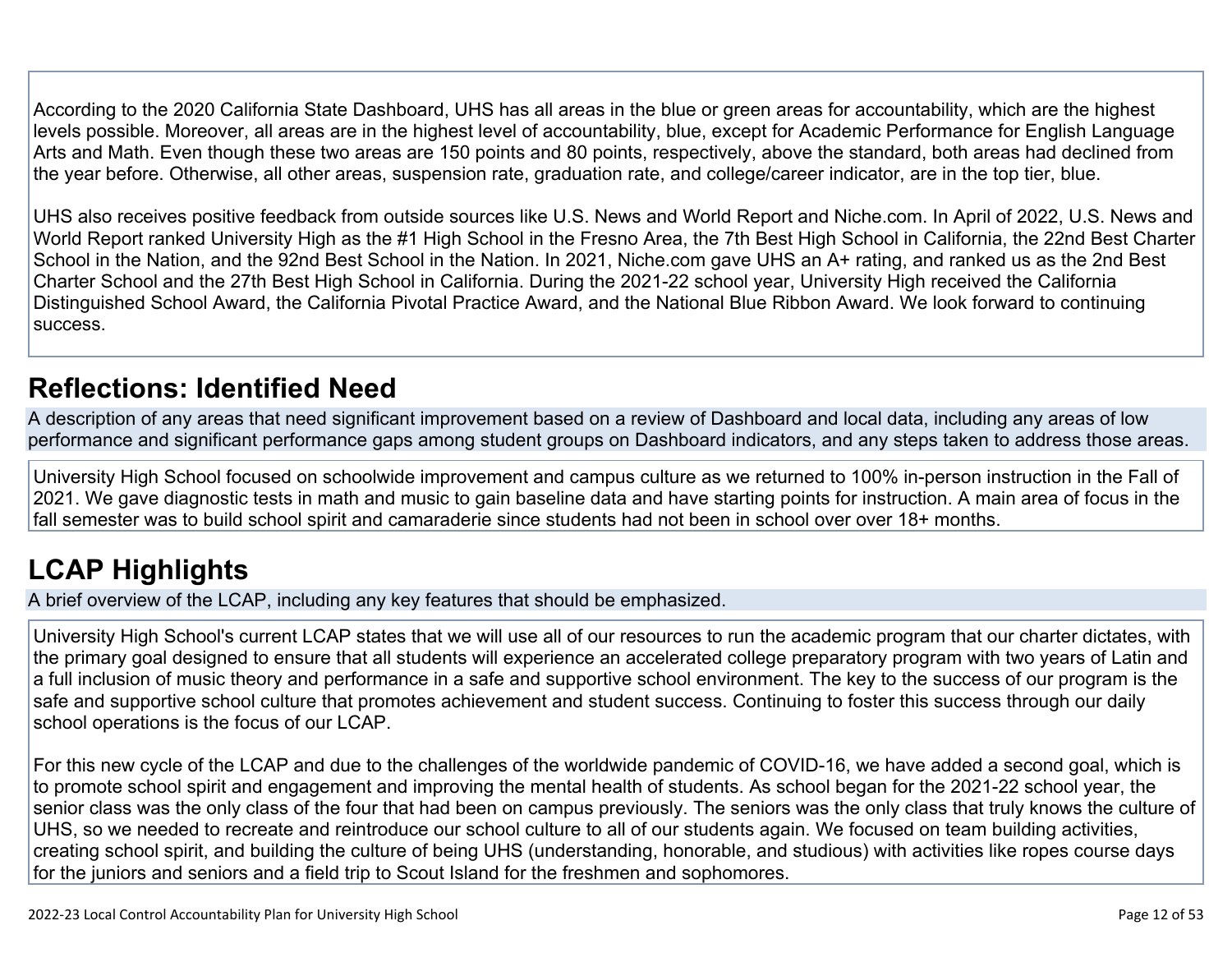## **Comprehensive Support and Improvement**

An LEA with a school or schools eligible for comprehensive support and improvement must respond to the following prompts.

### *[Schools Identified](http://www.doc-tracking.com/screenshots/22LCAP/Instructions/22LCAPInstructions.htm#SchoolsIdentified)*

A list of the schools in the LEA that are eligible for comprehensive support and improvement.

No school was eligible for CSI.

### *[Support for Identified Schools](http://www.doc-tracking.com/screenshots/22LCAP/Instructions/22LCAPInstructions.htm#SupportforIdentifiedSchools)*

A description of how the LEA has or will support its eligible schools in developing comprehensive support and improvement plans.

No school was eligible for CSI; not applicable.

### *[Monitoring and Evaluating Effectiveness](http://www.doc-tracking.com/screenshots/22LCAP/Instructions/22LCAPInstructions.htm#MonitoringandEvaluatingEffectiveness)*

A description of how the LEA will monitor and evaluate the plan to support student and school improvement.

Not applicable.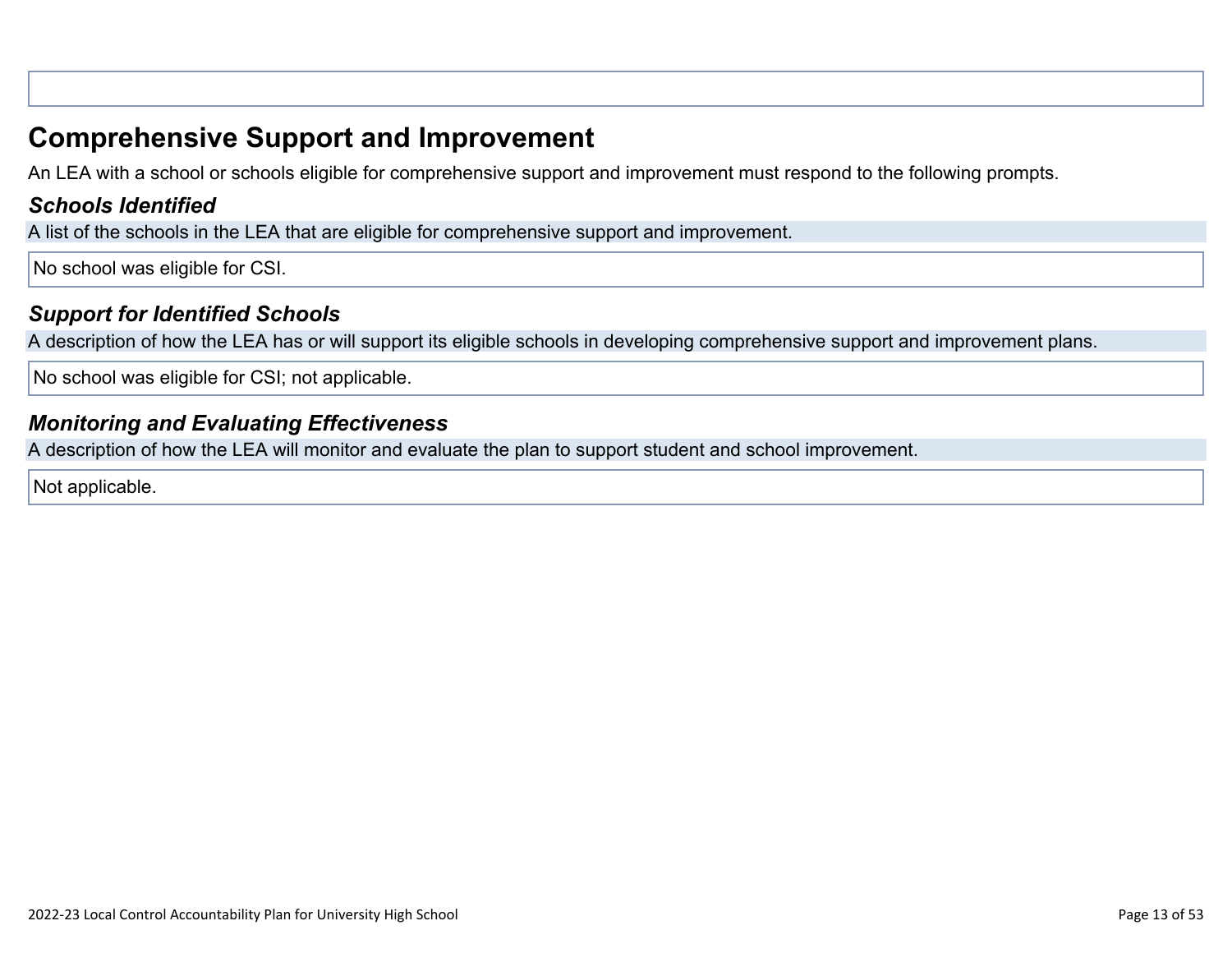## **Engaging Educational Partners**

A summary of the process used to engage educational partners and how this engagement was considered before finalizing the LCAP.

After this LCAP was written, the plan was reviewed by the University High School adminstrative team and revised for clarity. Because UHS is a small school with a small teaching staff and one parent booster group, it was fairly easy to distribute to its stakeholders via meetings, surveys, and public hearing.

A summary of the feedback provided by specific educational partners.

After the administrative team wrote the LCAP, the plan was sent out to UHS department chairs and then the rest of the teaching staff for their perusal and suggestions. Faculty and staff emailed their suggestions and ideas to the principal who then added those ideas into this document.

A description of the aspects of the LCAP that were influenced by specific input from educational partners.

A draft copy of the LCAP was presented at the May, 2022, UHS Board Meeting, was posted on the UHS website until the June Board Meeting. The draft LCAP was also emailed to our parent group (Phoenix Alliance) Board members. Additionally, a question was asked on our anonymous annual Parent Survey about how our TitleI funding can be used for student needs. This feedback was considered and placed in the appropriate areas of this plan.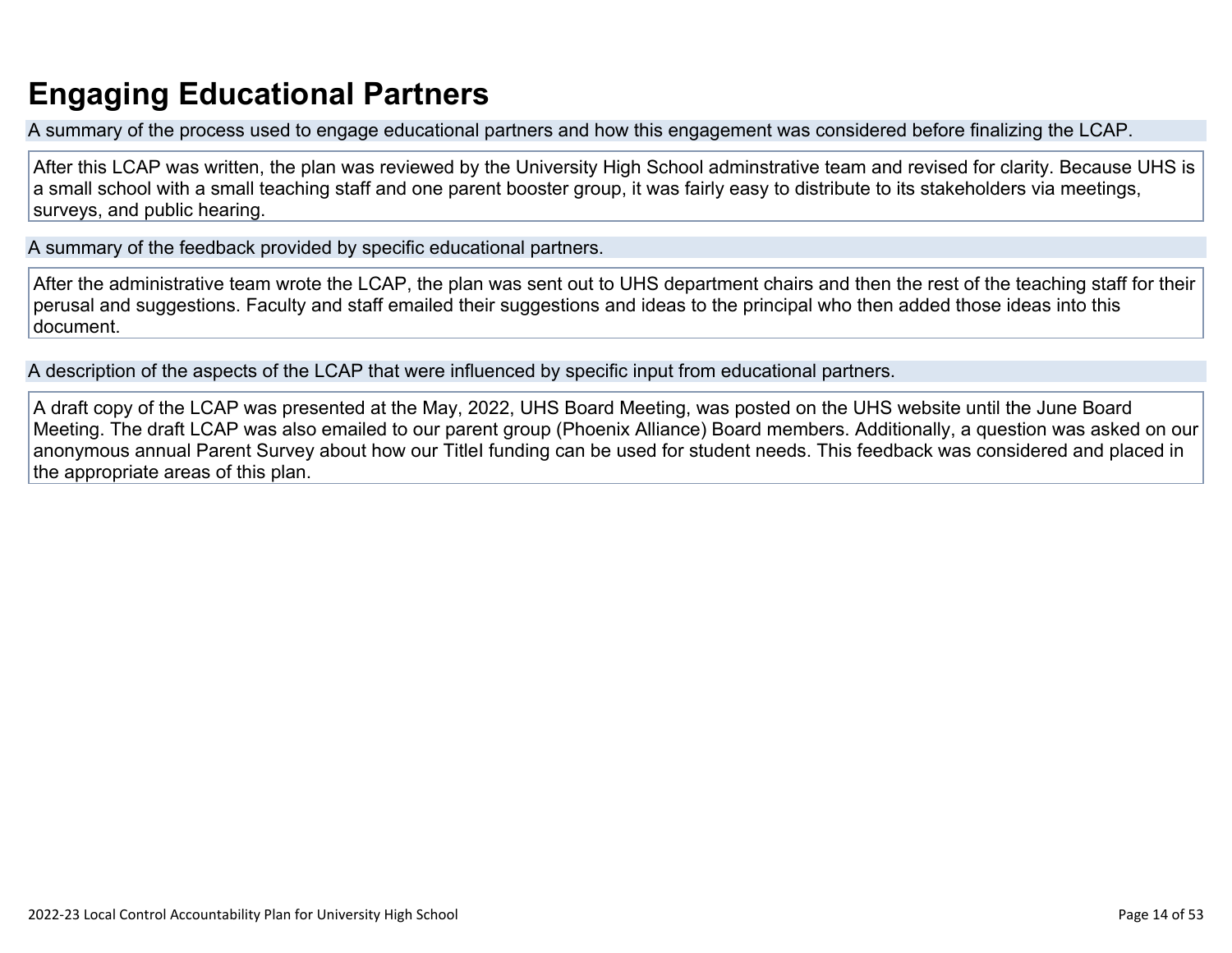# **[Goals and Actions](http://www.doc-tracking.com/screenshots/22LCAP/Instructions/22LCAPInstructions.htm#GoalsandActions)**

## **[Goal](http://www.doc-tracking.com/screenshots/22LCAP/Instructions/22LCAPInstructions.htm#goalDescription)**

| Goal # | <b>Description</b>                                                                                                                                                                                                                                                                                                                                |
|--------|---------------------------------------------------------------------------------------------------------------------------------------------------------------------------------------------------------------------------------------------------------------------------------------------------------------------------------------------------|
|        | Ensure that all students will experience an accelerated college preparatory curriculum with embedded Fresno State<br>courses aligned in the UHS charter, in a safe and supportive school environment. We will strive to achieve high levels of<br>academic excellence by ensuring all students are on track to graduate college and career ready. |

An explanation of why the LEA has developed this goal.

Due to our prescribed four year course guide, all UHS students are guaranteed access to a standards based and A-G aligned curriculum. The entire essence of our program is that all students will be successful in our program and will be A-G approved for 4-year university admission upon graduation from UHS.

### **[Measuring and Reporting Results](http://www.doc-tracking.com/screenshots/22LCAP/Instructions/22LCAPInstructions.htm#MeasuringandReportingResults)**

| <b>Metric</b>                                                                                                                                                          | <b>Baseline</b>                                                     | Year 1 Outcome                              | Year 2 Outcome | Year 3 Outcome          | Desired Outcome for<br>$2023 - 24$ |
|------------------------------------------------------------------------------------------------------------------------------------------------------------------------|---------------------------------------------------------------------|---------------------------------------------|----------------|-------------------------|------------------------------------|
| Access to standards<br>aligned instructional<br>materials                                                                                                              | 100%<br>100%                                                        |                                             | 100%           |                         |                                    |
| <b>Facilities maintained</b><br>100% considered to<br>be in GOOD condition<br>in good repair                                                                           |                                                                     | 100% considered to<br>be in GOOD condition  |                |                         | 100%                               |
| <b>Smarter Balanced</b><br>Spring 2021 results:<br>Students will score<br>99% met or exceeded<br>English Language<br>>90% met or<br><b>Arts Assessment</b><br>exceeded |                                                                     |                                             |                | >90% met or<br>exceeded |                                    |
| <b>Smarter Balanced</b><br><b>Mathematics</b><br>Assessment                                                                                                            | Students will score<br>>80% met or<br>exceeded                      | Spring 2021 results:<br>78% met or exceeded |                |                         | >80% met or<br>exceeded            |
| California Science<br>Test                                                                                                                                             | Students will score<br>$>60\%$ met or<br>exceeded                   | Spring 2021 results:<br>73% met or exceeded |                |                         | >60% met or<br>exceeded            |
| Early Assessment                                                                                                                                                       | Percent of students<br>Program (EAP) in ELA classified as ready for | Not available in 2021                       |                |                         | $>90\%$                            |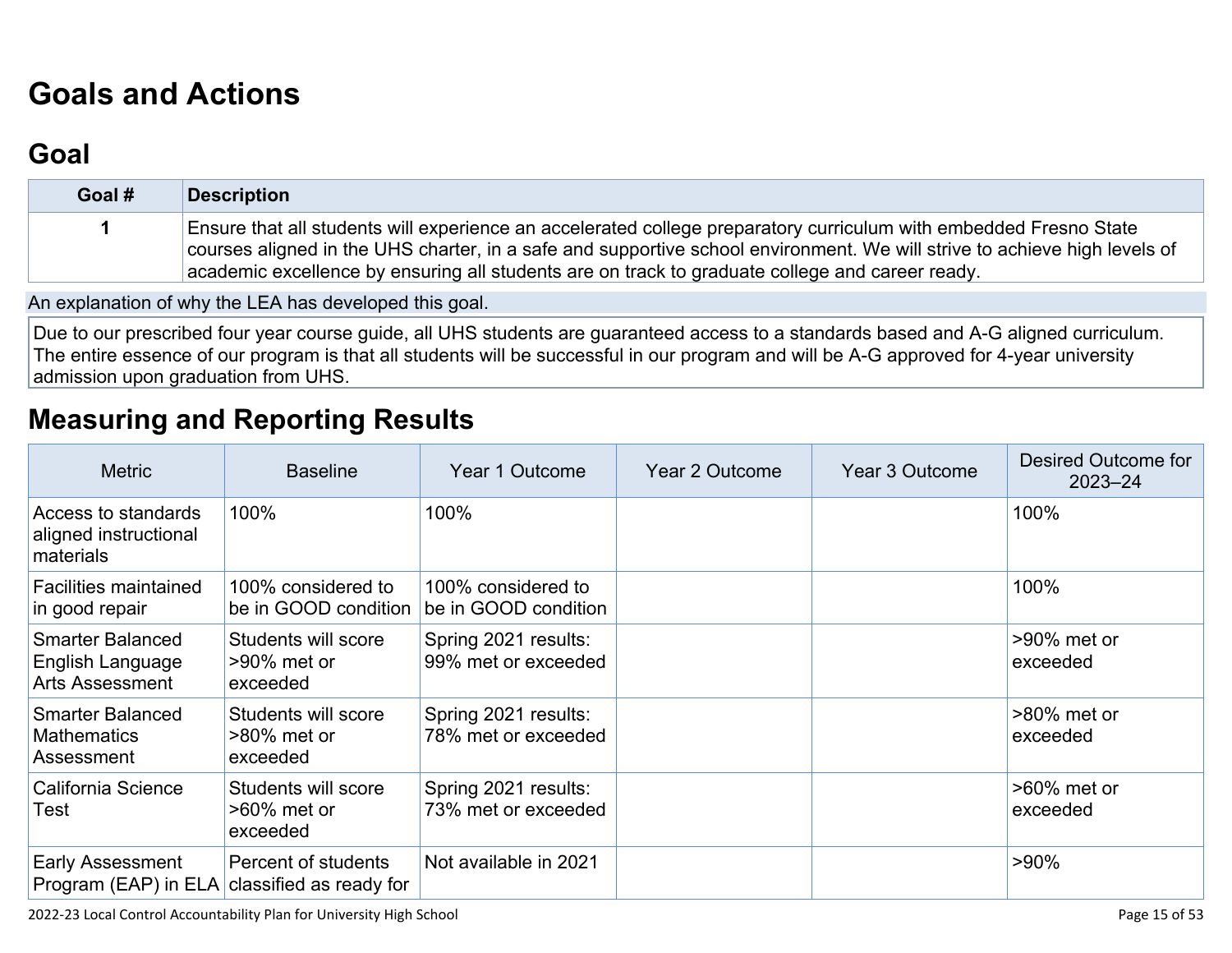| <b>Metric</b>                                                 | <b>Baseline</b><br>Year 1 Outcome<br>Year 2 Outcome                                              |                                                                             | Year 3 Outcome | Desired Outcome for<br>$2023 - 24$ |         |
|---------------------------------------------------------------|--------------------------------------------------------------------------------------------------|-----------------------------------------------------------------------------|----------------|------------------------------------|---------|
|                                                               | college level<br>coursework will be<br>$>90\%$                                                   |                                                                             |                |                                    |         |
| <b>Early Assessment</b><br>Program (EAP) in<br>Math           | Percent of students<br>classified as ready for<br>college level<br>coursework will be<br>$>60\%$ | Not available in 2021                                                       |                |                                    | $>60\%$ |
| AP Exam passage<br>rate                                       | >60% passage rate<br>(school total)                                                              | Spring 2021 results:<br>53% passage rate                                    |                |                                    | $>60\%$ |
| School attendance<br>rate (annual)                            | >95%                                                                                             | For the 2020-21<br>school year, the<br>attendance rate was<br>98%.          |                |                                    | >95%    |
| Chronic absenteeism<br>rate (Dataquest)                       | $< 5\%$                                                                                          | For the 2020-21<br>school year, the<br>Chronic absenteeism<br>rate was .4%. |                |                                    | $< 5\%$ |
| High school dropout<br>rate (Dataquest)                       | $1\%$                                                                                            | For the 2020-21<br>school year, the<br>dropout rate was 0%.                 |                |                                    | $1\%$   |
| High school<br>graduation rate<br>(Dataquest or<br>Dashboard) | 98%                                                                                              | For the 2020-21<br>school year, the<br>graduation rate was<br>100%.         |                |                                    | 98%     |
| Broad course of study                                         | 100%                                                                                             | 100% of UHS<br>students have access<br>to a broad course of<br>study.       |                |                                    | 100%    |
| A-G completion rate                                           | $>90\%$                                                                                          | For the class of 2021,<br>the A-G completion<br>rate was 97.2%              |                |                                    | $>90\%$ |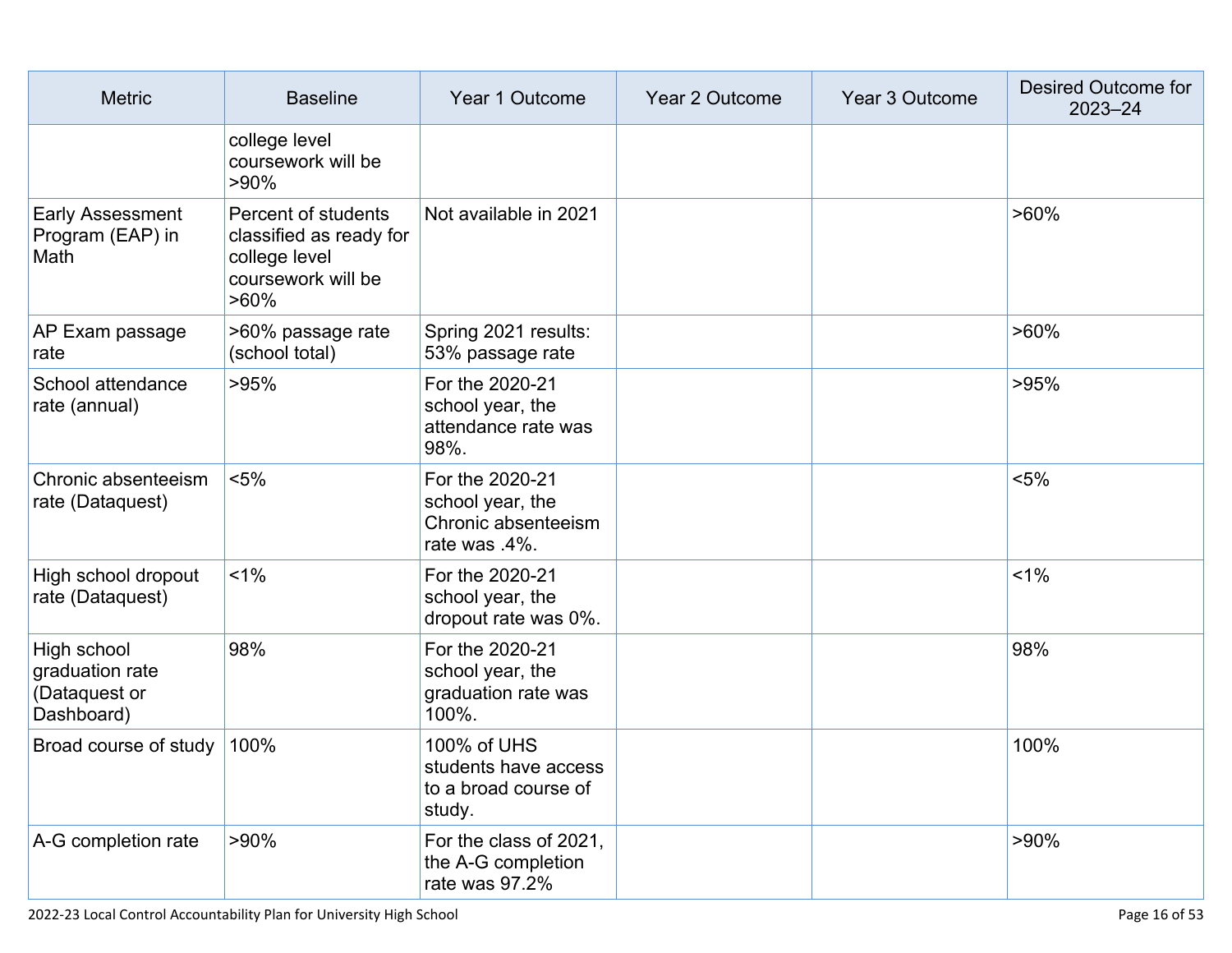| <b>Metric</b>                                                 | <b>Baseline</b>     | Year 1 Outcome | Year 2 Outcome | Year 3 Outcome | Desired Outcome for<br>$2023 - 24$ |
|---------------------------------------------------------------|---------------------|----------------|----------------|----------------|------------------------------------|
| <b>CA Dashboard</b><br>College and Career<br>Readiness Report | Green or Blue level |                |                |                | Green or Blue level                |

## **[Actions](http://www.doc-tracking.com/screenshots/22LCAP/Instructions/22LCAPInstructions.htm#actions)**

| Action # | <b>Title</b>                                                                                            | <b>Description</b>                                                                                                                                                                                             | <b>Total Funds</b> | Contributing            |
|----------|---------------------------------------------------------------------------------------------------------|----------------------------------------------------------------------------------------------------------------------------------------------------------------------------------------------------------------|--------------------|-------------------------|
| 1.1      | Implementation of<br><b>Standards Based</b><br>Curriculum by highly<br>qualified teachers.              | Working schoolwide to implement Common Core, Advanced<br>Placement, and NGSS Standards, and UHS Charter guidelines.                                                                                            | \$4,518,525.00     | <b>No</b><br><b>Yes</b> |
| 1.2      | Instructional and<br>supplemental<br>materials and<br>supplies, including<br>the 48 Book program.       | Ensure that all students have equal access to books, materials, and<br>musical instruments and supplies.                                                                                                       | \$100,000.00       | <b>No</b><br>Yes        |
| 1.3      | Maintenance and<br>continuance of<br>instructional<br>technology.                                       | UHS has 5 laptop carts and a computer lab that must be kept up to<br>date. Additionally, instructional technology programs in use have<br>proven to be helpful, save time, and an effective use of technology. | \$130,000.00       | <b>No</b><br>Yes        |
| 1.4      | Services for identified<br>students, including<br>low income, foster<br>youth, and English<br>Learners. | Support services for students that may need extra help.                                                                                                                                                        | \$196,235.00       | Yes                     |

## **[Goal Analysis \[2021-22\]](http://www.doc-tracking.com/screenshots/22LCAP/Instructions/22LCAPInstructions.htm#GoalAnalysis)**

An analysis of how this goal was carried out in the previous year.

A description of any substantive differences in planned actions and actual implementation of these actions.

UHS came back to full in-person instruction in the 2021-22 school year. Due to the prescribed course pattern and cohort system at UHS, all students are automatically ensured an accelerated college preparatory curriculum with embedded Fresno State courses that will allow them to be A-G approved/completed upon graduation, as long as their grades meet the minimum requirements. Test scores from Spring, 2021,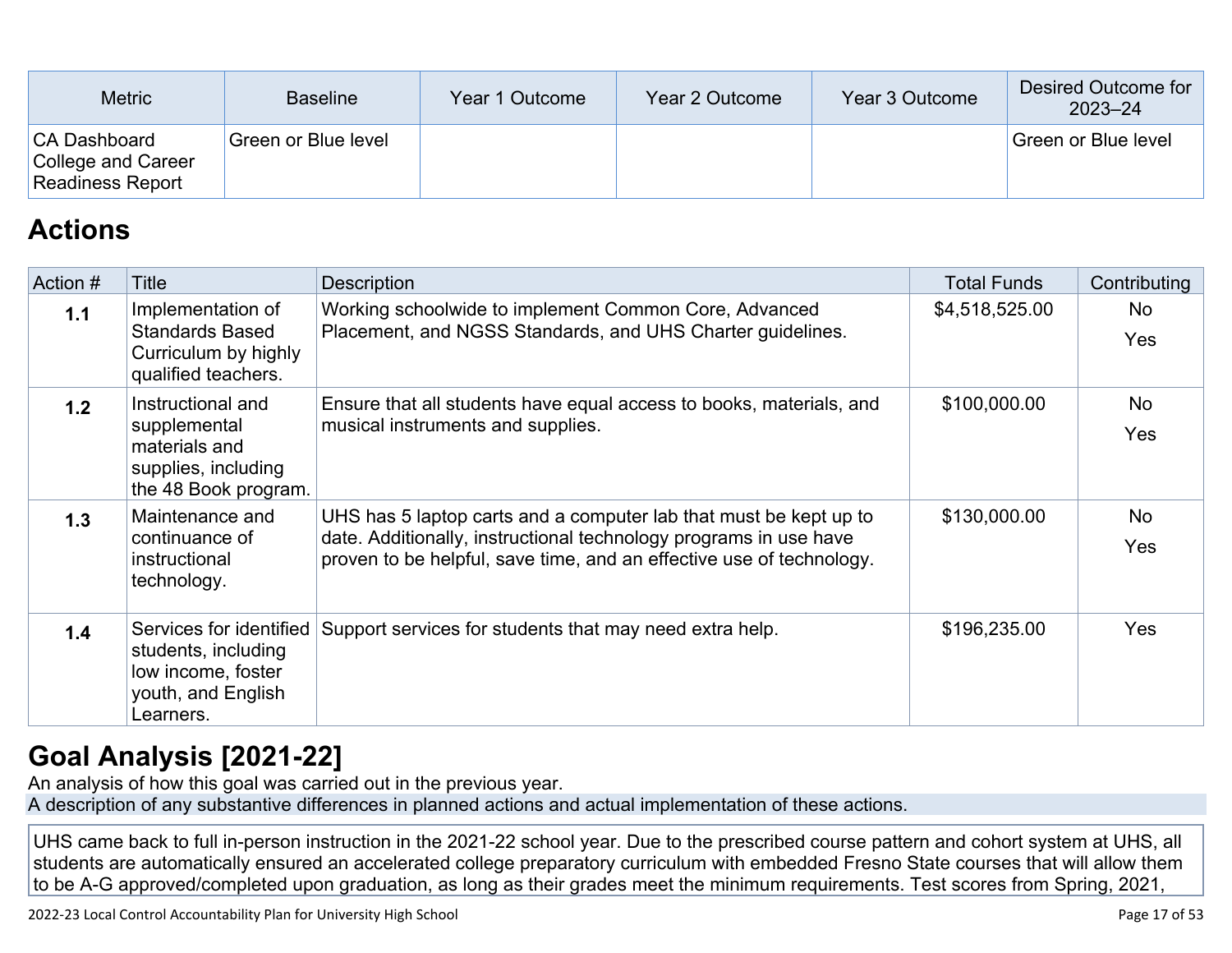during the hybrid school year, show continued success with high levels of achievement (99% met/exceeded ELA on State Testing, Attendance Rate of 98%, A-G Completion rate of 97.2%, and a Graduation Rate of 100%).

Actions from Goal 1, including implementation of standards based curriculum, ensure access to instructional materials, maintain maintenance of technology, and provide support services for identified students were all implemented with fidelilty.

An explanation of material differences between Budgeted Expenditures and Estimated Actual Expenditures and/or Planned Percentages of Improved Services and Estimated Actual Percentages of Improved Services.

A main portion of our funding is reserved for Action 1.1 (Implementation of Standards Based Curriculum by Highly Qualified Teachers). We budgeted \$4,518,522, but our Estimated Actual Expenditures look to be \$4,733,128; a difference of \$214,606. Some of this difference can be attributed to staffing changes that were made during the 2021-22 school year and raises that the School Board adjusted midyear.

An explanation of how effective the specific actions were in making progress toward the goal.

UHS has been strategic and specific in its goals for the 2021-22 school year. Coming back to in-person instruction was paramount to its continued success as a program. Keeping up with curricular changes, furnishing supplies and materials, updating technology, and providing services for identified students occurred on a daily basis. UHS did not stray from this goal the entire year.

A description of any changes made to the planned goal, metrics, desired outcomes, or actions for the coming year that resulted from reflections on prior practice.

Due to the learning loss that has occurred due to the pandemic, the math goal of 80% met/exceeded on State Testing will be lowered to 70%, and the AP Exam passage rate will be lowered to 55%. We hope to raise these percentages in the coming years.

**A report of the Total Estimated Actual Expenditures for last year's actions may be found in the Annual Update Table. A report of the Estimated Actual Percentages of Improved Services for last year's actions may be found in the Contributing Actions Annual Update Table.**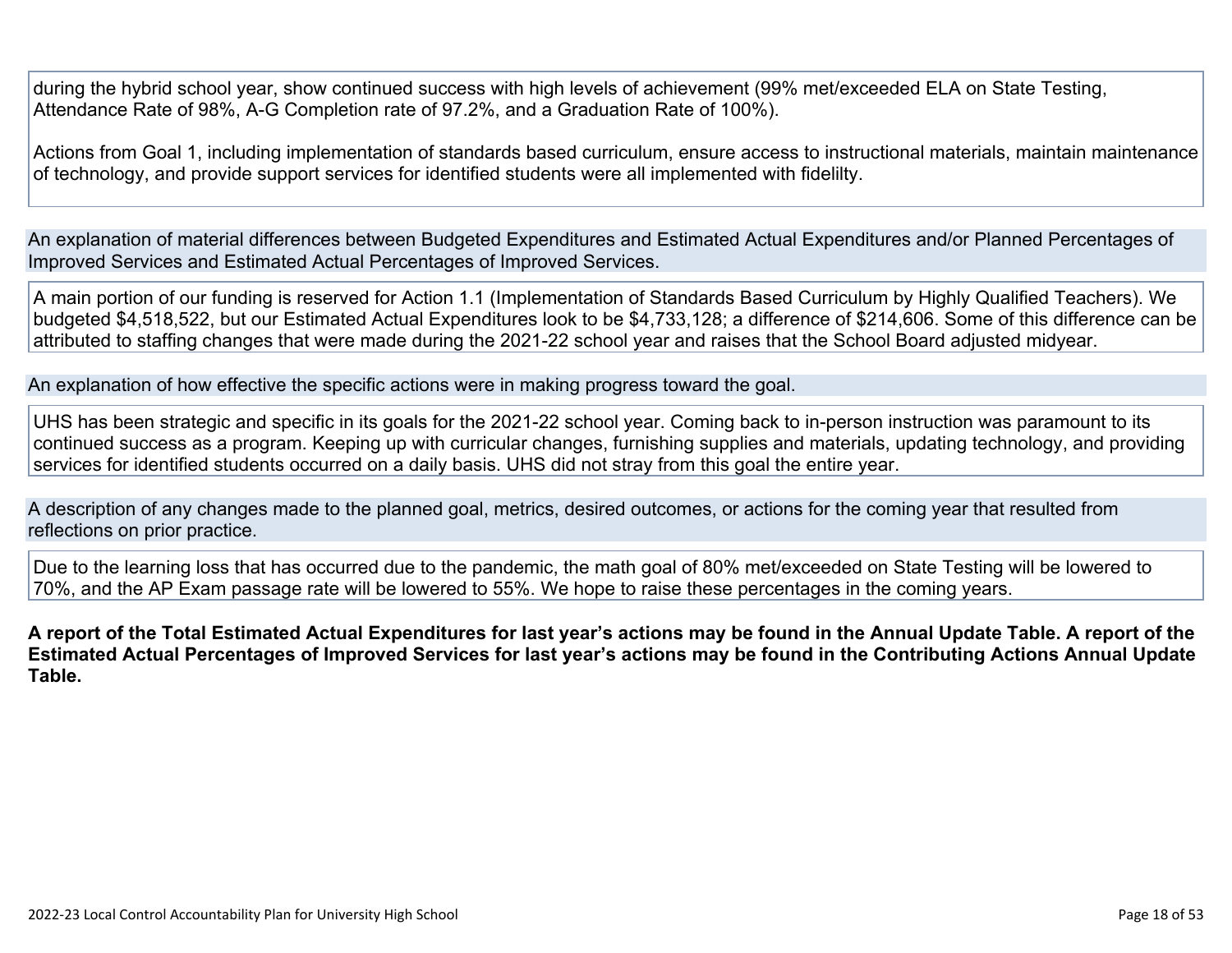## **[Goals and Actions](http://www.doc-tracking.com/screenshots/22LCAP/Instructions/22LCAPInstructions.htm#GoalsandActions)**

### **[Goal](http://www.doc-tracking.com/screenshots/22LCAP/Instructions/22LCAPInstructions.htm#goalDescription)**

| Goal # | <b>Description</b>                                                                                        |
|--------|-----------------------------------------------------------------------------------------------------------|
|        | Renewed focus and attention to promoting positive school culture and improving mental health of students. |

An explanation of why the LEA has developed this goal.

Due to the worldwide pandemic that has led to students not being on campus for 18 months, UHS needs to be strategic in promoting its previous positive school culture. Additionally, mental health issues have increased due to not having in-person instruction for over a year. UHS already has a large population of students that report stress, anxiety, and mental health problems. The pandemic has dramatically increased these issues.

### **[Measuring and Reporting Results](http://www.doc-tracking.com/screenshots/22LCAP/Instructions/22LCAPInstructions.htm#MeasuringandReportingResults)**

| <b>Metric</b>                                              | <b>Baseline</b>                                                                                                   | Year 1 Outcome                                                                                                                      | Year 2 Outcome | Year 3 Outcome | Desired Outcome for<br>$2023 - 24$ |
|------------------------------------------------------------|-------------------------------------------------------------------------------------------------------------------|-------------------------------------------------------------------------------------------------------------------------------------|----------------|----------------|------------------------------------|
| Sense of safety and<br>school connectedness                | 75% according to<br><b>Climate Survey</b>                                                                         | 84.76%<br><b>Agree/Strongly Agree</b><br>to the question: UHS<br>has a unique and<br>positive school<br>environment that I<br>like. |                |                | 75%                                |
| Annual<br>student:counselor<br>meetings                    | >95% of students,<br>grades 10-12 will have year, 97.1% (339/349)<br>their annual meeting<br>with their Counselor | In the 2021-22 school<br>students attended<br>their annual meeting<br>with their Counselor.                                         |                |                | >95%                               |
| Attendance at<br>Freshmen Diagnostic<br><b>Testing Day</b> | >95%                                                                                                              | 96.4% attended on<br>the scheduled days;<br>remaining 3.6% had<br>excused absences<br>and made                                      |                |                | >95%                               |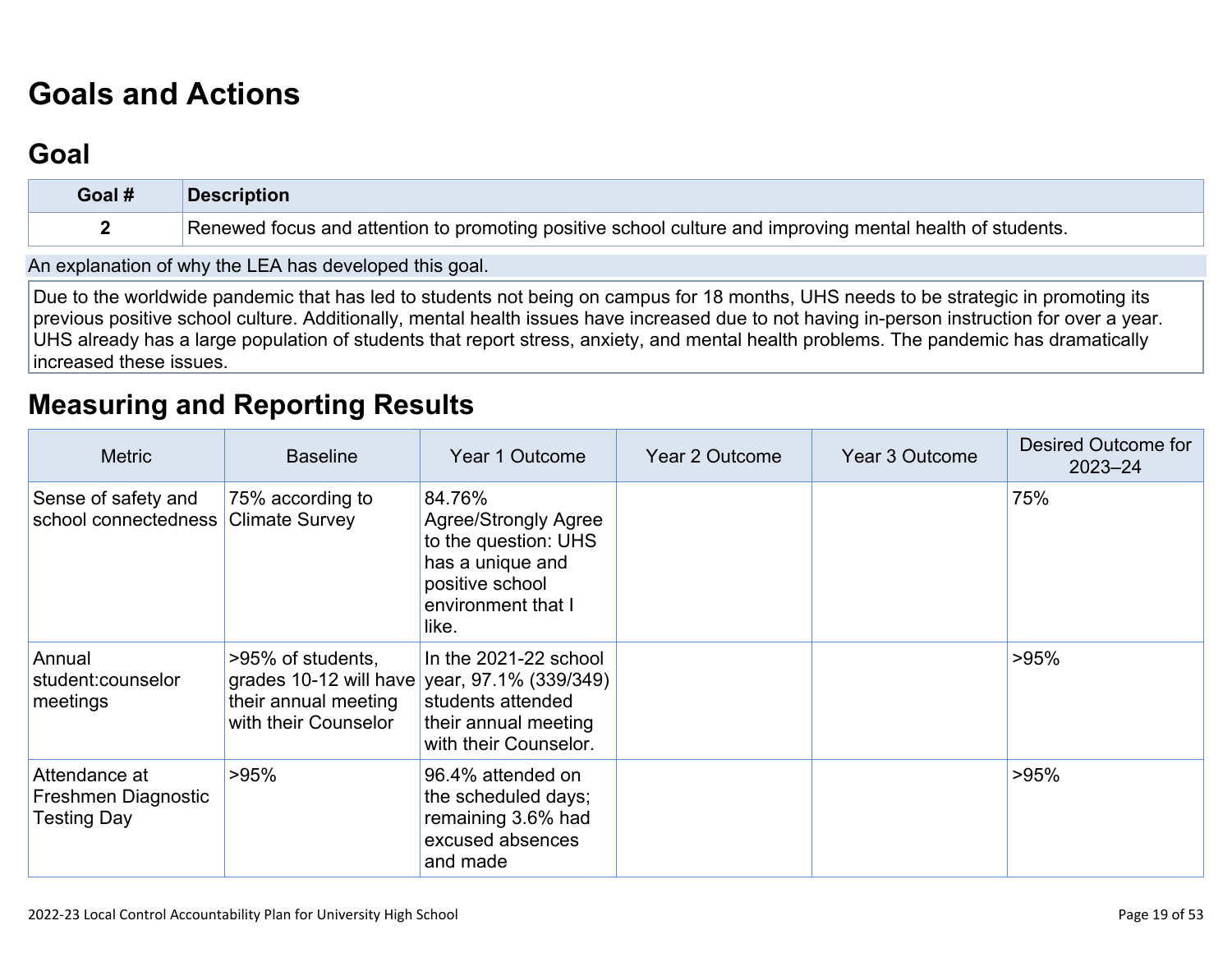| <b>Metric</b>                        | <b>Baseline</b>                                                                 | Year 1 Outcome                                                                                                                                                                                                    | Year 2 Outcome | Year 3 Outcome | <b>Desired Outcome for</b><br>$2023 - 24$ |
|--------------------------------------|---------------------------------------------------------------------------------|-------------------------------------------------------------------------------------------------------------------------------------------------------------------------------------------------------------------|----------------|----------------|-------------------------------------------|
|                                      |                                                                                 | arrangements to test<br>on other days.                                                                                                                                                                            |                |                |                                           |
| Attendance at<br>Freshmen Week       | $>90\%$                                                                         | For the August 2021<br>Freshmen Orientation,<br>our attendance rate<br>was 97.8% (134/137)                                                                                                                        |                |                | $>90\%$                                   |
| Attendance at school<br>dances       | >75%                                                                            | Two events thus far<br>have shown increased<br>attendance from<br>previous years.<br>Icebreakers= 300<br>students, Harvest<br>Dance= 315 students,<br><b>Winter Formal=425</b><br>students, Prom=200<br>students. |                |                | >75%                                      |
| Suspension rate                      | $1\%$                                                                           | For the 2020-21<br>school year and<br>through April of the<br>2021-22 school year,<br>the suspension rate is<br>$0\%$ .                                                                                           |                |                | $1\%$                                     |
| <b>Expulsion rate</b>                | $1\%$                                                                           | For the 2020-21<br>school year and<br>through April of the<br>2021-22 school year,<br>the expulsion rate is<br>0%.                                                                                                |                |                | $1\%$                                     |
| Student involvement<br>rate in Clubs | >75% of all UHS<br>students will be<br>involved in at least 1<br>club on campus | This is a difficult<br>metric to measure;<br>however, our Club<br>Day this year was<br>implemented                                                                                                                |                |                | >75%                                      |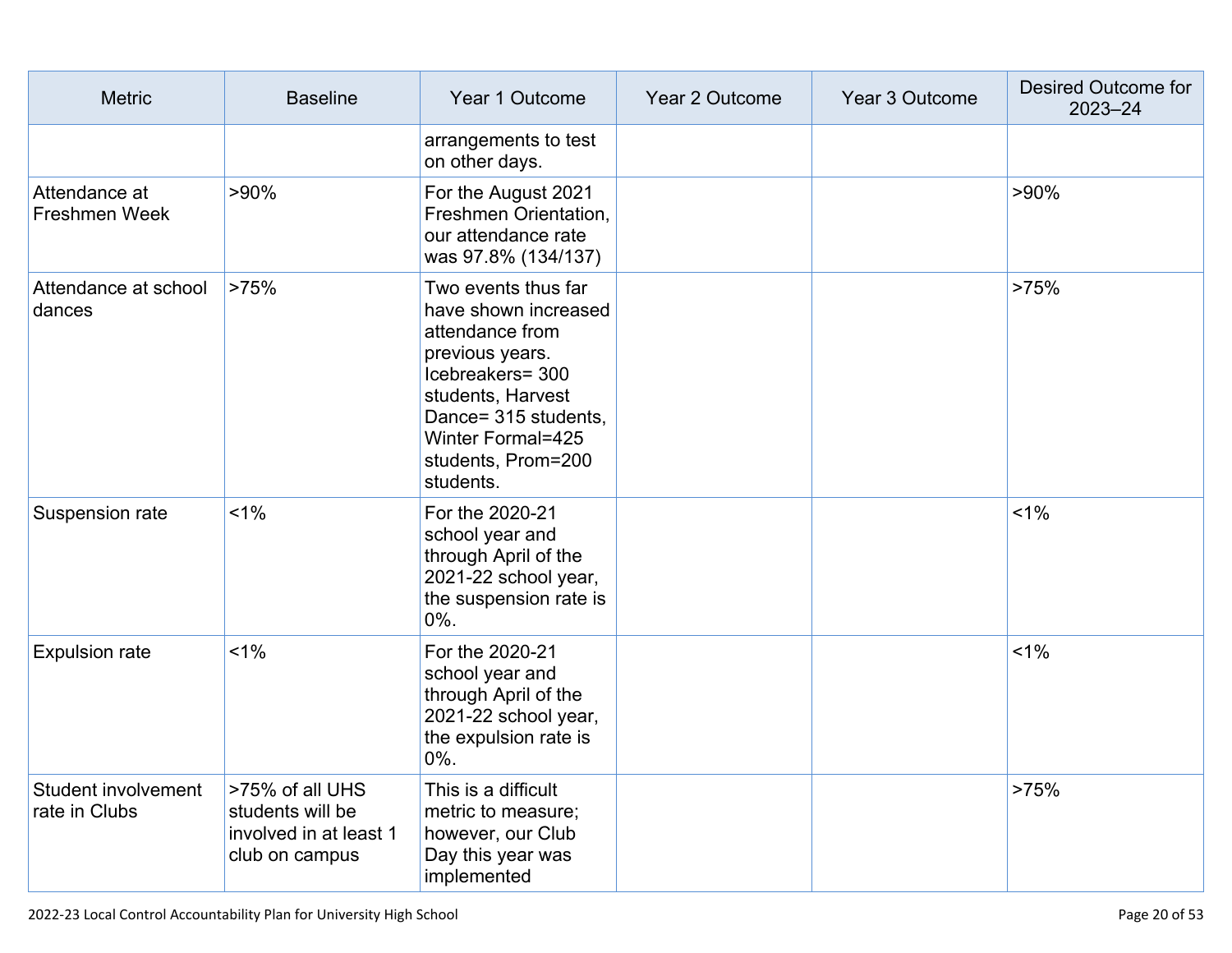| <b>Metric</b> | <b>Baseline</b> | Year 1 Outcome                                                                                                               | Year 2 Outcome | Year 3 Outcome | Desired Outcome for<br>$2023 - 24$ |
|---------------|-----------------|------------------------------------------------------------------------------------------------------------------------------|----------------|----------------|------------------------------------|
|               |                 | differently (special<br>schedule, held after<br>school), and clubs<br>reported a larger<br>number of students<br>signing up. |                |                |                                    |

## **[Actions](http://www.doc-tracking.com/screenshots/22LCAP/Instructions/22LCAPInstructions.htm#actions)**

| Action # | Title                                                                                                                                     | <b>Description</b>                                                                                                                                                                                                          | <b>Total Funds</b> | Contributing |
|----------|-------------------------------------------------------------------------------------------------------------------------------------------|-----------------------------------------------------------------------------------------------------------------------------------------------------------------------------------------------------------------------------|--------------------|--------------|
| 2.1      | Professional<br>development for all<br>staff to stay current<br>with present trends.                                                      | Staff will be trained, attend conferences, and have learning<br>opportunities for topics that will help to build school spirit and positive<br>school culture, which may include diversity training, among other<br>topics. | \$57,000.00        | No           |
| 2.2      | Provide support for<br>students with mental<br>health issues.                                                                             | UHS provides two full time counselors, activities, and support for all<br>students that report feeling stressed, anxious, and with poor mental<br>health.                                                                   | \$253,474.00       | No           |
| 2.3      | Provide schoolwide<br>and grade level<br>activities for all<br>students in which to<br>get students involved<br>and engaged at<br>school. | UHS will plan and implement more activities for students so as to re-<br>establish our school culture.                                                                                                                      | \$15,000.00        | No           |
| 2.4      | Build a structure<br>(covered awning) to<br>provide shade and a<br>safe location for<br>students to gather<br>and eat lunch.              | UHS does not have a cafeteria; adding a structure that would provide<br>shade would allow for additional seating areas for students to eat<br>lunch safely and socially distanced away from others.                         | \$150,000.00       | No           |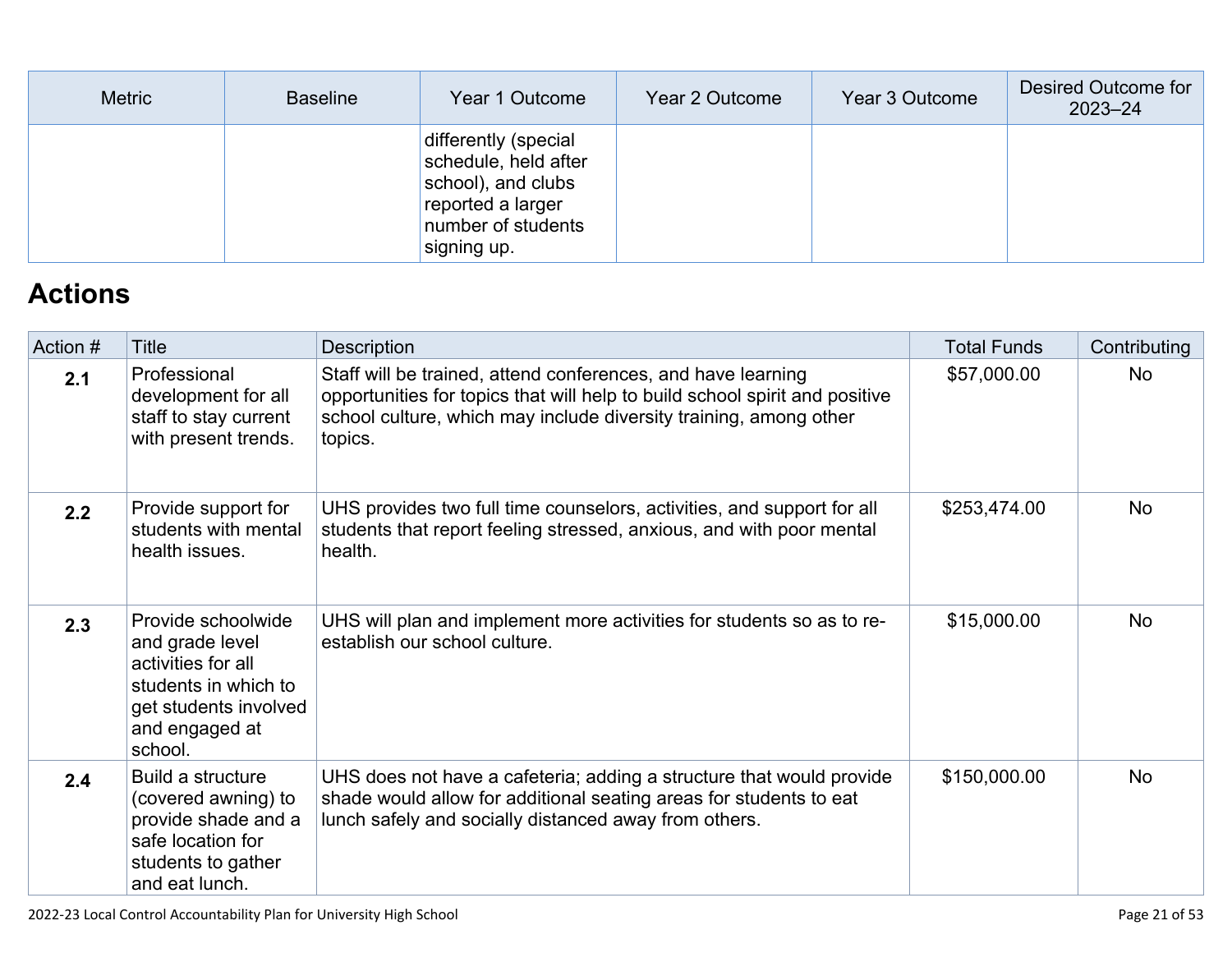## **[Goal Analysis \[2021-22\]](http://www.doc-tracking.com/screenshots/22LCAP/Instructions/22LCAPInstructions.htm#GoalAnalysis)**

An analysis of how this goal was carried out in the previous year. A description of any substantive differences in planned actions and actual implementation of these actions.

We knew that coming back to full in-person instruction in 2021-22 after 18 months of being at home would cause new or increased issues of stress, anxiety, and mental health problems for students that we had not dealt with before. We were correct in this assumption. Students came back to UHS with more anxiety, depression, and social issues than we had ever encountered. The amount of students needing a 504 Plan increased; as such, the services needed for our case manager also increased. We also underestimated the funding amount for the social activities that provide bonding and fun experiences for students that help them to reconnect with students and with school.

An explanation of material differences between Budgeted Expenditures and Estimated Actual Expenditures and/or Planned Percentages of Improved Services and Estimated Actual Percentages of Improved Services.

The Budgeted Expenditures and the Estimated Actual Expenditures were congruent. In Action 2.3, we budgeted \$15,000 for Schoolwide Activities to re-establishing school culture; we ending up spending \$19,207. Spending about a quarter more than what was budgeted was worth the extra funding due to the involvement of the students in the activities.

An explanation of how effective the specific actions were in making progress toward the goal.

UHS has been strategic and specific in its goals for the 2021-22 school year. Coming back to in-person instruction was paramount to its continued success as a program. UHS increased its mental health supports and created many activities that helped students reconnect to UHS this year, like team building days at the Fresno State Ropes Course for 11th and 12th grades and Scout Island for 9th and 10th grades. UHS also added two Therapy Dogs for student mental health support.

A description of any changes made to the planned goal, metrics, desired outcomes, or actions for the coming year that resulted from reflections on prior practice.

The construction of the new shade structure will take place beginning in June of 2022 using ESSER III funding. The estimated completion time for this project is August-September, 2022.

Additionally, UHS will look for ways to measure student involvement in Clubs as this is an indicator of connectivity to school.

**A report of the Total Estimated Actual Expenditures for last year's actions may be found in the Annual Update Table. A report of the Estimated Actual Percentages of Improved Services for last year's actions may be found in the Contributing Actions Annual Update Table.**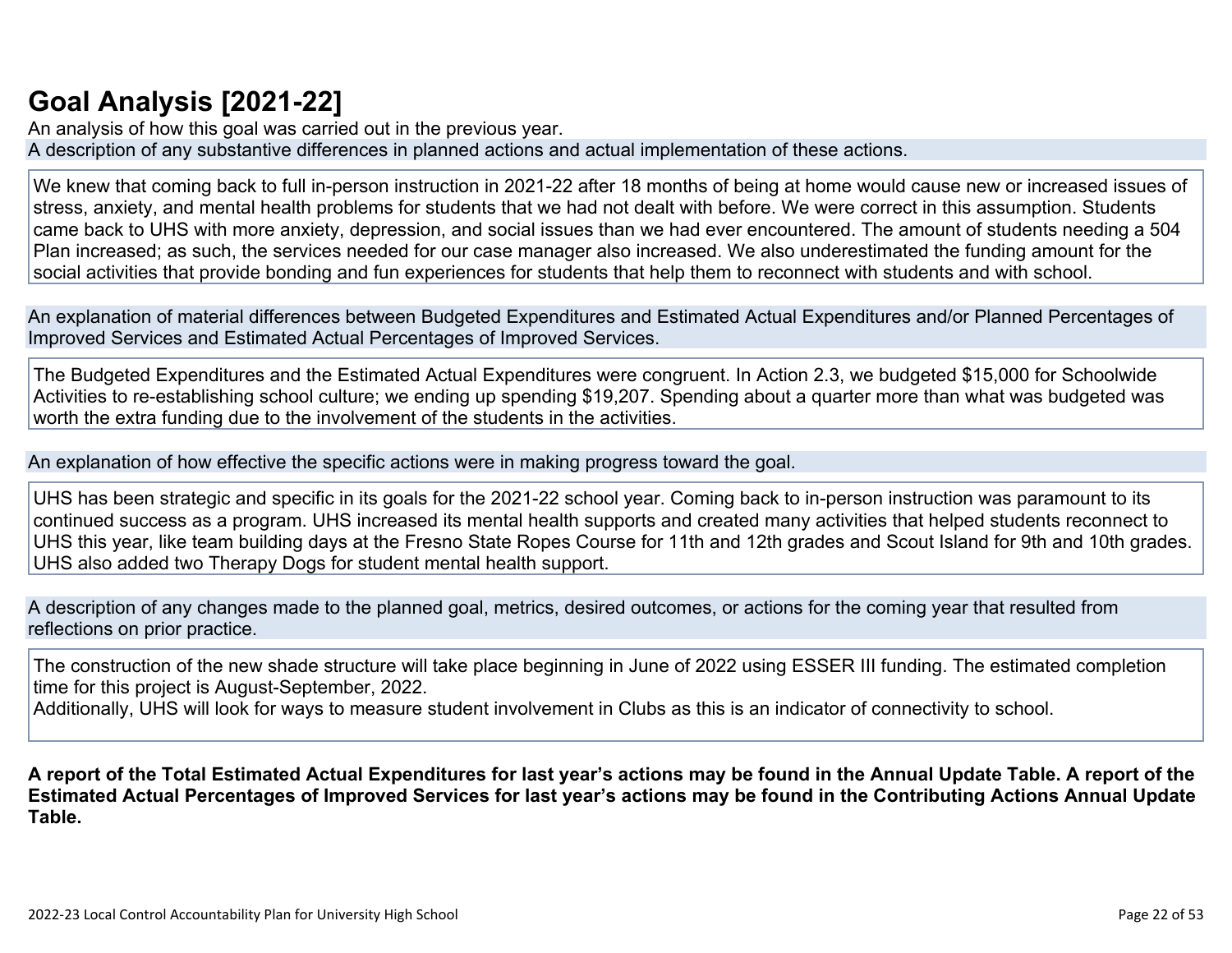## **[Increased or Improved Services for Foster Youth, English Learners, and Low-](http://www.doc-tracking.com/screenshots/22LCAP/Instructions/22LCAPInstructions.htm#IncreasedImprovedServices)[Income Students \[2022-23\]](http://www.doc-tracking.com/screenshots/22LCAP/Instructions/22LCAPInstructions.htm#IncreasedImprovedServices)**

| Projected LCFF Supplemental and/or Concentration Grants | Projected Additional LCFF Concentration Grant (15 percent) |
|---------------------------------------------------------|------------------------------------------------------------|
| 237517                                                  |                                                            |

#### **Required Percentage to Increase or Improve Services for the LCAP Year**

| Projected Percentage to Increase<br>or Improve Services for the<br>Coming School Year | <b>LCFF Carryover — Percentage</b> | <b>ILCFF Carryover — Dollar</b> | Total Percentage to Increase or<br>Improve Services for the Coming<br>School Year |
|---------------------------------------------------------------------------------------|------------------------------------|---------------------------------|-----------------------------------------------------------------------------------|
|                                                                                       |                                    | \$0.00                          |                                                                                   |

**The Budgeted Expenditures for Actions identified as Contributing may be found in the Contributing Actions Table.**

### **[Required Descriptions](http://www.doc-tracking.com/screenshots/22LCAP/Instructions/22LCAPInstructions.htm#RequiredDescriptions)**

For each action being provided to an entire school, or across the entire school district or county office of education (COE), an explanation of (1) how the needs of foster youth, English learners, and low-income students were considered first, and (2) how these actions are effective in meeting the goals for these students.

Services for identified students, including low income, foster youth, and English Learners.

A description of how services for foster youth, English learners, and low-income students are being increased or improved by the percentage required.

All actions and expenditures of funds marked as contributing to increased or improved services were developed focusing on the needs, conditions, or circumstances of our unduplicated population with further consideration that best meets the identified needs of these students. Some of these actions and services are being performed on a schoolwide basis through our general after school tutorial services in order to increase their overall efficiency and effectiveness. However, we have identified math as a specific area to target with our "Foundation" (low income/foster) and EL students.

Goal and Action to Support this area:

Goal 1.4: Support Services for identified students, including low income, foster youth, and English Learners.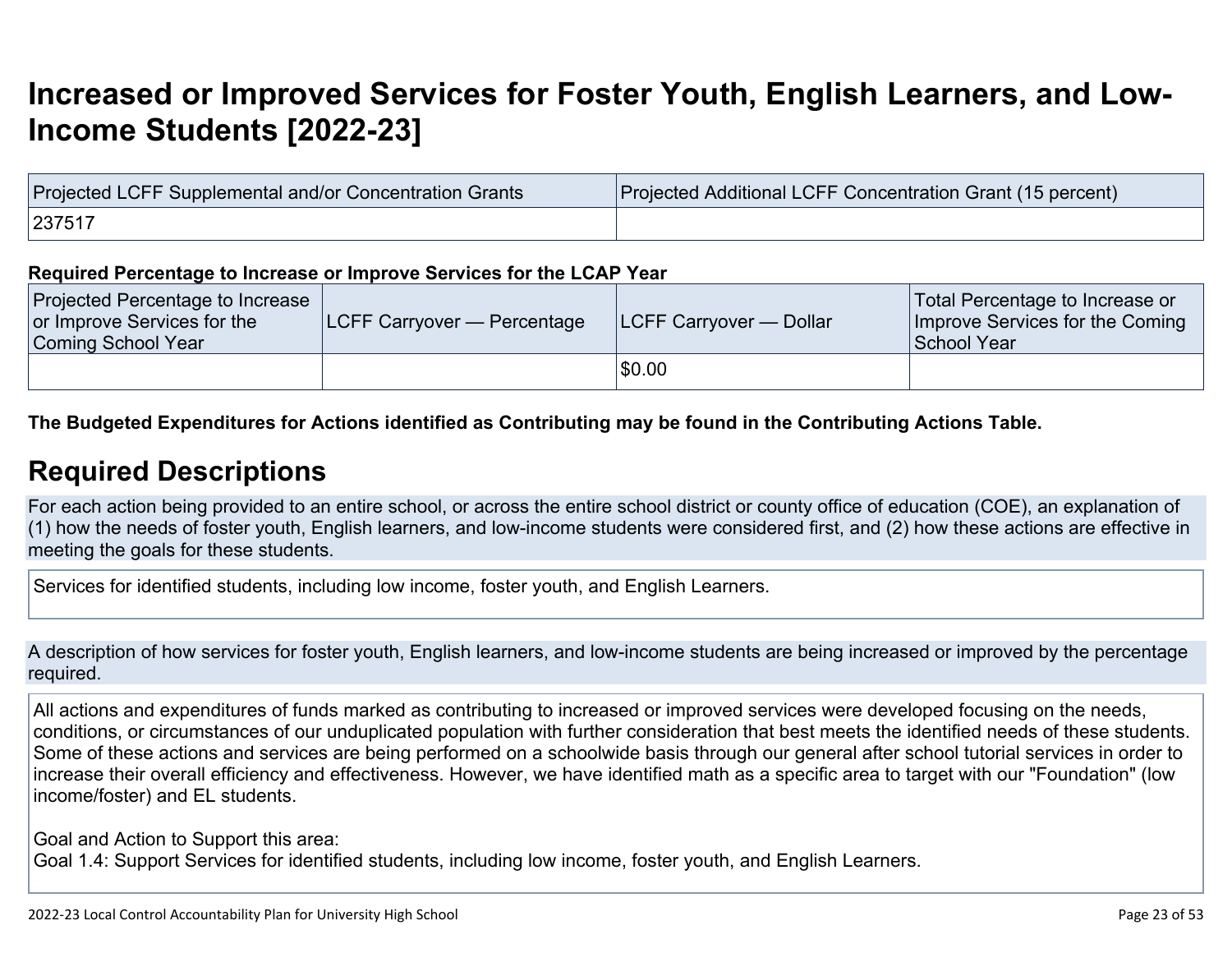Additional tutorial services will be added after school during the 2021-22 school year, specifically in math. This will continue in the 2022-23 school year, as needed. A credentialed math teacher with a specific class (i.e., Integrated Math 1) will offer extra help after school each day, Monday through Thursday. Also, beginning in the summer of 2021 with the incoming freshmen, students will receive a math packet specific to their learning needs, according to the math diagnostic test that they took in April, 2021. During the summer, there will be a credentialed math teacher available via zoom every other week for assistance with math topics and review packet help. All students will also be given the opportunity for music lessons (vocal and instrumental) throughout the summer of 2021, and incoming freshmen will receive music theory and basic musicology support during the summer before entering UHS, in order to help all students be successful with their level of music theory knowledge. Current students going into Integrated Math 2 and Advanced Math (typically rising sophomores and juniors) will also receive a math packet specific to their needs according to the math diagnostic test that they take in the spring semester.

Students of low-income, foster youth, and EL students tend to have slightly lower scores than others, as evidenced by the scores on the math diagnostic test given to UHS students in April, 2021. Diagnostic scores of incoming freshmen in the spring of 2022 are still being scored and disaggragated as of this writing. As a group, low income students scored about 7% lower on this diagnostic test than their peers. Targeted supplemental instruction and support will be offered to our Foundation students after school, Monday through Thursday, throughout the year by a credentialed math teacher. Additionally, because our teachers see these students on a daily basis, they will be able to communicate with the students, develop a positive relationship with them, and provide beneficial continuity during the after school instruction/homework help time. With these factors set in place, the anticipated outcome is for consistent attendance and improved competency of math aptitude. Additional student tutors and music coaches will be hired during the 2022-23 school year in order to help with struggling students.

A description of the plan for how the additional concentration grant add-on funding identified above will be used to increase the number of staff providing direct services to students at schools that have a high concentration (above 55 percent) of foster youth, English learners, and lowincome students, as applicable.

| Staff-to-student ratios by<br>type of school and<br>concentration of<br>unduplicated students | Schools with a student concentration of 55 percent or<br>less | Schools with a student concentration of greater than 55<br>percent |
|-----------------------------------------------------------------------------------------------|---------------------------------------------------------------|--------------------------------------------------------------------|
| Staff-to-student ratio of<br>classified staff providing<br>direct services to students        | 44:87                                                         |                                                                    |
| Staff-to-student ratio of<br>certificated staff providing<br>direct services to students      | O                                                             |                                                                    |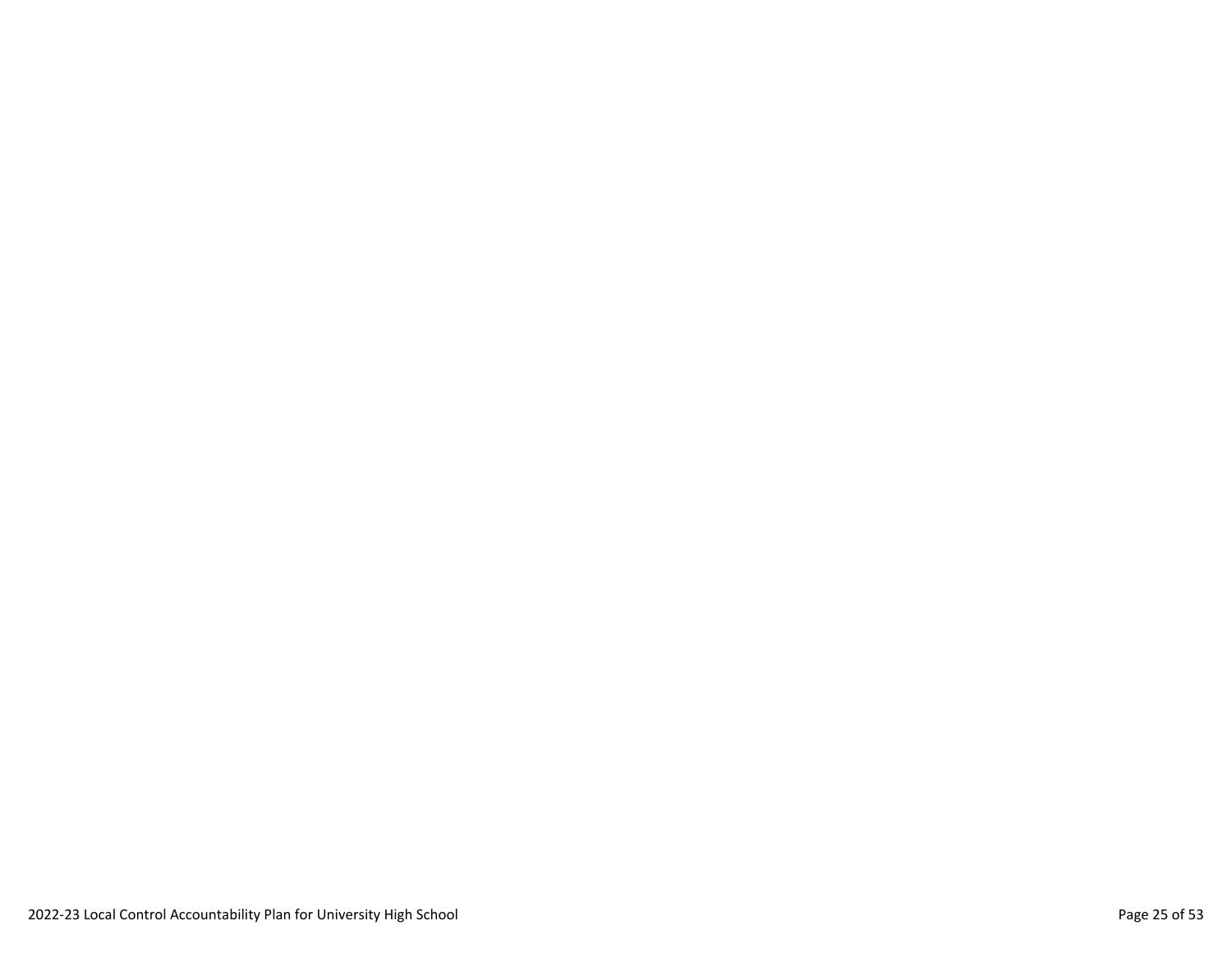### **2022-23 Total Expenditures Table**

| <b>Totals</b>  |                 | <b>LCFF Funds</b>                                                                                                                         | <b>Other State</b><br><b>Funds</b> | <b>Local Funds</b>      | <b>Federal Funds</b> | <b>Total Funds</b>       | <b>Total Personnel</b> | <b>Total Non-</b><br>personnel |                    |
|----------------|-----------------|-------------------------------------------------------------------------------------------------------------------------------------------|------------------------------------|-------------------------|----------------------|--------------------------|------------------------|--------------------------------|--------------------|
| <b>Totals</b>  |                 | \$4,774,944.00                                                                                                                            | \$125,290.00                       | \$370,000.00            | \$150,000.00         | \$5,420,234.00           | \$3,918,508.00         | \$1,501,726.00                 |                    |
| Goal           | <b>Action #</b> | <b>Action Title</b>                                                                                                                       |                                    | <b>Student Group(s)</b> | <b>LCFF Funds</b>    | <b>Other State Funds</b> | <b>Local Funds</b>     | <b>Federal Funds</b>           | <b>Total Funds</b> |
| $\mathbf{1}$   | $1.1$           | Implementation of<br><b>Standards Based</b><br>Curriculum by highly<br>qualified teachers.                                                | All                                |                         | \$4,123,235.00       | \$25,290.00              | \$370,000.00           |                                | \$4,518,525.00     |
| $\mathbf{1}$   | $1.2$           | Instructional and<br>supplemental<br>materials and<br>supplies, including<br>the 48 Book program.                                         | All                                |                         |                      | \$100,000.00             |                        |                                | \$100,000.00       |
| $\mathbf{1}$   | $1.3$           | Maintenance and<br>continuance of<br>instructional<br>technology.                                                                         | All                                |                         | \$130,000.00         |                          |                        |                                | \$130,000.00       |
| $\mathbf 1$    | $1.4$           | Services for identified<br>students, including<br>low income, foster<br>youth, and English<br>Learners.                                   | <b>Foster Youth</b><br>Low Income  | <b>English Learners</b> | \$196,235.00         |                          |                        |                                | \$196,235.00       |
| $\overline{2}$ | 2.1             | Professional<br>development for all<br>staff to stay current<br>with present trends.                                                      | All                                |                         | \$57,000.00          |                          |                        |                                | \$57,000.00        |
| 2 <sup>2</sup> | 2.2             | Provide support for<br>students with mental<br>health issues.                                                                             | All                                |                         | \$253,474.00         |                          |                        |                                | \$253,474.00       |
| $\overline{2}$ | 2.3             | Provide schoolwide<br>and grade level<br>activities for all<br>students in which to<br>get students involved<br>and engaged at<br>school. | All                                |                         | \$15,000.00          |                          |                        |                                | \$15,000.00        |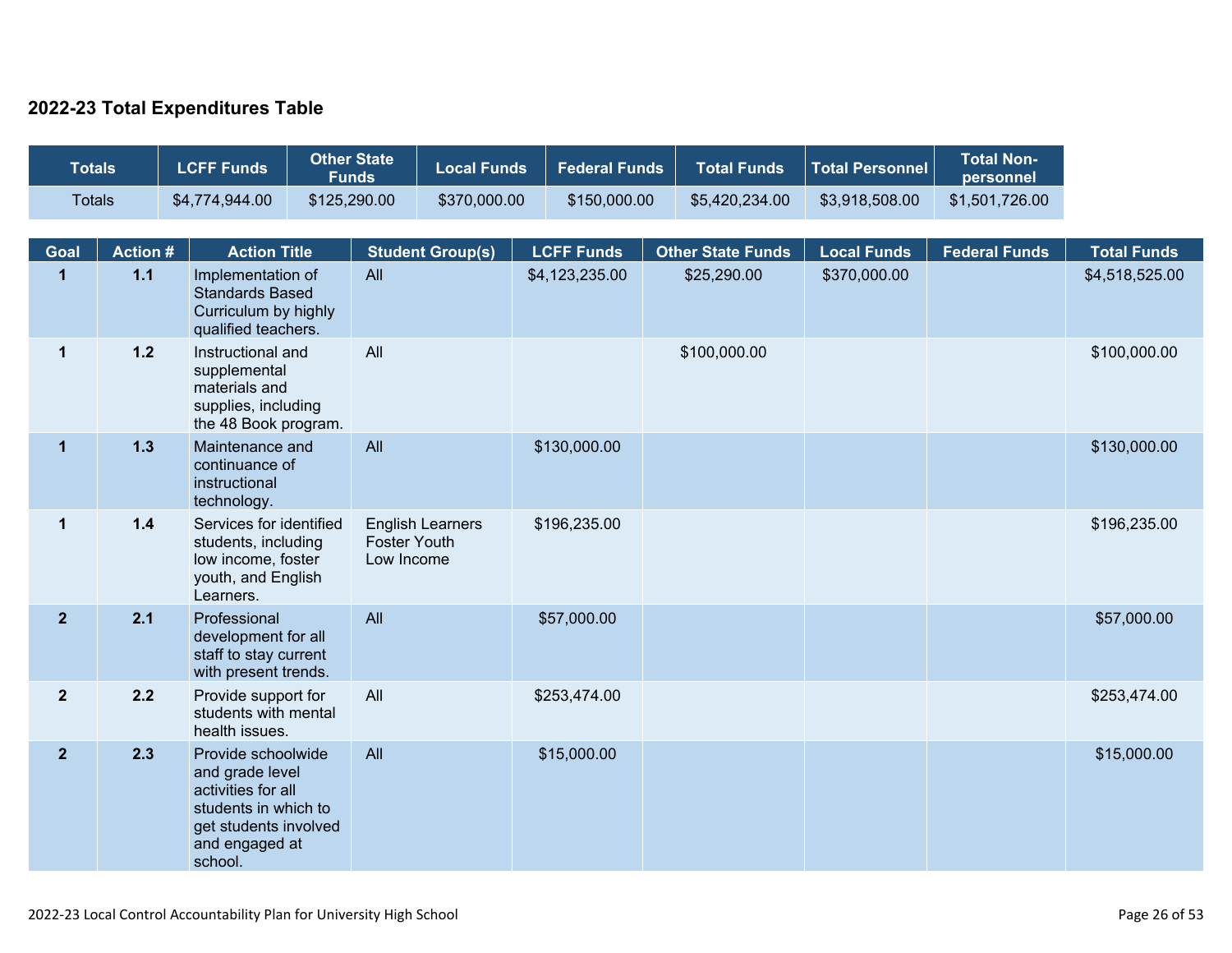| Goal | <b>Action #</b> | <b>Action Title</b>                                                                                                          | <b>Student Group(s)</b> | <b>LCFF Funds</b> | <b>Other State Funds</b> | <b>Local Funds</b> | <b>Federal Funds</b> | <b>Total Funds</b> |
|------|-----------------|------------------------------------------------------------------------------------------------------------------------------|-------------------------|-------------------|--------------------------|--------------------|----------------------|--------------------|
|      | 2.4             | Build a structure<br>(covered awning) to<br>provide shade and a<br>safe location for<br>students to gather<br>and eat lunch. | All                     |                   |                          |                    | \$150,000.00         | \$150,000.00       |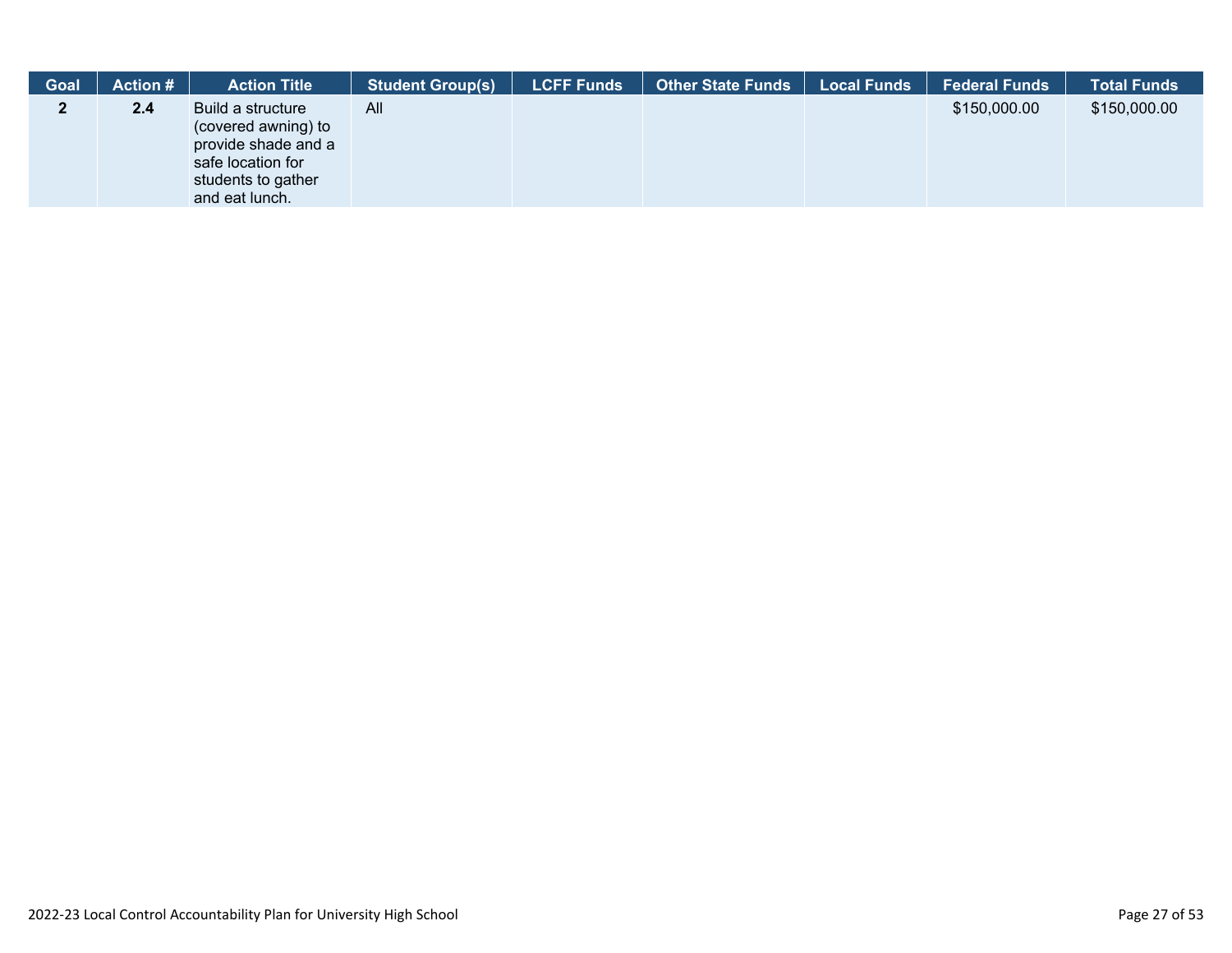### **2022-23 Contributing Actions Table**

|      | 1. Projected<br><b>LCFF Base</b><br>Grant | 2. Projected<br><b>LCFF</b><br><b>Supplemental</b><br>and/or<br><b>Concentration</b><br><b>Grants</b> | 3. Projected<br><b>Percentage to</b><br>Increase or<br><b>Improve</b><br><b>Services for</b><br>the Coming<br><b>School Year</b><br>(2 divided by | <b>LCFF</b><br>Carryover -<br><b>Percentage</b><br>(Percentage<br>from Prior<br>Year) | <b>Total</b><br>Percentage to<br>Increase or<br><b>Improve</b><br><b>Services for</b><br>the Coming<br><b>School Year</b><br>(3 + Carryover<br>%) | 4. Total<br><b>Planned</b><br><b>Contributing</b><br><b>Expenditures</b><br>(LCFF Funds) | 5. Total<br><b>Planned</b><br><b>Percentage of</b><br><b>Improved</b><br><b>Services</b><br>(%) | <b>Planned</b><br><b>Percentage to</b><br>Increase or<br><b>Improve</b><br><b>Services for</b><br>the Coming<br><b>School Year</b><br>(4 divided by<br>1, plus 5) | <b>Totals by</b><br><b>Type</b>                                                                    | <b>Total LCFF</b><br><b>Funds</b>                                  |
|------|-------------------------------------------|-------------------------------------------------------------------------------------------------------|---------------------------------------------------------------------------------------------------------------------------------------------------|---------------------------------------------------------------------------------------|---------------------------------------------------------------------------------------------------------------------------------------------------|------------------------------------------------------------------------------------------|-------------------------------------------------------------------------------------------------|-------------------------------------------------------------------------------------------------------------------------------------------------------------------|----------------------------------------------------------------------------------------------------|--------------------------------------------------------------------|
|      |                                           | 237517                                                                                                |                                                                                                                                                   |                                                                                       |                                                                                                                                                   | \$4,449,470.00                                                                           | 0.00%                                                                                           |                                                                                                                                                                   | Total:                                                                                             | \$4,449,470.00                                                     |
|      |                                           |                                                                                                       |                                                                                                                                                   |                                                                                       |                                                                                                                                                   |                                                                                          |                                                                                                 |                                                                                                                                                                   | <b>LEA-wide</b><br>Total:                                                                          | \$0.00                                                             |
|      |                                           |                                                                                                       |                                                                                                                                                   |                                                                                       |                                                                                                                                                   |                                                                                          |                                                                                                 |                                                                                                                                                                   | <b>Limited Total:</b>                                                                              | \$0.00                                                             |
|      |                                           |                                                                                                       |                                                                                                                                                   |                                                                                       |                                                                                                                                                   |                                                                                          |                                                                                                 |                                                                                                                                                                   | <b>Schoolwide</b><br>Total:                                                                        | \$4,449,470.00                                                     |
| Goal | <b>Action #</b>                           | <b>Action Title</b>                                                                                   |                                                                                                                                                   | <b>Contributing to</b><br>Increased or<br><b>Improved</b><br><b>Services?</b>         | <b>Scope</b>                                                                                                                                      | <b>Unduplicated</b><br><b>Student Group(s)</b>                                           |                                                                                                 | Location                                                                                                                                                          | <b>Planned</b><br><b>Expenditures for</b><br><b>Contributing</b><br><b>Actions (LCFF</b><br>Eundel | <b>Planned</b><br>Percentage of<br><b>Improved</b><br>Services (%) |

| --- | <u>, wuvii "</u> |                                                                                                      | <b>Improved</b><br><b>Services?</b> | <u>sopo</u> | <b>Student Group(s)</b>                                      | -------                                        | <b>Actions (LCFF</b><br>Funds) | <b>Improved</b><br>Services (%) |
|-----|------------------|------------------------------------------------------------------------------------------------------|-------------------------------------|-------------|--------------------------------------------------------------|------------------------------------------------|--------------------------------|---------------------------------|
|     | 1.1              | Implementation of<br><b>Standards Based</b><br>Curriculum by highly<br>qualified teachers.           | Yes                                 | Schoolwide  |                                                              |                                                | \$4,123,235.00                 |                                 |
|     | $1.2$            | Instructional and<br>supplemental materials and<br>supplies, including the 48<br>Book program.       | Yes                                 | Schoolwide  |                                                              |                                                |                                |                                 |
|     | 1.3              | Maintenance and<br>continuance of instructional<br>technology.                                       | Yes                                 | Schoolwide  |                                                              |                                                | \$130,000.00                   |                                 |
|     | 1.4              | Services for identified<br>students, including low<br>income, foster youth, and<br>English Learners. | Yes                                 | Schoolwide  | <b>English Learners</b><br><b>Foster Youth</b><br>Low Income | All Schools<br>Specific Schools:<br><b>UHS</b> | \$196,235.00                   |                                 |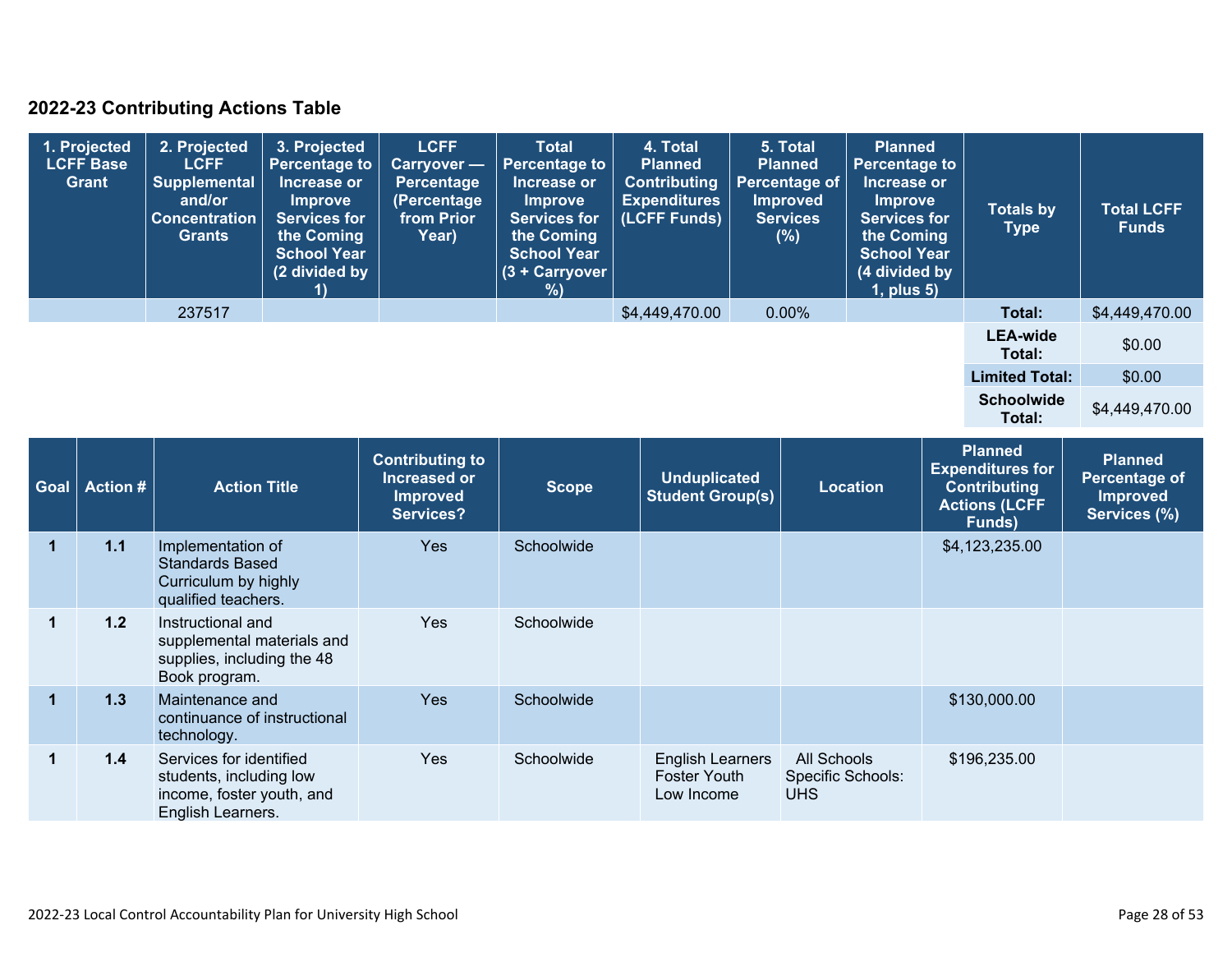### **2021-22 Annual Update Table**

| <b>Totals</b> | <b>Last Year's</b><br><b>Total Planned</b><br><b>Expenditures</b><br>(Total Funds) | <b>Total Estimated</b><br><b>Expenditures</b><br>(Total Funds) |
|---------------|------------------------------------------------------------------------------------|----------------------------------------------------------------|
| <b>Totals</b> | \$5,420,234.00                                                                     | \$5,639,044.00                                                 |

| <b>Last Year's</b><br>Goal # | <b>Last Year's Action</b> | <b>Prior Action/Service Title</b>                                                                                                | <b>Contributed to Increased</b><br>or Improved Services? | <b>Last Year's Planned</b><br><b>Expenditures</b><br>(Total Funds) | <b>Estimated Actual</b><br><b>Expenditures</b><br>(Input Total Funds) |
|------------------------------|---------------------------|----------------------------------------------------------------------------------------------------------------------------------|----------------------------------------------------------|--------------------------------------------------------------------|-----------------------------------------------------------------------|
| 1                            | $1.1$                     | Implementation of Standards Based<br>Curriculum by highly qualified<br>teachers.                                                 | <b>No</b>                                                | \$4,518,525.00                                                     | \$4,733,128.00                                                        |
| $\mathbf 1$                  | $1.2$                     | Instructional and supplemental<br>materials and supplies, including<br>the 48 Book program.                                      | <b>No</b>                                                | \$100,000.00                                                       | \$100,000.00                                                          |
| $\blacktriangleleft$         | $1.3$                     | Maintenance and continuance of<br>instructional technology.                                                                      | <b>No</b>                                                | \$130,000.00                                                       | \$130,000.00                                                          |
| $\overline{1}$               | $1.4$                     | Services for identified students,<br>including low income, foster youth,<br>and English Learners.                                | Yes                                                      | \$196,235.00                                                       | \$196,235.00                                                          |
| $\overline{2}$               | 2.1                       | Professional development for all<br>staff to stay current with present<br>trends.                                                | <b>No</b>                                                | \$57,000.00                                                        | \$57,000.00                                                           |
| $\overline{2}$               | 2.2                       | Provide support for students with<br>mental health issues.                                                                       | <b>No</b>                                                | \$253,474.00                                                       | \$253,474.00                                                          |
| $\overline{2}$               | 2.3                       | Provide schoolwide and grade level<br>activities for all students in which to<br>get students involved and engaged<br>at school. | <b>No</b>                                                | \$15,000.00                                                        | \$19,207.00                                                           |
| $\overline{2}$               | 2.4                       | Build a structure (covered awning)<br>to provide shade and a safe<br>location for students to gather and<br>eat lunch.           | <b>No</b>                                                | \$150,000.00                                                       | \$150,000.00                                                          |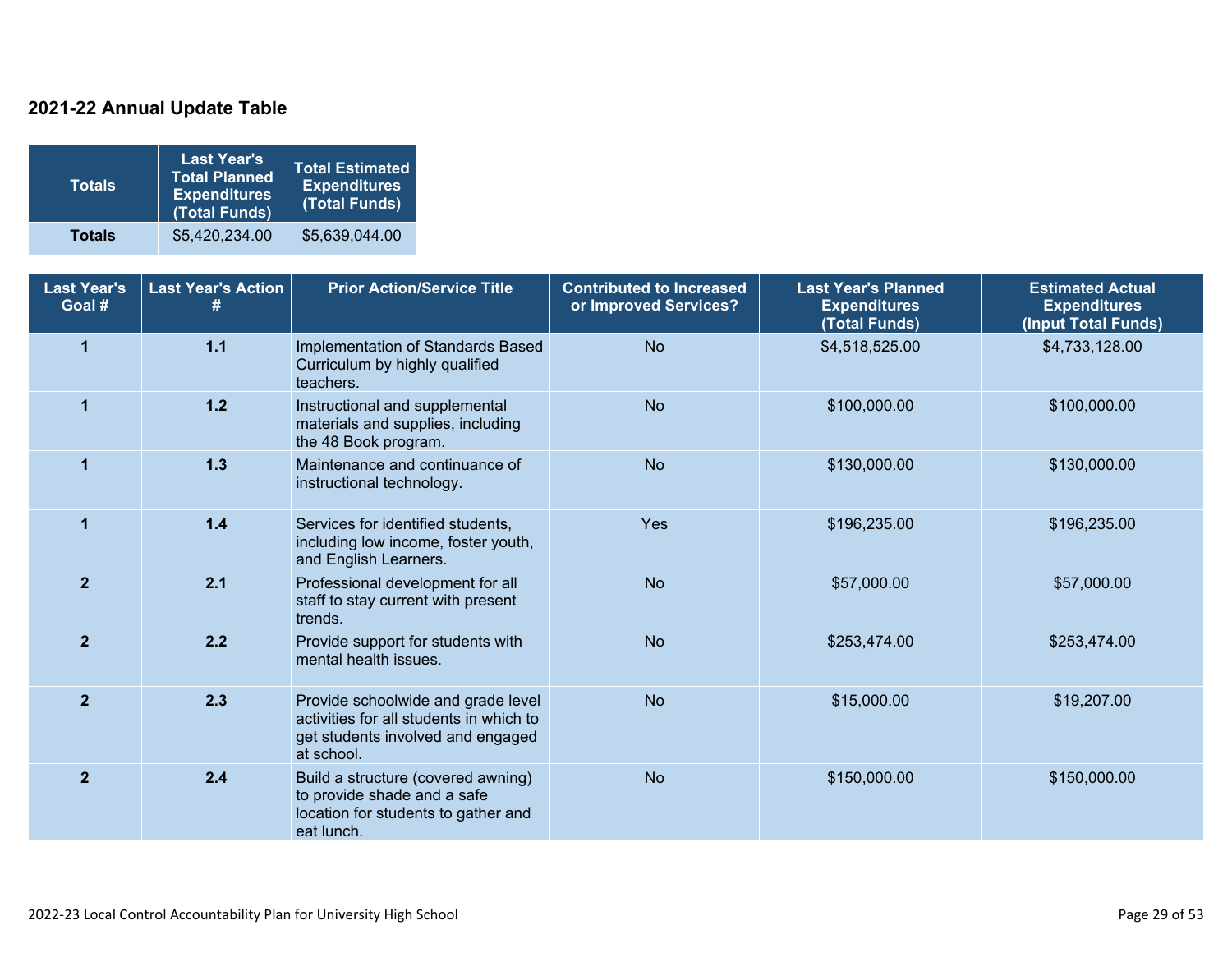### **2021-22 Contributing Actions Annual Update Table**

| 6. Estimated<br><b>LCFF</b><br><b>Supplemental</b><br>and/or<br><b>Concentration</b><br><b>Grants</b><br>(Input Dollar<br><b>Amount)</b> |                                          | <b>4. Total Planned</b><br><b>Contributing</b><br><b>Expenditures</b><br>(LCFF Funds)                | 7. Total Estimated<br><b>Expenditures for</b><br><b>Contributing</b><br><b>Actions</b><br>(LCFF Funds) |        | <b>Difference</b><br><b>Between Planned</b><br>and Estimated<br><b>Expenditures for</b><br><b>Contributing</b><br><b>Actions</b><br>(Subtract 7 from<br>4) |  | <b>5. Total Planned</b><br>Percentage of<br><b>Improved</b><br>Services (%)                                    | 8. Total Estimated<br>Percentage of<br><b>Improved</b><br><b>Services</b><br>(%)                                  | <b>Difference</b><br><b>Between Planned</b><br>and Estimated<br>Percentage of<br><b>Improved</b><br><b>Services</b><br>(Subtract 5 from<br>-8) |                                                                                            |
|------------------------------------------------------------------------------------------------------------------------------------------|------------------------------------------|------------------------------------------------------------------------------------------------------|--------------------------------------------------------------------------------------------------------|--------|------------------------------------------------------------------------------------------------------------------------------------------------------------|--|----------------------------------------------------------------------------------------------------------------|-------------------------------------------------------------------------------------------------------------------|------------------------------------------------------------------------------------------------------------------------------------------------|--------------------------------------------------------------------------------------------|
|                                                                                                                                          | 196786<br>\$196,235.00                   |                                                                                                      | \$196,235.00                                                                                           | \$0.00 |                                                                                                                                                            |  | 4.00%                                                                                                          | 4.00%                                                                                                             | $0.00\%$                                                                                                                                       |                                                                                            |
| Last<br><b>Year's</b><br>Goal #                                                                                                          | Last<br><b>Year's</b><br><b>Action #</b> | <b>Prior Action/Service Title</b>                                                                    |                                                                                                        |        | <b>Contributing to</b><br>Increased or<br><b>Improved Services?</b>                                                                                        |  | <b>Last Year's Planned</b><br><b>Expenditures for</b><br><b>Contributing</b><br><b>Actions (LCFF</b><br>Funds) | <b>Estimated Actual</b><br><b>Expenditures for</b><br><b>Contributing</b><br><b>Actions</b><br>(Input LCFF Funds) | <b>Planned Percentage</b><br>of Improved<br><b>Services</b>                                                                                    | <b>Estimated Actual</b><br>Percentage of<br><b>Improved Services</b><br>(Input Percentage) |
|                                                                                                                                          | 1.4                                      | Services for identified<br>students, including low<br>income, foster youth, and<br>English Learners. |                                                                                                        |        | <b>Yes</b>                                                                                                                                                 |  | \$196,235.00                                                                                                   | 196235.00                                                                                                         | 4.12                                                                                                                                           | 4.12                                                                                       |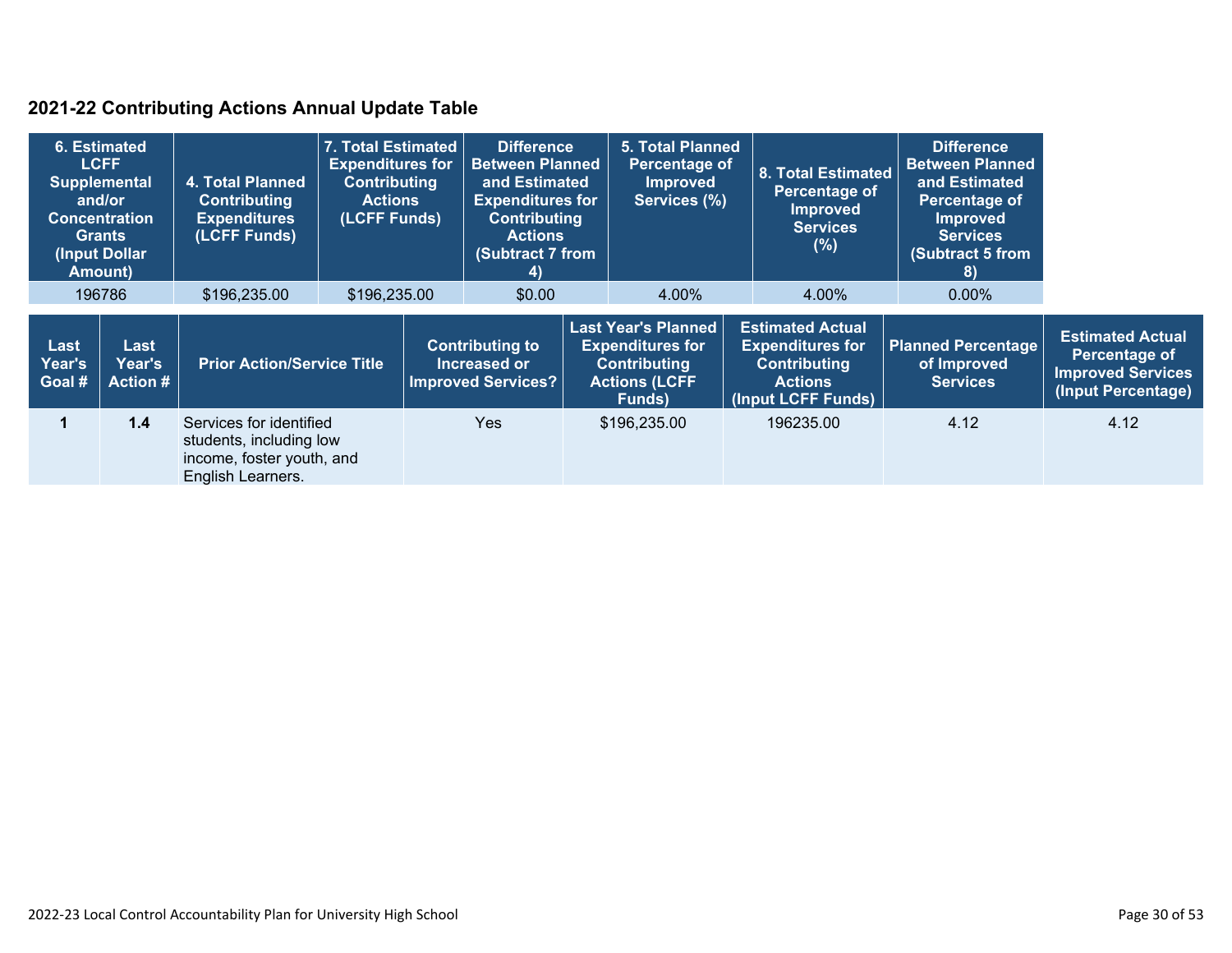### **2021-22 LCFF Carryover Table**

| 9. Estimated<br>Actual LCFF<br><b>Base Grant</b><br>(Input Dollar)<br>Amount) | 6. Estimated<br><b>Actual LCFF</b><br><b>Supplemental</b><br>and/or<br><b>Concentration</b><br><b>Grants</b> | <b>LCFF</b><br>Carryover —<br><b>Percentage</b><br>(Percentage<br>from Prior<br>Year) | 10. Total<br><b>Percentage to</b><br>Increase or<br><b>Improve</b><br><b>Services for</b><br>the Current<br><b>School Year</b><br>(6 divided by $9$ $ $<br>+ Carryover<br>% | 7. Total<br><b>Estimated</b><br><b>Actual</b><br><b>Expenditures</b><br>for<br><b>Contributing</b><br><b>Actions</b><br>(LCFF Funds) | 8. Total<br><b>Estimated</b><br><b>Actual</b><br>Percentage of<br>Improved<br><b>Services</b><br>$(\%)$ | 11. Estimated<br><b>Actual</b><br>Percentage of<br>Increased or<br><b>Improved</b><br><b>Services</b><br>(7 divided by<br>$9$ , plus $8$ ) | <b>12. LCFF</b><br>$Carryover -$<br>Dollar Amount<br>(Subtract 11<br>from 10 and<br>multiply by 9) | <b>13. LCFF</b><br>$Carryover -$<br>Percentage<br>(12 divided by<br>9) |
|-------------------------------------------------------------------------------|--------------------------------------------------------------------------------------------------------------|---------------------------------------------------------------------------------------|-----------------------------------------------------------------------------------------------------------------------------------------------------------------------------|--------------------------------------------------------------------------------------------------------------------------------------|---------------------------------------------------------------------------------------------------------|--------------------------------------------------------------------------------------------------------------------------------------------|----------------------------------------------------------------------------------------------------|------------------------------------------------------------------------|
| 4977783                                                                       | 196786                                                                                                       |                                                                                       | 3.95%                                                                                                                                                                       | \$196,235.00                                                                                                                         | 4.00%                                                                                                   | 7.94%                                                                                                                                      | \$0.00                                                                                             | 0.00%                                                                  |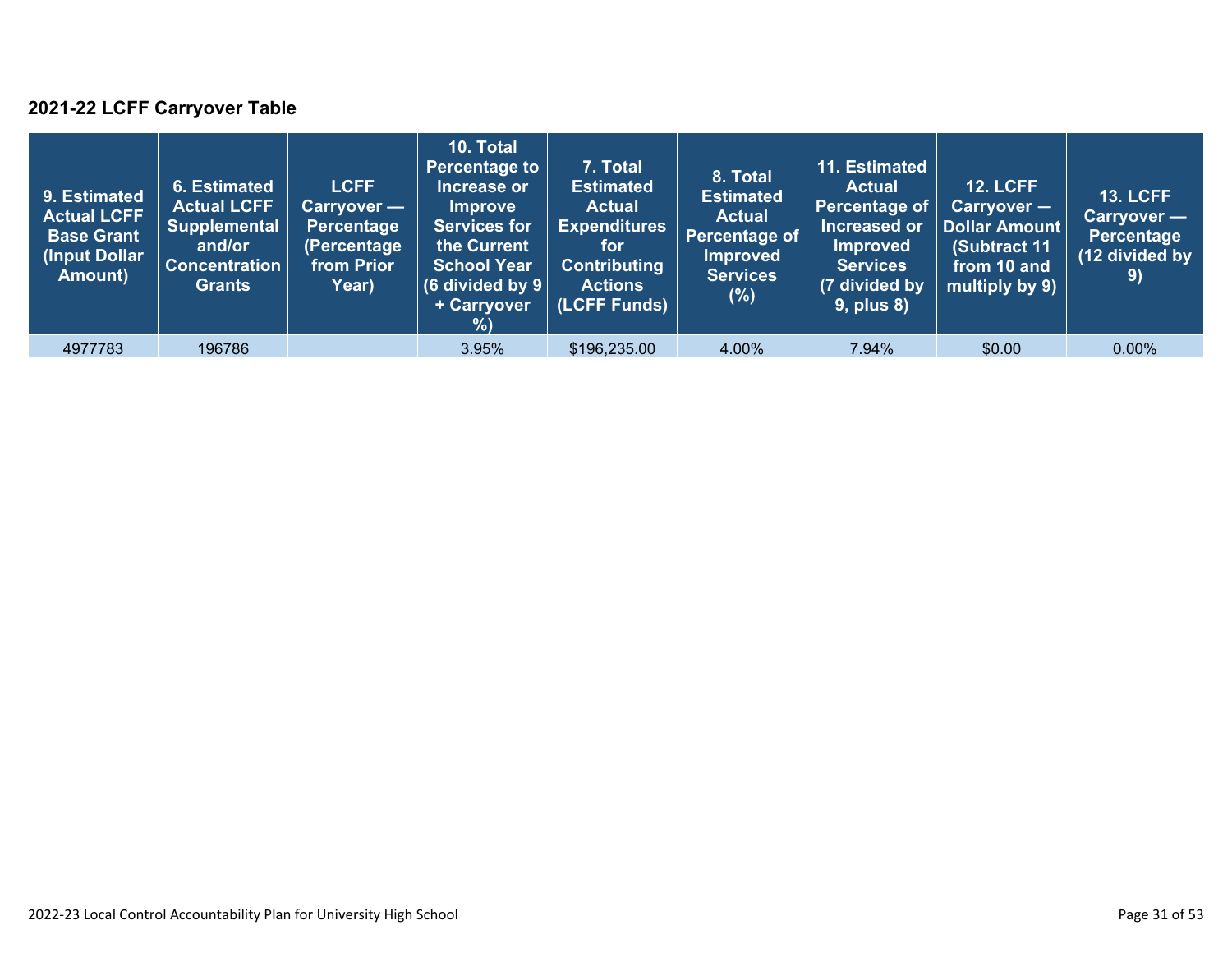## **Instructions**

Plan Summary

Engaging Educational Partners

Goals and Actions

Increased or Improved Services for Foster Youth, English Learners, and Low-Income Students

*For additional questions or technical assistance related to the completion of the Local Control and Accountability Plan (LCAP) template, please contact the local county office of education (COE), or the California Department of Education's (CDE's) Local Agency Systems Support Office, by phone at 916-319-0809 or by email at [lcff@cde.ca.gov](mailto:lcff@cde.ca.gov).*

# **Introduction and Instructions**

The Local Control Funding Formula (LCFF) requires local educational agencies (LEAs) to engage their local educational partners in an annual planning process to evaluate their progress within eight state priority areas encompassing all statutory metrics (COEs have 10 state priorities). LEAs document the results of this planning process in the LCAP using the template adopted by the State Board of Education.

The LCAP development process serves three distinct, but related functions:

- **Comprehensive Strategic Planning:** The process of developing and annually updating the LCAP supports comprehensive strategic planning (California *Education Code* [*EC*] Section 52064[e][1]). Strategic planning that is comprehensive connects budgetary decisions to teaching and learning performance data. LEAs should continually evaluate the hard choices they make about the use of limited resources to meet student and community needs to ensure opportunities and outcomes are improved for all students.
- **Meaningful Engagement of Educational Partners:** The LCAP development process should result in an LCAP that reflects decisions made through meaningful engagement (*EC* Section 52064[e][1]). Local educational partners possess valuable perspectives and insights about an LEA's programs and services. Effective strategic planning will incorporate these perspectives and insights in order to identify potential goals and actions to be included in the LCAP.
- **Accountability and Compliance:** The LCAP serves an important accountability function because aspects of the LCAP template require LEAs to show that they have complied with various requirements specified in the LCFF statutes and regulations, most notably:
	- o Demonstrating that LEAs are increasing or improving services for foster youth, English learners, and low-income students in proportion to the amount of additional funding those students generate under LCFF (*EC* Section 52064[b][4-6]).
	- o Establishing goals, supported by actions and related expenditures, that address the statutory priority areas and statutory metrics (*EC* sections 52064[b][1] and [2]).
	- o Annually reviewing and updating the LCAP to reflect progress toward the goals (*EC* Section 52064[b][7]).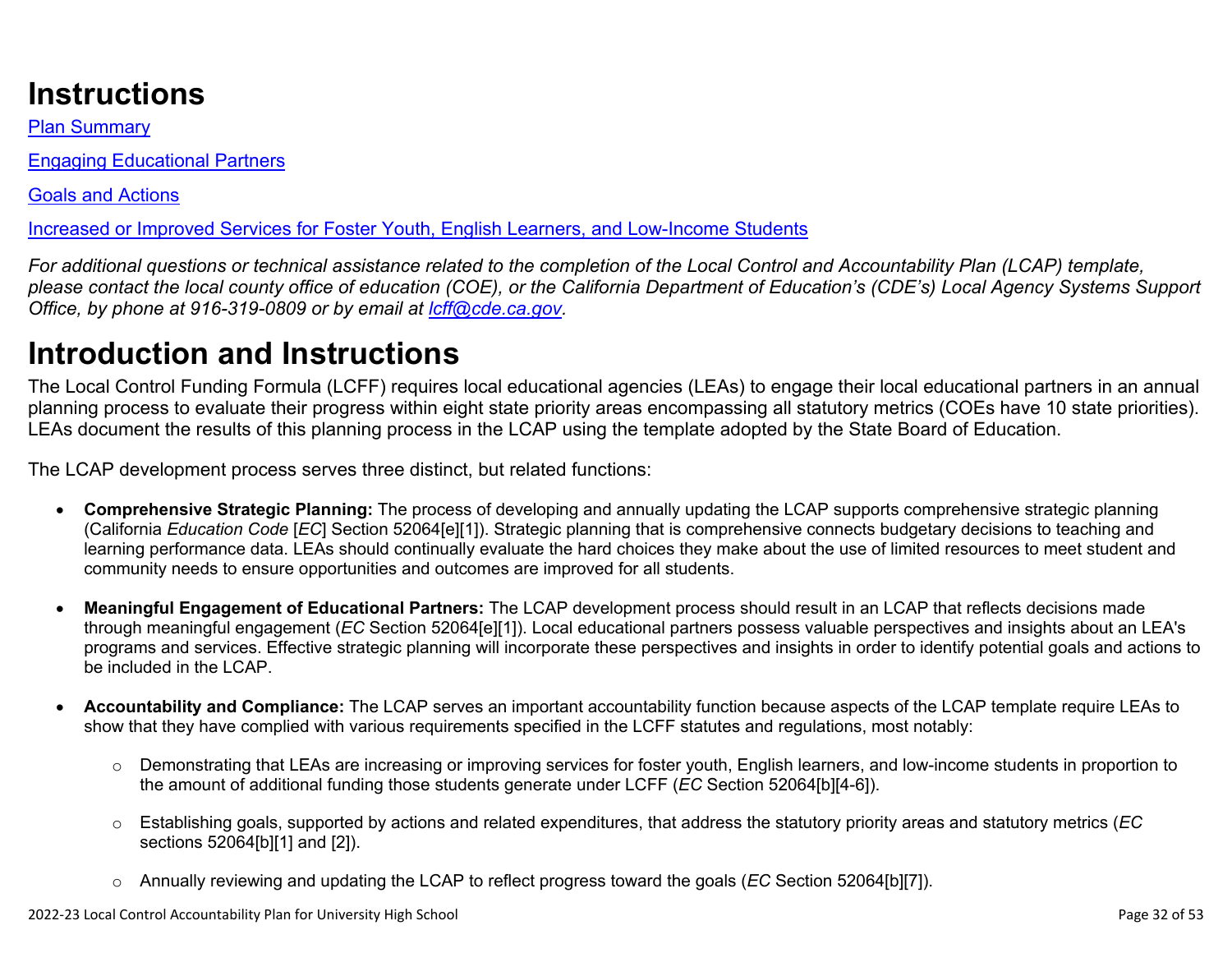The LCAP template, like each LEA's final adopted LCAP, is a document, not a process. LEAs must use the template to memorialize the outcome of their LCAP development process, which should: (a) reflect comprehensive strategic planning (b) through meaningful engagement with educational partners that (c) meets legal requirements, as reflected in the final adopted LCAP. The sections included within the LCAP template do not and cannot reflect the full development process, just as the LCAP template itself is not intended as a tool for engaging educational partners.

If a county superintendent of schools has jurisdiction over a single school district, the county board of education and the governing board of the school district may adopt and file for review and approval a single LCAP consistent with the requirements in *EC* sections 52060, 52062, 52066, 52068, and 52070. The LCAP must clearly articulate to which entity's budget (school district or county superintendent of schools) all budgeted and actual expenditures are aligned.

The revised LCAP template for the 2021–22, 2022–23, and 2023–24 school years reflects statutory changes made through Assembly Bill 1840 (Committee on Budget), Chapter 243, Statutes of 2018. These statutory changes enhance transparency regarding expenditures on actions included in the LCAP, including actions that contribute to meeting the requirement to increase or improve services for foster youth, English learners, and low-income students, and to streamline the information presented within the LCAP to make adopted LCAPs more accessible for educational partners and the public.

At its most basic, the adopted LCAP should attempt to distill not just what the LEA is doing for students in transitional kindergarten through grade twelve (TK–12), but also allow educational partners to understand why, and whether those strategies are leading to improved opportunities and outcomes for students. LEAs are strongly encouraged to use language and a level of detail in their adopted LCAPs intended to be meaningful and accessible for the LEA's diverse educational partners and the broader public.

In developing and finalizing the LCAP for adoption, LEAs are encouraged to keep the following overarching frame at the forefront of the strategic planning and educational partner engagement functions:

Given present performance across the state priorities and on indicators in the California School Dashboard (Dashboard), how is the LEA using its budgetary resources to respond to TK–12 student and community needs, and address any performance gaps, including by meeting its obligation to increase or improve services for foster youth, English learners, and low-income students?

LEAs are encouraged to focus on a set of metrics and actions that the LEA believes, based on input gathered from educational partners, research, and experience, will have the biggest impact on behalf of its TK–12 students.

These instructions address the requirements for each section of the LCAP, but may include information about effective practices when developing the LCAP and completing the LCAP itself. Additionally, information is included at the beginning of each section emphasizing the purpose that each section serves.

# **Plan Summary Purpose**

2022-23 Local Control Accountability Plan for University High School Page 33 of 53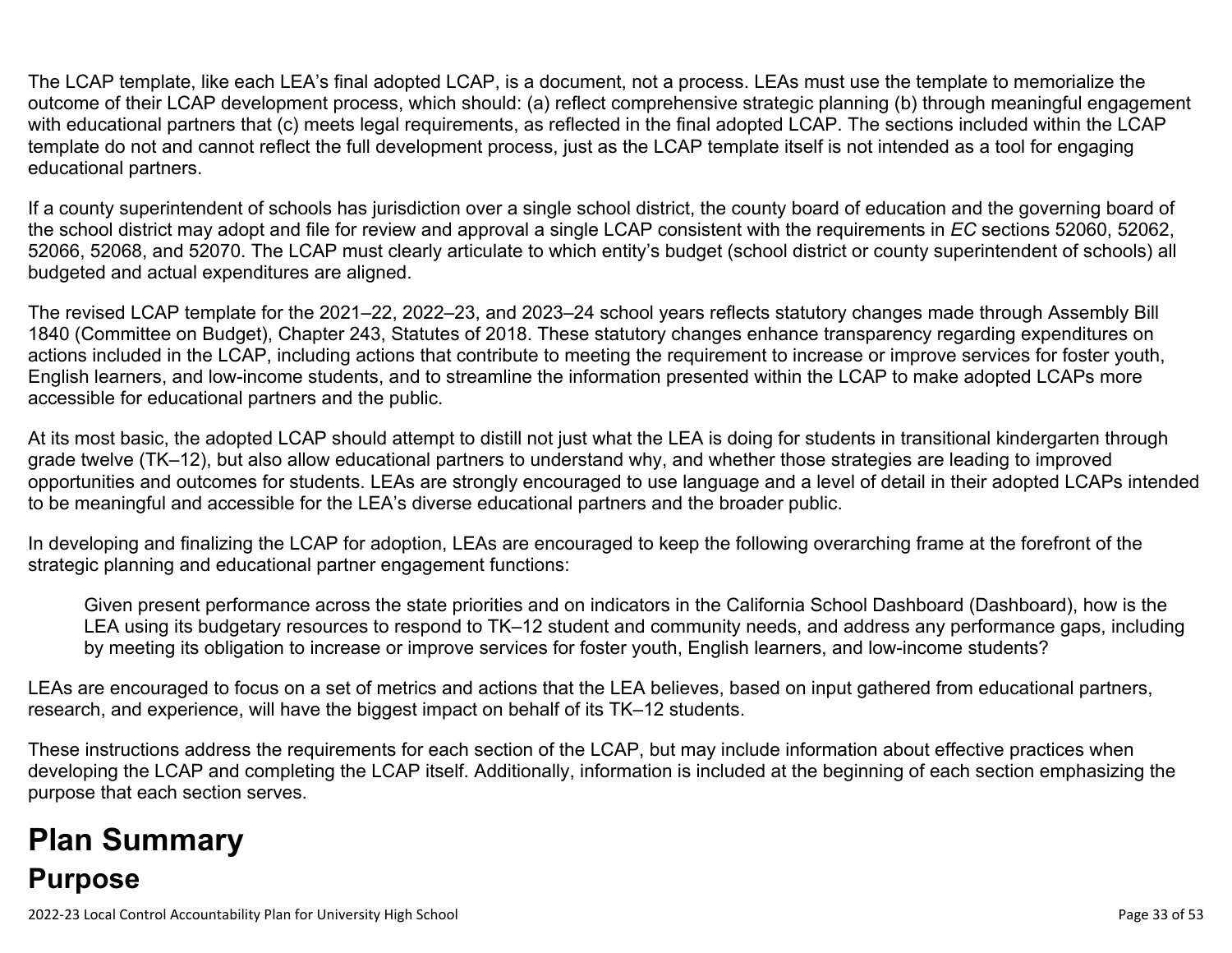A well-developed Plan Summary section provides a meaningful context for the LCAP. This section provides information about an LEA's community as well as relevant information about student needs and performance. In order to provide a meaningful context for the rest of the LCAP, the content of this section should be clearly and meaningfully related to the content included in the subsequent sections of the LCAP.

### **Requirements and Instructions**

*General Information* – Briefly describe the LEA, its schools, and its students in grades TK–12, as applicable to the LEA. For example, information about an LEA in terms of geography, enrollment, or employment, the number and size of specific schools, recent community challenges, and other such information as an LEA wishes to include can enable a reader to more fully understand an LEA's LCAP.

*Reflections: Successes* – Based on a review of performance on the state indicators and local performance indicators included in the Dashboard, progress toward LCAP goals, local self-assessment tools, input from educational partners, and any other information, what progress is the LEA most proud of and how does the LEA plan to maintain or build upon that success? This may include identifying specific examples of how past increases or improvements in services for foster youth, English learners, and low-income students have led to improved performance for these students.

*Reflections: Identified Need* – Referring to the Dashboard, identify: (a) any state indicator for which overall performance was in the "Red" or "Orange" performance category or any local indicator where the LEA received a "Not Met" or "Not Met for Two or More Years" rating AND (b) any state indicator for which performance for any student group was two or more performance levels below the "all student*"* performance. What steps is the LEA planning to take to address these areas of low performance and performance gaps? An LEA that is required to include a goal to address one or more consistently low-performing student groups or low-performing schools must identify that it is required to include this goal and must also identify the applicable student group(s) and/or school(s). Other needs may be identified using locally collected data including data collected to inform the self-reflection tools and reporting local indicators on the Dashboard.

*LCAP Highlights* – Identify and briefly summarize the key features of this year's LCAP.

*Comprehensive Support and Improvement* – An LEA with a school or schools identified for comprehensive support and improvement (CSI) under the Every Student Succeeds Act must respond to the following prompts:

- **Schools Identified**: Identify the schools within the LEA that have been identified for CSI.
- **Support for Identified Schools**: Describe how the LEA has or will support the identified schools in developing CSI plans that included a school-level needs assessment, evidence-based interventions, and the identification of any resource inequities to be addressed through the implementation of the CSI plan.
- **Monitoring and Evaluating Effectiveness**: Describe how the LEA will monitor and evaluate the implementation and effectiveness of the CSI plan to support student and school improvement.

# **Engaging Educational Partners**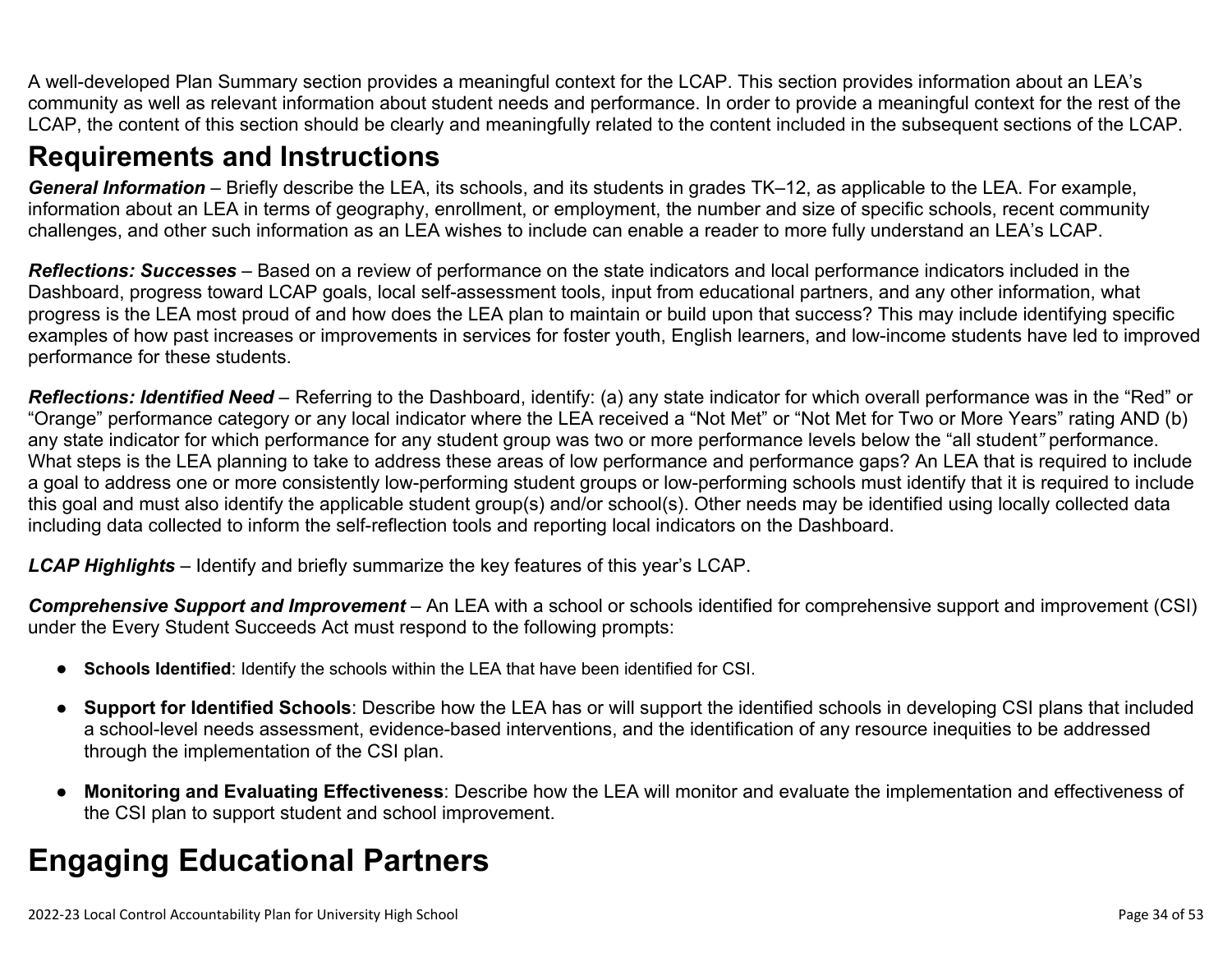### **Purpose**

Significant and purposeful engagement of parents, students, educators, and other educational partners, including those representing the student groups identified by LCFF, is critical to the development of the LCAP and the budget process. Consistent with statute, such engagement should support comprehensive strategic planning, accountability, and improvement across the state priorities and locally identified priorities (*EC* Section 52064[e][1]). Engagement of educational partners is an ongoing, annual process.

This section is designed to reflect how the engagement of educational partners influenced the decisions reflected in the adopted LCAP. The goal is to allow educational partners that participated in the LCAP development process and the broader public understand how the LEA engaged educational partners and the impact of that engagement. LEAs are encouraged to keep this goal in the forefront when completing this section.

Statute and regulations specify the educational partners that school districts and COEs must consult when developing the LCAP: teachers, principals, administrators, other school personnel, local bargaining units of the LEA, parents, and students. Before adopting the LCAP, school districts and COEs must share it with the Parent Advisory Committee and, if applicable, to its English Learner Parent Advisory Committee. The superintendent is required by statute to respond in writing to the comments received from these committees. School districts and COEs must also consult with the special education local plan area administrator(s) when developing the LCAP.

Statute requires charter schools to consult with teachers, principals, administrators, other school personnel, parents, and students in developing the LCAP. The LCAP should also be shared with, and LEAs should request input from, schoolsite-level advisory groups, as applicable (e.g., schoolsite councils, English Learner Advisory Councils, student advisory groups, etc.), to facilitate alignment between schoolsite and district-level goals and actions.

Information and resources that support effective engagement, define student consultation, and provide the requirements for advisory group composition, can be found under Resources on the following web page of the CDE's website: <https://www.cde.ca.gov/re/lc/>.

### **Requirements and Instructions**

Below is an excerpt from the 2018–19 *Guide for Annual Audits of K–12 Local Education Agencies and State Compliance Reporting*, which is provided to highlight the legal requirements for engagement of educational partners in the LCAP development process:

#### **Local Control and Accountability Plan:**

For county offices of education and school districts only, verify the LEA:

- a) Presented the local control and accountability plan to the parent advisory committee in accordance with Education Code section 52062(a)(1) or 52068(a)(1), as appropriate.
- b) If applicable, presented the local control and accountability plan to the English learner parent advisory committee, in accordance with Education Code section 52062(a)(2) or 52068(a)(2), as appropriate.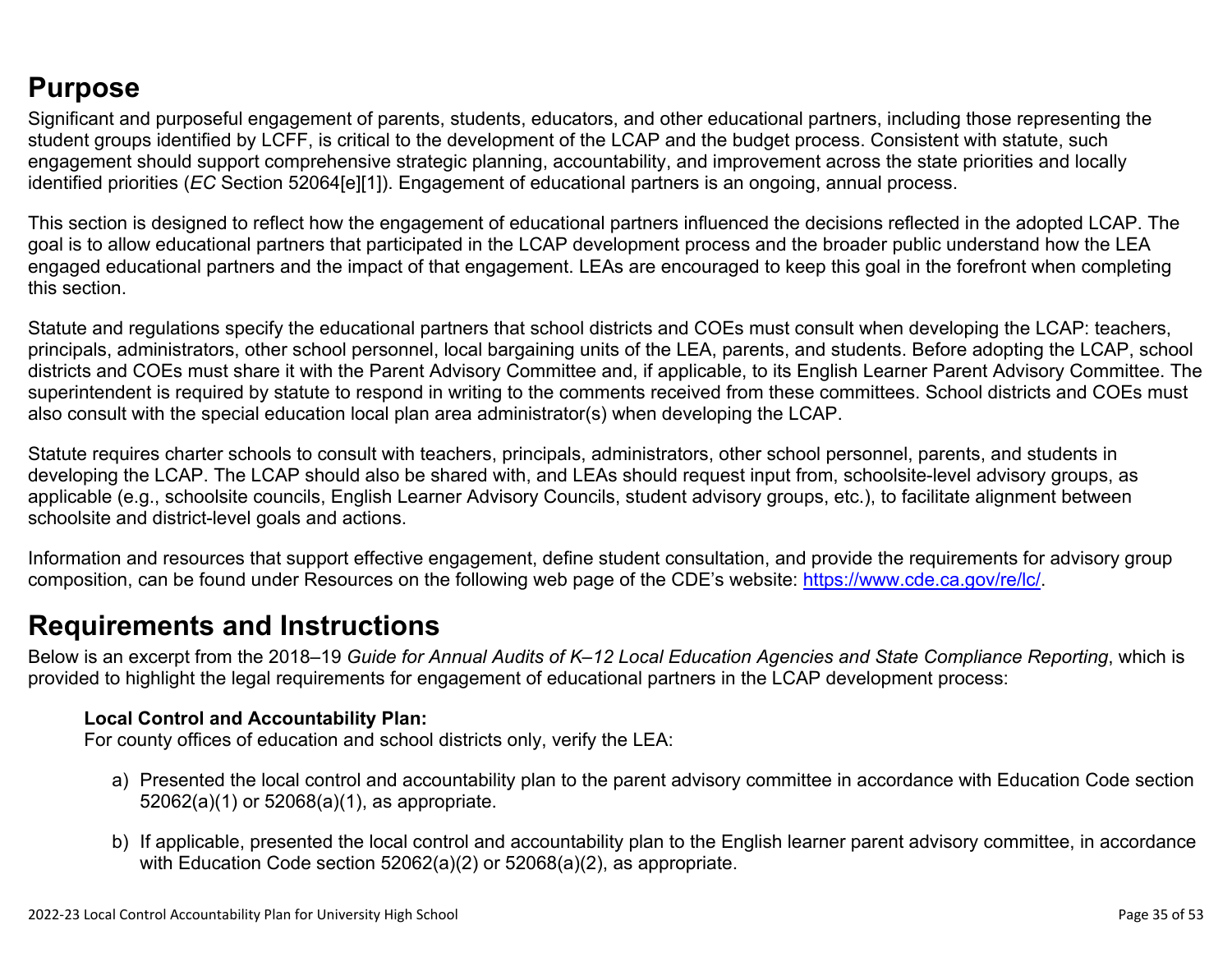- c) Notified members of the public of the opportunity to submit comments regarding specific actions and expenditures proposed to be included in the local control and accountability plan in accordance with Education Code section 52062(a)(3) or 52068(a)(3), as appropriate.
- d) Held at least one public hearing in accordance with Education Code section 52062(b)(1) or 52068(b)(1), as appropriate.
- e) Adopted the local control and accountability plan in a public meeting in accordance with Education Code section 52062(b)(2) or 52068(b)(2), as appropriate.

**Prompt 1**: "A summary of the process used to engage educational partners and how this engagement was considered before finalizing the LCAP."

Describe the engagement process used by the LEA to involve educational partners in the development of the LCAP, including, at a minimum, describing how the LEA met its obligation to consult with all statutorily required educational partners as applicable to the type of LEA. A sufficient response to this prompt must include general information about the timeline of the process and meetings or other engagement strategies with educational partners. A response may also include information about an LEA's philosophical approach to engaging its educational partners.

**Prompt 2:** "A summary of the feedback provided by specific educational partners."

Describe and summarize the feedback provided by specific educational partners. A sufficient response to this prompt will indicate ideas, trends, or inputs that emerged from an analysis of the feedback received from educational partners.

**Prompt 3**: "A description of the aspects of the LCAP that were influenced by specific input from educational partners."

A sufficient response to this prompt will provide educational partners and the public with clear, specific information about how the engagement process influenced the development of the LCAP. The response must describe aspects of the LCAP that were influenced by or developed in response to the educational partner feedback described in response to Prompt 2. This may include a description of how the LEA prioritized requests of educational partners within the context of the budgetary resources available or otherwise prioritized areas of focus within the LCAP. For the purposes of this prompt, "aspects" of an LCAP that may have been influenced by educational partner input can include, but are not necessarily limited to:

- Inclusion of a goal or decision to pursue a Focus Goal (as described below)
- Inclusion of metrics other than the statutorily required metrics
- Determination of the desired outcome on one or more metrics
- Inclusion of performance by one or more student groups in the Measuring and Reporting Results subsection
- Inclusion of action(s) or a group of actions
- Elimination of action(s) or group of actions
- Changes to the level of proposed expenditures for one or more actions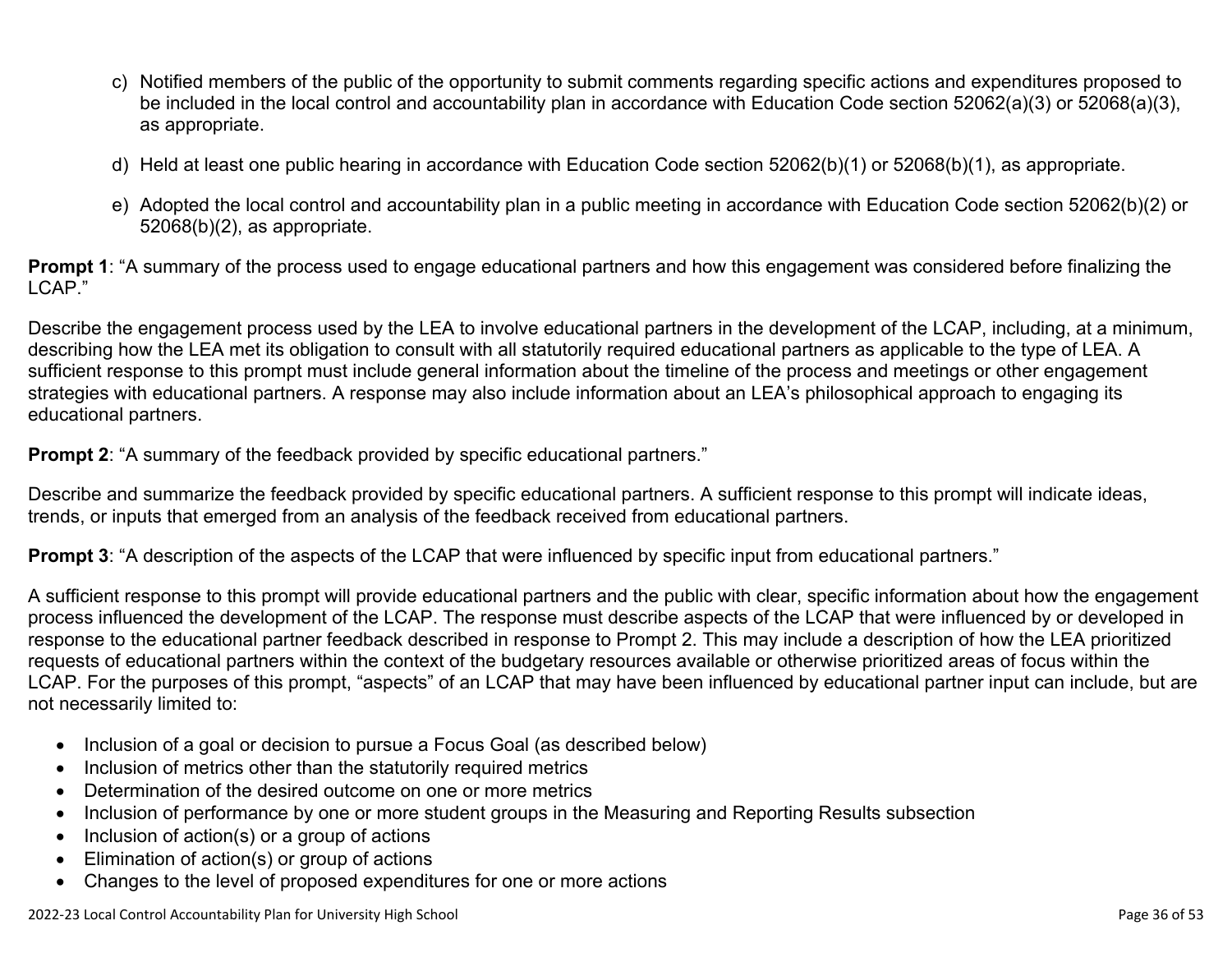- Inclusion of action(s) as contributing to increased or improved services for unduplicated services
- Determination of effectiveness of the specific actions to achieve the goal
- Determination of material differences in expenditures
- Determination of changes made to a goal for the ensuing LCAP year based on the annual update process
- Determination of challenges or successes in the implementation of actions

# **Goals and Actions**

## **Purpose**

Well-developed goals will clearly communicate to educational partners what the LEA plans to accomplish, what the LEA plans to do in order to accomplish the goal, and how the LEA will know when it has accomplished the goal. A goal statement, associated metrics and expected outcomes, and the actions included in the goal should be in alignment. The explanation for why the LEA included a goal is an opportunity for LEAs to clearly communicate to educational partners and the public why, among the various strengths and areas for improvement highlighted by performance data and strategies and actions that could be pursued, the LEA decided to pursue this goal, and the related metrics, expected outcomes, actions, and expenditures.

A well-developed goal can be focused on the performance relative to a metric or metrics for all students, a specific student group(s), narrowing performance gaps, or implementing programs or strategies expected to impact outcomes. LEAs should assess the performance of their student groups when developing goals and the related actions to achieve such goals.

## **Requirements and Instructions**

LEAs should prioritize the goals, specific actions, and related expenditures included within the LCAP within one or more state priorities. LEAs should consider performance on the state and local indicators, including their locally collected and reported data for the local indicators that are included in the Dashboard in determining whether and how to prioritize its goals within the LCAP.

In order to support prioritization of goals, the LCAP template provides LEAs with the option of developing three different kinds of goals:

- Focus Goal: A Focus Goal is relatively more concentrated in scope and may focus on a fewer number of metrics to measure improvement. A Focus Goal statement will be time bound and make clear how the goal is to be measured.
- Broad Goal: A Broad Goal is relatively less concentrated in its scope and may focus on improving performance across a wide range of metrics.
- Maintenance of Progress Goal: A Maintenance of Progress Goal includes actions that may be ongoing without significant changes and allows an LEA to track performance on any metrics not addressed in the other goals of the LCAP.

At a minimum, the LCAP must address all LCFF priorities and associated metrics.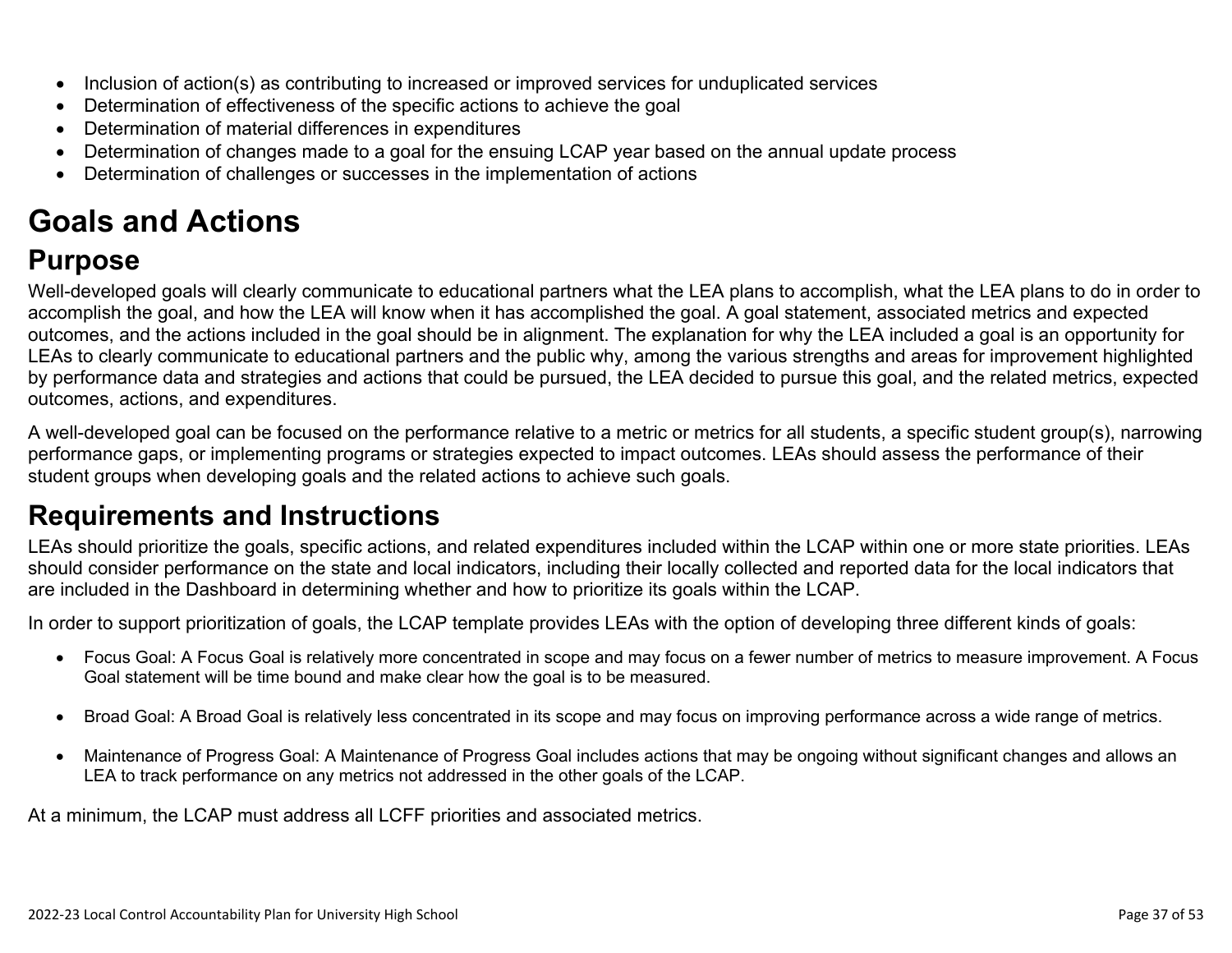#### **Focus Goal(s)**

**Goal Description:** The description provided for a Focus Goal must be specific, measurable, and time bound. An LEA develops a Focus Goal to address areas of need that may require or benefit from a more specific and data intensive approach. The Focus Goal can explicitly reference the metric(s) by which achievement of the goal will be measured and the time frame according to which the LEA expects to achieve the goal.

**Explanation of why the LEA has developed this goal:** Explain why the LEA has chosen to prioritize this goal. An explanation must be based on Dashboard data or other locally collected data. LEAs must describe how the LEA identified this goal for focused attention, including relevant consultation with educational partners. LEAs are encouraged to promote transparency and understanding around the decision to pursue a focus goal.

#### **Broad Goal**

Goal Description: Describe what the LEA plans to achieve through the actions included in the goal. The description of a broad goal will be clearly aligned with the expected measurable outcomes included for the goal. The goal description organizes the actions and expected outcomes in a cohesive and consistent manner. A goal description is specific enough to be measurable in either quantitative or qualitative terms. A broad goal is not as specific as a focus goal. While it is specific enough to be measurable, there are many different metrics for measuring progress toward the goal.

**Explanation of why the LEA has developed this goal:** Explain why the LEA developed this goal and how the actions and metrics grouped together will help achieve the goal.

#### **Maintenance of Progress Goal**

**Goal Description:** Describe how the LEA intends to maintain the progress made in the LCFF State Priorities not addressed by the other goals in the LCAP. Use this type of goal to address the state priorities and applicable metrics not addressed within the other goals in the LCAP. The state priorities and metrics to be addressed in this section are those for which the LEA, in consultation with educational partners, has determined to maintain actions and monitor progress while focusing implementation efforts on the actions covered by other goals in the LCAP.

**Explanation of why the LEA has developed this goal**: Explain how the actions will sustain the progress exemplified by the related metrics.

#### **Required Goals**

In general, LEAs have flexibility in determining what goals to include in the LCAP and what those goals will address; however, beginning with the development of the 2022–23 LCAP, LEAs that meet certain criteria are required to include a specific goal in their LCAP.

**Consistently low-performing student group(s) criteria:** An LEA is eligible for Differentiated Assistance for three or more consecutive years based on the performance of the same student group or groups in the Dashboard. A list of the LEAs required to include a goal in the LCAP based on student group performance, and the student group(s) that lead to identification, may be found on the CDE's Local Control Funding Formula web page at [https://www.cde.ca.gov/fg/aa/lc/.](https://www.cde.ca.gov/fg/aa/lc/)

2022-23 Local Control Accountability Plan for University High School Page 38 of 53 • **Consistently low-performing student group(s) goal requirement:** An LEA meeting the consistently low-performing student group(s) criteria must include a goal in its LCAP focused on improving the performance of the student group or groups that led to the LEA's eligibility for Differentiated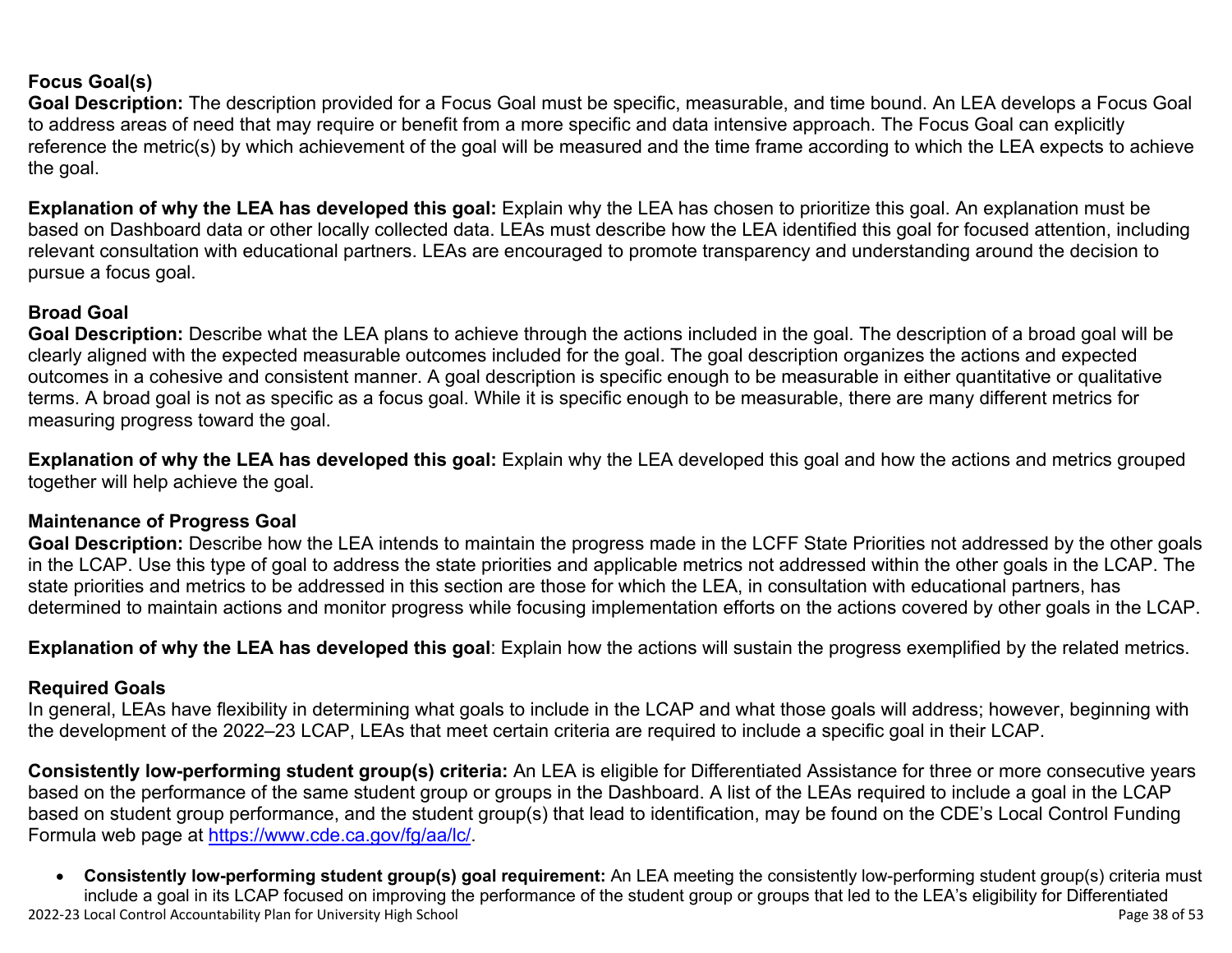Assistance. This goal must include metrics, outcomes, actions, and expenditures specific to addressing the needs of, and improving outcomes for, this student group or groups. An LEA required to address multiple student groups is not required to have a goal to address each student group; however, each student group must be specifically addressed in the goal. This requirement may not be met by combining this required goal with another goal.

- **Goal Description:** Describe the outcomes the LEA plans to achieve to address the needs of, and improve outcomes for, the student group or groups that led to the LEA's eligibility for Differentiated Assistance.
- **Explanation of why the LEA has developed this goal**: Explain why the LEA is required to develop this goal, including identifying the student group(s) that lead to the LEA being required to develop this goal, how the actions and associated metrics included in this goal differ from previous efforts to improve outcomes for the student group(s), and why the LEA believes the actions, metrics, and expenditures included in this goal will help achieve the outcomes identified in the goal description.

**Low-performing school(s) criteria:** The following criteria only applies to a school district or COE with two or more schools; it does not apply to a single-school district. A school district or COE has one or more schools that, for two consecutive years, received the two lowest performance levels on all but one of the state indicators for which the school(s) receive performance levels in the Dashboard and the performance of the "All Students" student group for the LEA is at least one performance level higher in all of those indicators. A list of the LEAs required to include a goal in the LCAP based on school performance, and the school(s) that lead to identification, may be found on the CDE's Local Control Funding Formula web page at [https://www.cde.ca.gov/fg/aa/lc/.](https://www.cde.ca.gov/fg/aa/lc/)

- **Low-performing school(s) goal requirement:** A school district or COE meeting the low-performing school(s) criteria must include a goal in its LCAP focusing on addressing the disparities in performance between the school(s) and the LEA as a whole. This goal must include metrics, outcomes, actions, and expenditures specific to addressing the needs of, and improving outcomes for, the students enrolled at the low-performing school or schools. An LEA required to address multiple schools is not required to have a goal to address each school; however, each school must be specifically addressed in the goal. This requirement may not be met by combining this goal with another goal.
- **Goal Description:** Describe what outcomes the LEA plans to achieve to address the disparities in performance between the students enrolled at the low-performing school(s) and the students enrolled at the LEA as a whole.
- **Explanation of why the LEA has developed this goal**: Explain why the LEA is required to develop this goal, including identifying the schools(s) that lead to the LEA being required to develop this goal; how the actions and associated metrics included in this goal differ from previous efforts to improve outcomes for the school(s); and why the LEA believes the actions, metrics, and expenditures included in this goal will help achieve the outcomes for students enrolled at the low-performing school or schools identified in the goal description.

#### **Measuring and Reporting Results:**

For each LCAP year, identify the metric(s) that the LEA will use to track progress toward the expected outcomes. LEAs are encouraged to identify metrics for specific student groups, as appropriate, including expected outcomes that would reflect narrowing of any existing performance gaps.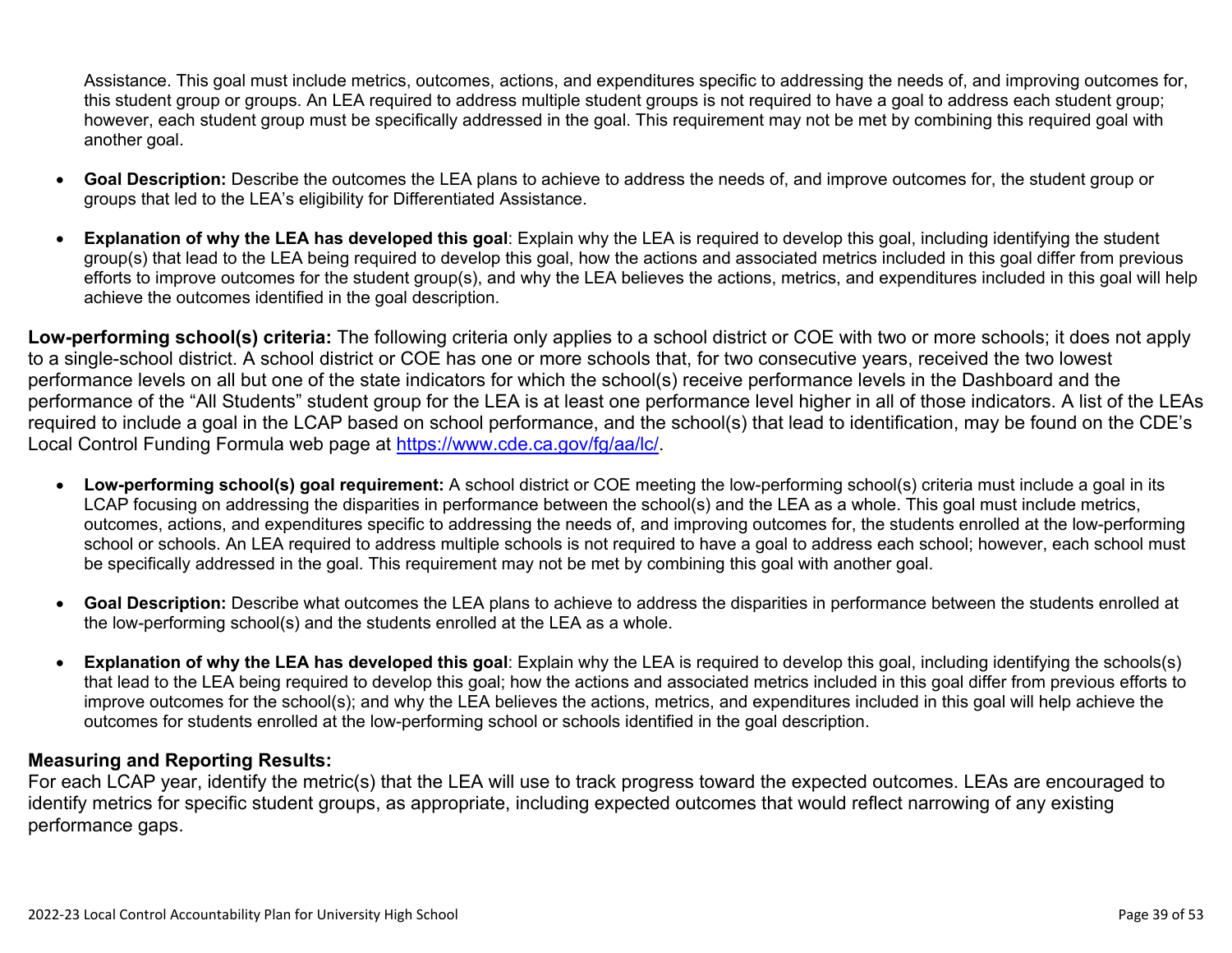Include in the baseline column the most recent data associated with this metric available at the time of adoption of the LCAP for the first year of the three-year plan. LEAs may use data as reported on the 2019 Dashboard for the baseline of a metric only if that data represents the most recent available (e.g., high school graduation rate).

Using the most recent data available may involve reviewing data the LEA is preparing for submission to the California Longitudinal Pupil Achievement Data System (CALPADS) or data that the LEA has recently submitted to CALPADS. Because final 2020–21 outcomes on some metrics may not be computable at the time the 2021–24 LCAP is adopted (e.g., graduation rate, suspension rate), the most recent data available may include a point in time calculation taken each year on the same date for comparability purposes.

The baseline data shall remain unchanged throughout the three-year LCAP.

Complete the table as follows:

- **Metric**: Indicate how progress is being measured using a metric.
- **Baseline**: Enter the baseline when completing the LCAP for 2021–22. As described above, the baseline is the most recent data associated with a metric. Indicate the school year to which the data applies, consistent with the instructions above.
- **Year 1 Outcome**: When completing the LCAP for 2022–23, enter the most recent data available. Indicate the school year to which the data applies, consistent with the instructions above.
- **Year 2 Outcome**: When completing the LCAP for 2023–24, enter the most recent data available. Indicate the school year to which the data applies, consistent with the instructions above.
- **Year 3 Outcome**: When completing the LCAP for 2024–25, enter the most recent data available. Indicate the school year to which the data applies, consistent with the instructions above. The 2024–25 LCAP will be the first year in the next three-year cycle. Completing this column will be part of the Annual Update for that year.
- **Desired Outcome for 2023**–**24**: When completing the first year of the LCAP, enter the desired outcome for the relevant metric the LEA expects to achieve by the end of the 2023–24 LCAP year.

Timeline for completing the "**Measuring and Reporting Results**" part of the Goal.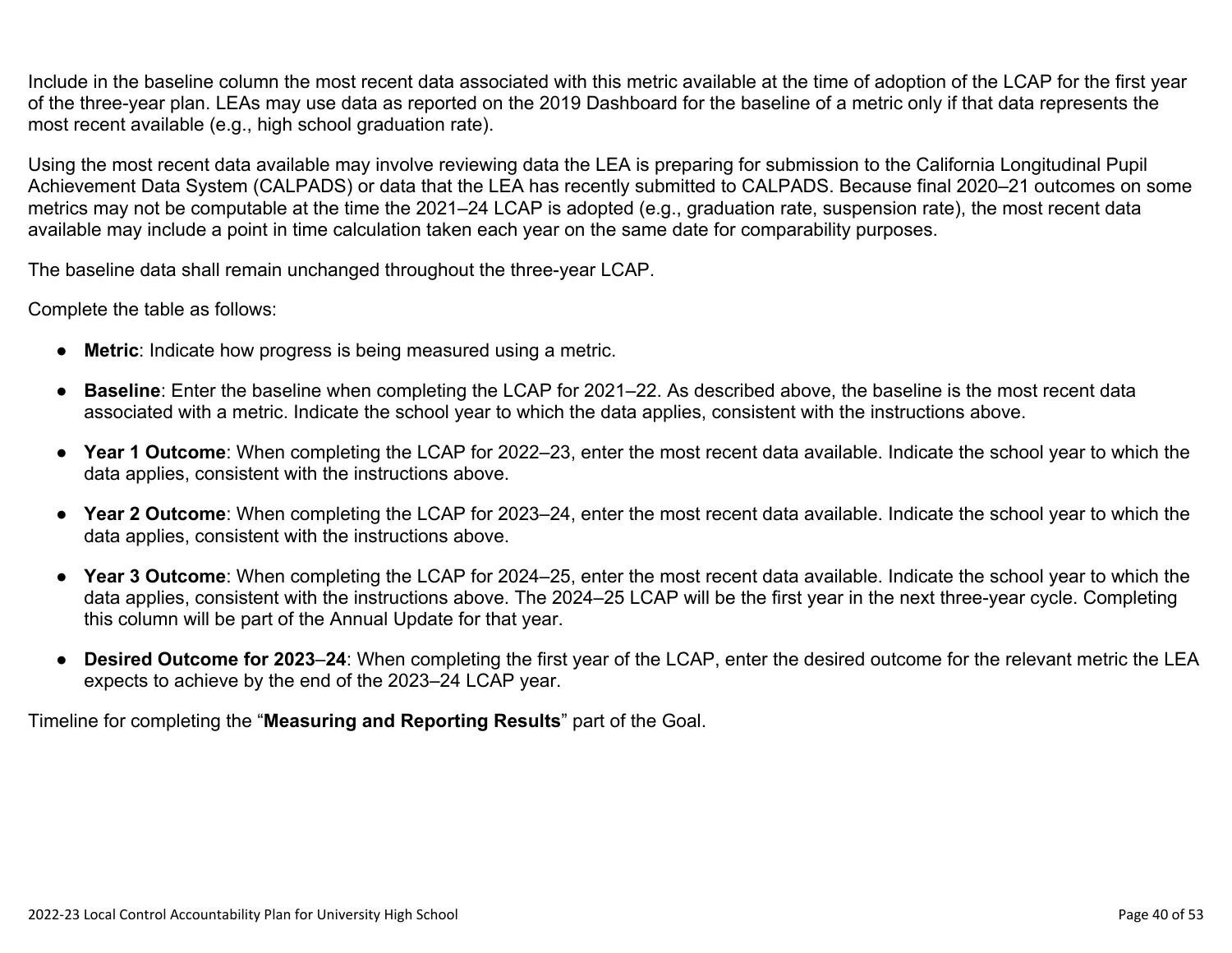| <b>Metric</b>                                                                    | <b>Baseline</b>                                                                  | Year 1 Outcome                                                                                              | Year 2 Outcome                                                                                              | Year 3 Outcome                                                                                              | <b>Desired Outcome</b><br>for Year 3<br>$(2023 - 24)$                                                              |
|----------------------------------------------------------------------------------|----------------------------------------------------------------------------------|-------------------------------------------------------------------------------------------------------------|-------------------------------------------------------------------------------------------------------------|-------------------------------------------------------------------------------------------------------------|--------------------------------------------------------------------------------------------------------------------|
| Enter information<br>in this box when<br>completing the<br>LCAP for 2021-<br>22. | Enter information<br>in this box when<br>completing the<br>LCAP for 2021-<br>22. | Enter information<br>in this box when<br>completing the<br>LCAP for 2022-<br>23. Leave blank<br>until then. | Enter information<br>in this box when<br>completing the<br>LCAP for 2023-<br>24. Leave blank<br>until then. | Enter information<br>in this box when<br>completing the<br>LCAP for 2024-<br>25. Leave blank<br>until then. | Enter information<br>in this box when<br>completing the<br>LCAP for 2021-<br>22 or when<br>adding a new<br>metric. |

The metrics may be quantitative or qualitative; but at minimum, an LEA's LCAP must include goals that are measured using all of the applicable metrics for the related state priorities, in each LCAP year as applicable to the type of LEA. To the extent a state priority does not specify one or more metrics (e.g., implementation of state academic content and performance standards), the LEA must identify a metric to use within the LCAP. For these state priorities, LEAs are encouraged to use metrics based on or reported through the relevant self-reflection tool for local indicators within the Dashboard.

*Actions*: Enter the action number. Provide a short title for the action. This title will also appear in the action tables. Provide a description of the action. Enter the total amount of expenditures associated with this action. Budgeted expenditures from specific fund sources will be provided in the summary tables. Indicate whether the action contributes to meeting the increase or improved services requirement as described in the Increased or Improved Services section using a "Y" for Yes or an "N" for No. (**Note:** for each such action offered on an LEA-wide or schoolwide basis, the LEA will need to provide additional information in the Increased or Improved Summary Section to address the requirements in *California Code of Regulations*, Title 5 [5 *CCR*] Section 15496(b) in the Increased or Improved Services Section of the LCAP).

*Actions for English Learners:* School districts, COEs, and charter schools that have a numerically significant English learner student subgroup must include specific actions in the LCAP related to, at a minimum, the language acquisition programs, as defined in *EC* Section 306, provided to students and professional development activities specific to English learners.

*Actions for Foster Youth*: School districts, COEs, and charter schools that have a numerically significant Foster Youth student subgroup are encouraged to include specific actions in the LCAP designed to meet needs specific to Foster Youth students.

#### **Goal Analysis:**

Enter the LCAP Year.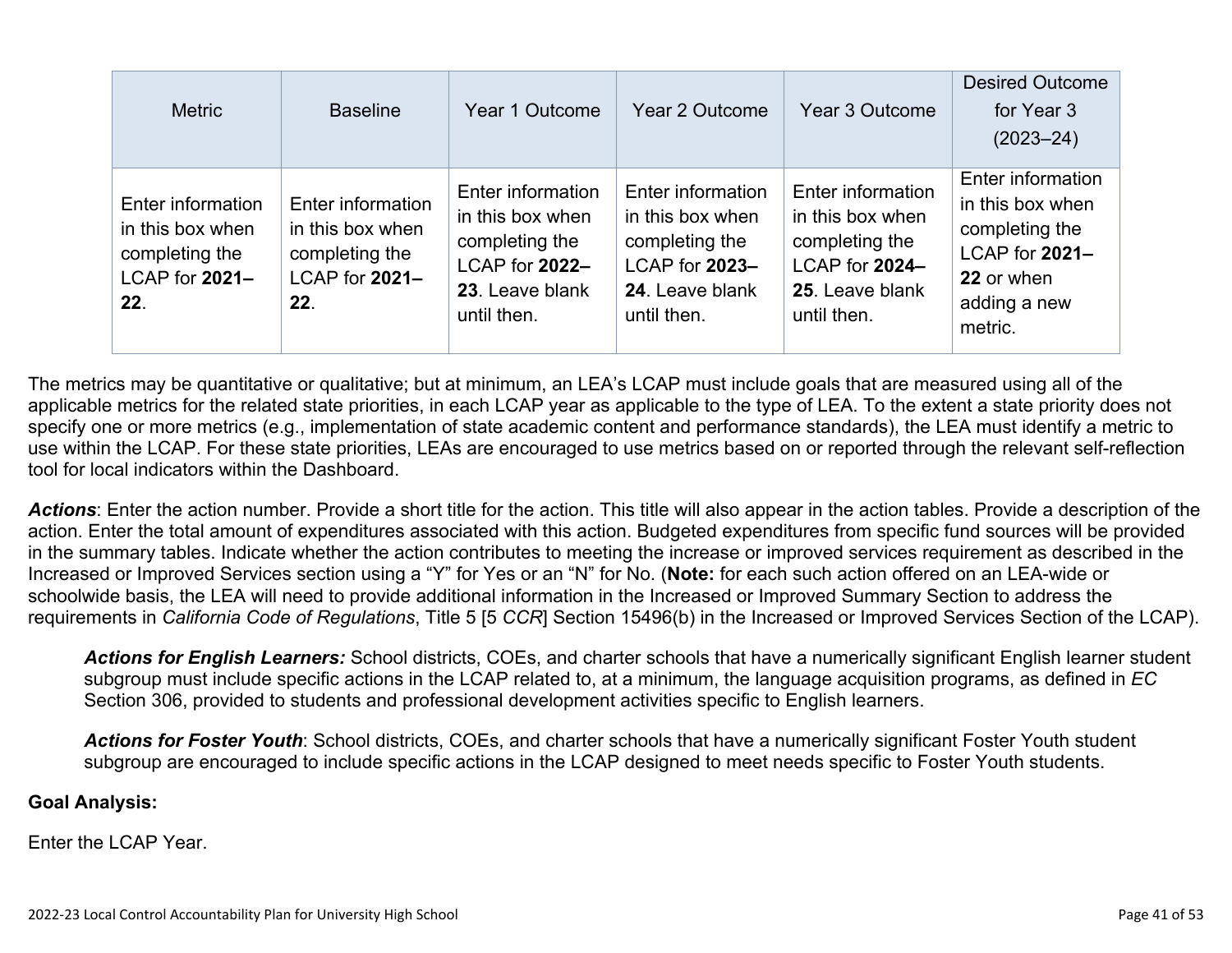Using actual annual measurable outcome data, including data from the Dashboard, analyze whether the planned actions were effective in achieving the goal. Respond to the prompts as instructed.

- Describe the overall implementation of the actions to achieve the articulated goal. Include a discussion of relevant challenges and successes experienced with the implementation process. This must include any instance where the LEA did not implement a planned action or implemented a planned action in a manner that differs substantively from how it was described in the adopted LCAP.
- Explain material differences between Budgeted Expenditures and Estimated Actual Expenditures and between the Planned Percentages of Improved Services and Estimated Actual Percentages of Improved Services, as applicable. Minor variances in expenditures or percentages do not need to be addressed, and a dollar-for-dollar accounting is not required.
- Describe the effectiveness of the specific actions to achieve the articulated goal as measured by the LEA. In some cases, not all actions in a goal will be intended to improve performance on all of the metrics associated with the goal. When responding to this prompt, LEAs may assess the effectiveness of a single action or group of actions within the goal in the context of performance on a single metric or group of specific metrics within the goal that are applicable to the action(s). Grouping actions with metrics will allow for more robust analysis of whether the strategy the LEA is using to impact a specified set of metrics is working and increase transparency for educational partners. LEAs are encouraged to use such an approach when goals include multiple actions and metrics that are not closely associated.
- Describe any changes made to this goal, expected outcomes, metrics, or actions to achieve this goal as a result of this analysis and analysis of the data provided in the Dashboard or other local data, as applicable.

# **Increased or Improved Services for Foster Youth, English Learners, and Low-Income Students**

## **Purpose**

A well-written Increased or Improved Services section provides educational partners with a comprehensive description, within a single dedicated section, of how an LEA plans to increase or improve services for its unduplicated students in grades TK–12 as compared to all students in grades TK–12, as applicable, and how LEA-wide or schoolwide actions identified for this purpose meet regulatory requirements. Descriptions provided should include sufficient detail yet be sufficiently succinct to promote a broader understanding of educational partners to facilitate their ability to provide input. An LEA's description in this section must align with the actions included in the Goals and Actions section as contributing.

## **Requirements and Instructions**

*Projected LCFF Supplemental and/or Concentration Grants*: Specify the amount of LCFF supplemental and concentration grant funds the LEA estimates it will receive in the coming year based on the number and concentration of low income, foster youth, and English learner students.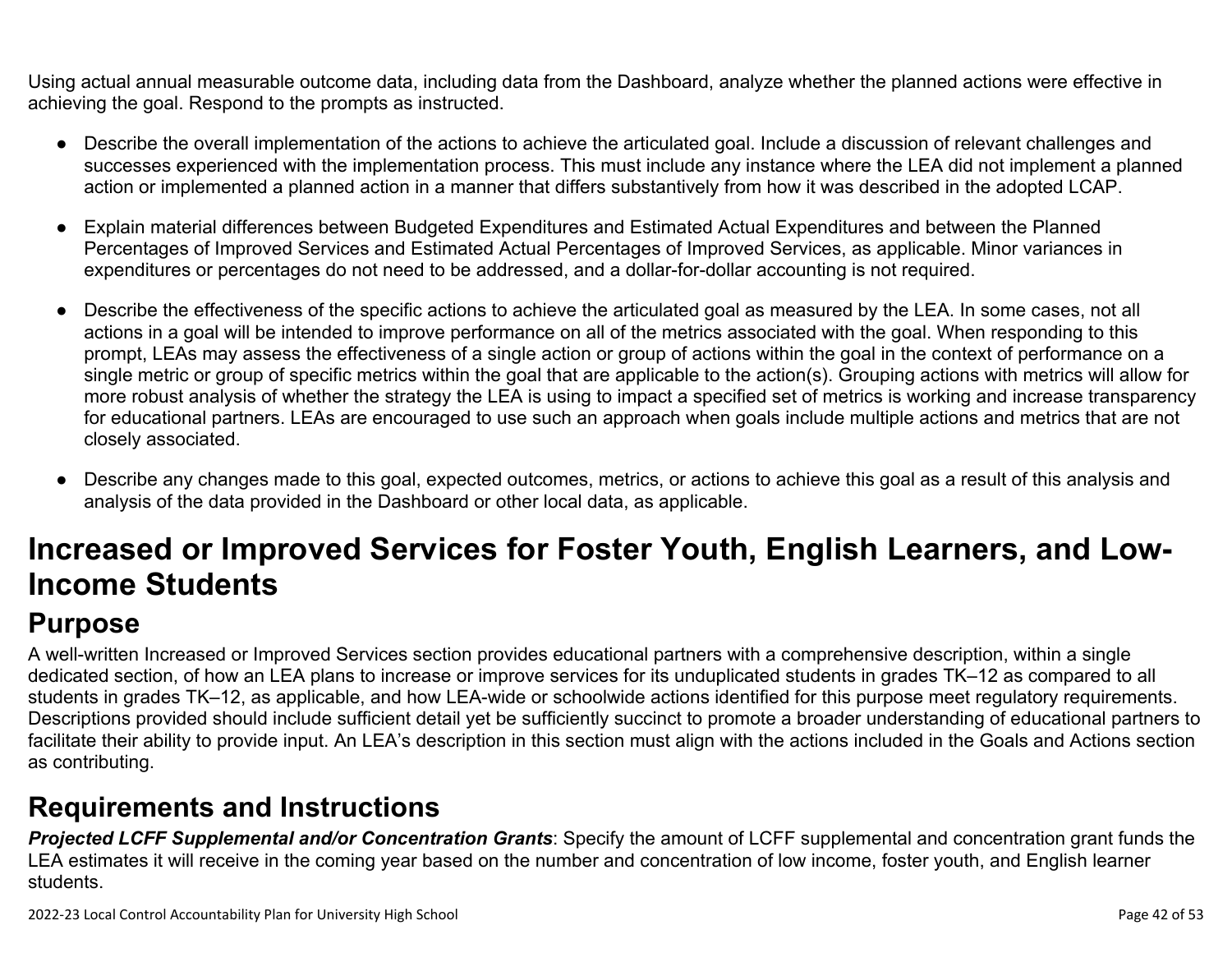**Projected Additional LCFF Concentration Grant (15 percent):** Specify the amount of additional LCFF concentration grant add-on funding, as described in *EC* Section 42238.02, that the LEA estimates it will receive in the coming year.

*Projected Percentage to Increase or Improve Services for the Coming School Year***:** Specify the estimated percentage by which services for unduplicated pupils must be increased or improved as compared to the services provided to all students in the LCAP year as calculated pursuant to 5 *CCR* Section 15496(a)(7).

*LCFF Carryover — Percentage:* Specify the LCFF Carryover — Percentage identified in the LCFF Carryover Table. If a carryover percentage is not identified in the LCFF Carryover Table, specify a percentage of zero (0.00%).

*LCFF Carryover — Dollar:* Specify the LCFF Carryover — Dollar amount identified in the LCFF Carryover Table. If a carryover amount is not identified in the LCFF Carryover Table, specify an amount of zero (\$0).

**Total Percentage to Increase or Improve Services for the Coming School Year:** Add the Projected Percentage to Increase or Improve Services for the Coming School Year and the Proportional LCFF Required Carryover Percentage and specify the percentage. This is the LEAs percentage by which services for unduplicated pupils must be increased or improved as compared to the services provided to all students in the LCAP year, as calculated pursuant to 5 *CCR* Section 15496(a)(7).

#### *Required Descriptions:*

**For each action being provided to an entire school, or across the entire school district or COE, an explanation of (1) how the needs of foster youth, English learners, and low-income students were considered first, and (2) how these actions are effective in meeting the goals for these students.**

For each action included in the Goals and Actions section as contributing to the increased or improved services requirement for unduplicated pupils and provided on an LEA-wide or schoolwide basis, the LEA must include an explanation consistent with 5 *CCR* Section 15496(b). For any such actions continued into the 2021–24 LCAP from the 2017–2020 LCAP, the LEA must determine whether or not the action was effective as expected, and this determination must reflect evidence of outcome data or actual implementation to date.

**Principally Directed and Effective:** An LEA demonstrates how an action is principally directed towards and effective in meeting the LEA's goals for unduplicated students when the LEA explains how:

- It considers the needs, conditions, or circumstances of its unduplicated pupils;
- The action, or aspect(s) of the action (including, for example, its design, content, methods, or location), is based on these considerations; and
- The action is intended to help achieve an expected measurable outcome of the associated goal.

As such, the response provided in this section may rely on a needs assessment of unduplicated students.

2022-23 Local Control Accountability Plan for University High School Page 43 of 53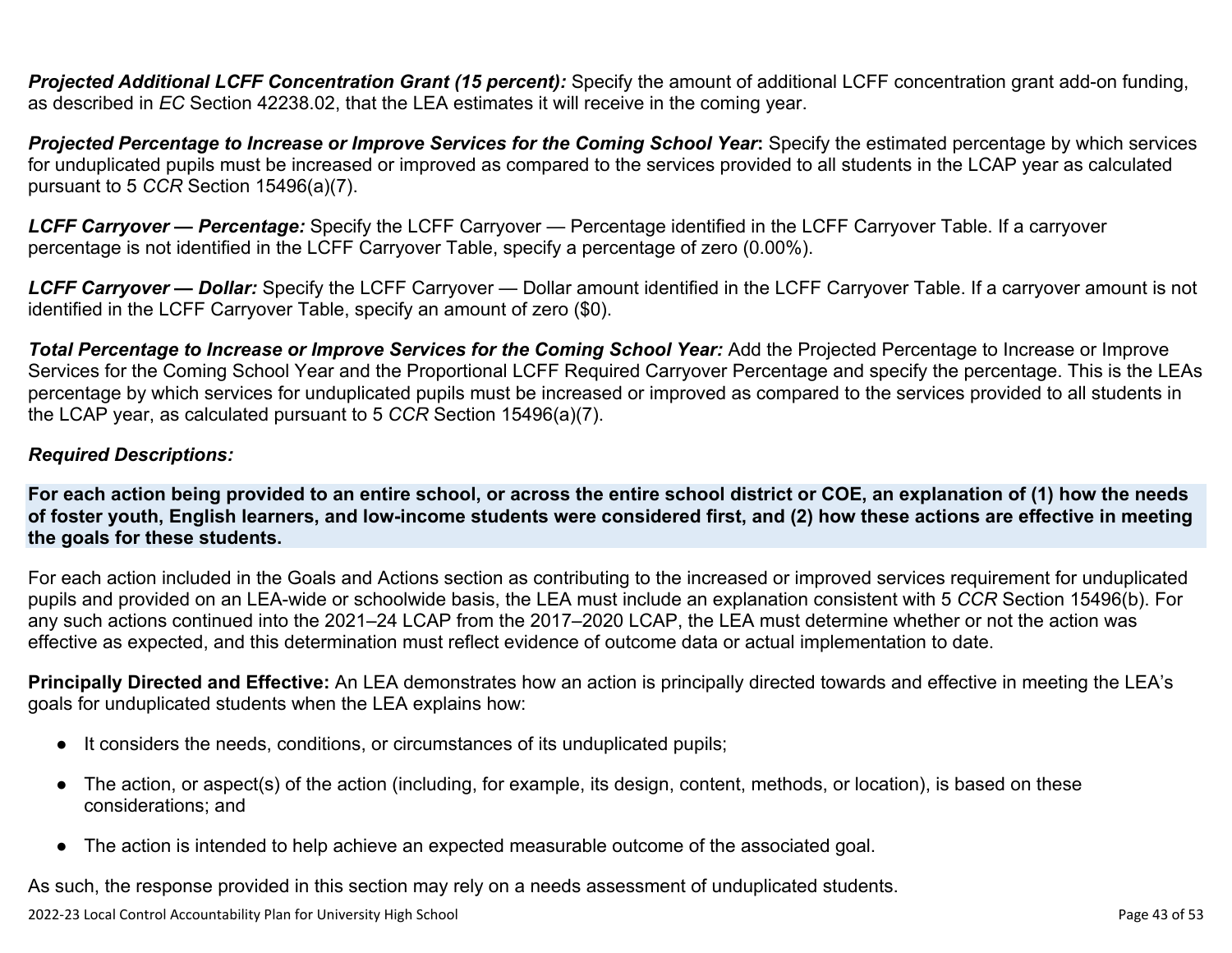Conclusory statements that a service will help achieve an expected outcome for the goal, without an explicit connection or further explanation as to how, are not sufficient. Further, simply stating that an LEA has a high enrollment percentage of a specific student group or groups does not meet the increase or improve services standard because enrolling students is not the same as serving students.

For example, if an LEA determines that low-income students have a significantly lower attendance rate than the attendance rate for all students, it might justify LEA-wide or schoolwide actions to address this area of need in the following way:

After assessing the needs, conditions, and circumstances of our low-income students, we learned that the attendance rate of our lowincome students is 7 percent lower than the attendance rate for all students. (Needs, Conditions, Circumstances [Principally Directed])

In order to address this condition of our low-income students, we will develop and implement a new attendance program that is designed to address some of the major causes of absenteeism, including lack of reliable transportation and food, as well as a school climate that does not emphasize the importance of attendance. Goal N, Actions X, Y, and Z provide additional transportation and nutritional resources as well as a districtwide educational campaign on the benefits of high attendance rates. (Contributing Action[s])

These actions are being provided on an LEA-wide basis and we expect/hope that all students with less than a 100 percent attendance rate will benefit. However, because of the significantly lower attendance rate of low-income students, and because the actions meet needs most associated with the chronic stresses and experiences of a socio-economically disadvantaged status, we expect that the attendance rate for our low-income students will increase significantly more than the average attendance rate of all other students. (Measurable Outcomes [Effective In])

**COEs and Charter Schools**: Describe how actions included as contributing to meeting the increased or improved services requirement on an LEA-wide basis are principally directed to and effective in meeting its goals for unduplicated pupils in the state and any local priorities as described above. In the case of COEs and charter schools, schoolwide and LEA-wide are considered to be synonymous.

### **For School Districts Only:**

#### **Actions Provided on an LEA-Wide Basis:**

*Unduplicated Percentage > 55 percent:* For school districts with an unduplicated pupil percentage of 55 percent or more, describe how these actions are principally directed to and effective in meeting its goals for unduplicated pupils in the state and any local priorities as described above.

*Unduplicated Percentage < 55 percent:* For school districts with an unduplicated pupil percentage of less than 55 percent, describe how these actions are principally directed to and effective in meeting its goals for unduplicated pupils in the state and any local priorities. Also describe how the actions **are the most effective use of the funds** to meet these goals for its unduplicated pupils. Provide the basis for this determination, including any alternatives considered, supporting research, experience, or educational theory.

#### **Actions Provided on a Schoolwide Basis:**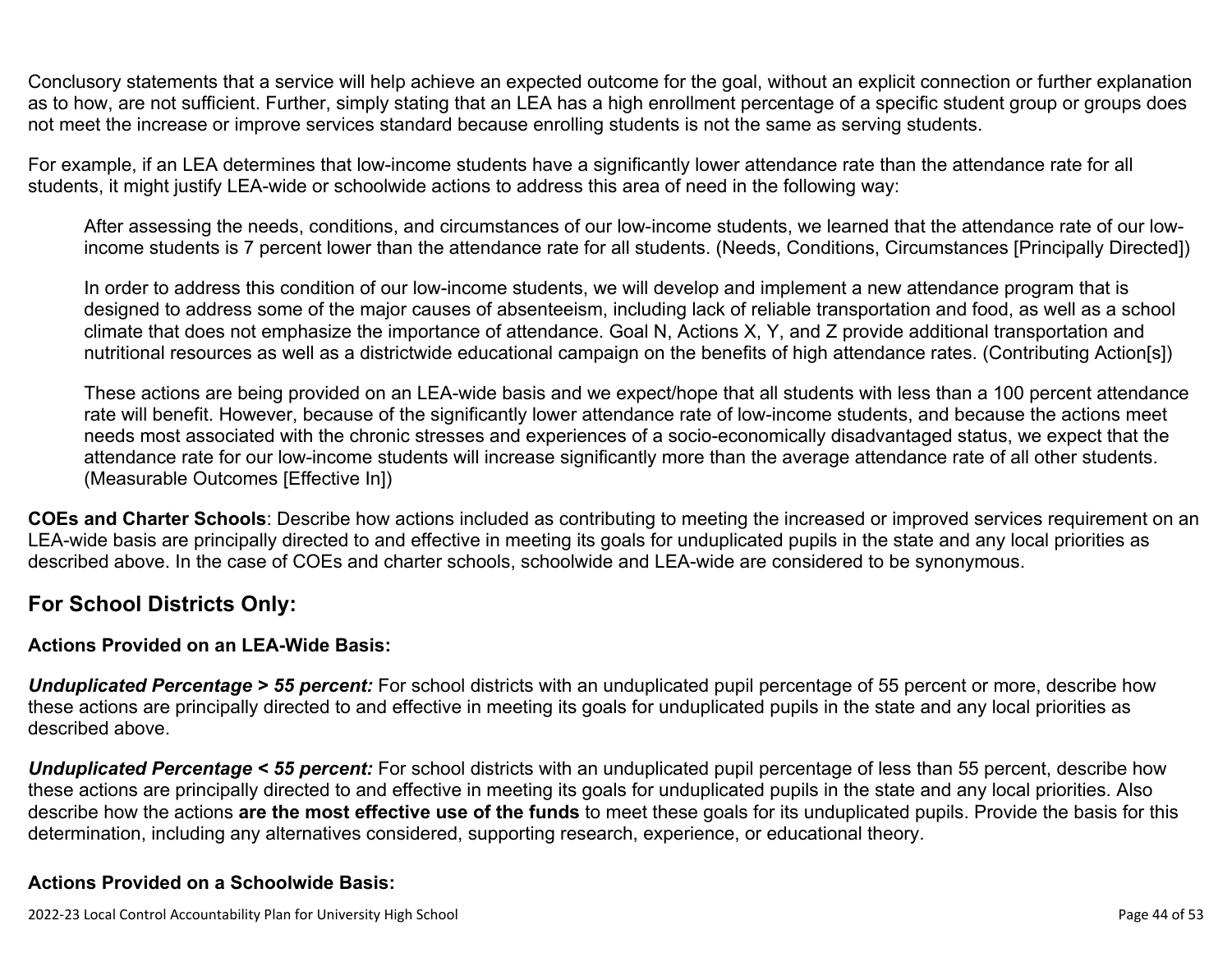School Districts must identify in the description those actions being funded and provided on a schoolwide basis, and include the required description supporting the use of the funds on a schoolwide basis.

**For schools with 40 percent or more enrollment of unduplicated pupils:** Describe how these actions are principally directed to and effective in meeting its goals for its unduplicated pupils in the state and any local priorities.

**For school districts expending funds on a schoolwide basis at a school with less than 40 percent enrollment of unduplicated pupils:** Describe how these actions are principally directed to and how the actions are the most effective use of the funds to meet its goals for foster youth, English learners, and low-income students in the state and any local priorities.

#### **A description of how services for foster youth, English learners, and low-income students are being increased or improved by the percentage required.**

Consistent with the requirements of 5 *CCR* Section 15496, describe how services provided for unduplicated pupils are increased or improved by at least the percentage calculated as compared to the services provided for all students in the LCAP year. To improve services means to grow services in quality and to increase services means to grow services in quantity. Services are increased or improved by those actions in the LCAP that are included in the Goals and Actions section as contributing to the increased or improved services requirement, whether they are provided on an LEA-wide or schoolwide basis or provided on a limited basis to unduplicated students. A limited action is an action that only serves foster youth, English learners, and/or low-income students. This description must address how these action(s) are expected to result in the required proportional increase or improvement in services for unduplicated pupils as compared to the services the LEA provides to all students for the relevant LCAP year.

For any action contributing to meeting the increased or improved services requirement that is associated with a Planned Percentage of Improved Services in the Contributing Summary Table rather than an expenditure of LCFF funds, describe the methodology that was used to determine the contribution of the action towards the proportional percentage. See the instructions for determining the Planned Percentage of Improved Services for information on calculating the Percentage of Improved Services.

#### **A description of the plan for how the additional concentration grant add-on funding identified above will be used to increase the number of staff providing direct services to students at schools that have a high concentration (above 55 percent) of foster youth, English learners, and low-income students, as applicable.**

An LEA that receives the additional concentration grant add-on described in *EC* Section 42238.02 is required to demonstrate how it is using these funds to increase the number of staff who provide direct services to students at schools with an enrollment of unduplicated students that is greater than 55 percent as compared to the number of staff who provide direct services to students at schools with an enrollment of unduplicated students that is equal to or less than 55 percent. The staff who provide direct services to students must be certificated staff and/or classified staff employed by the LEA; classified staff includes custodial staff.

Provide the following descriptions, as applicable to the LEA: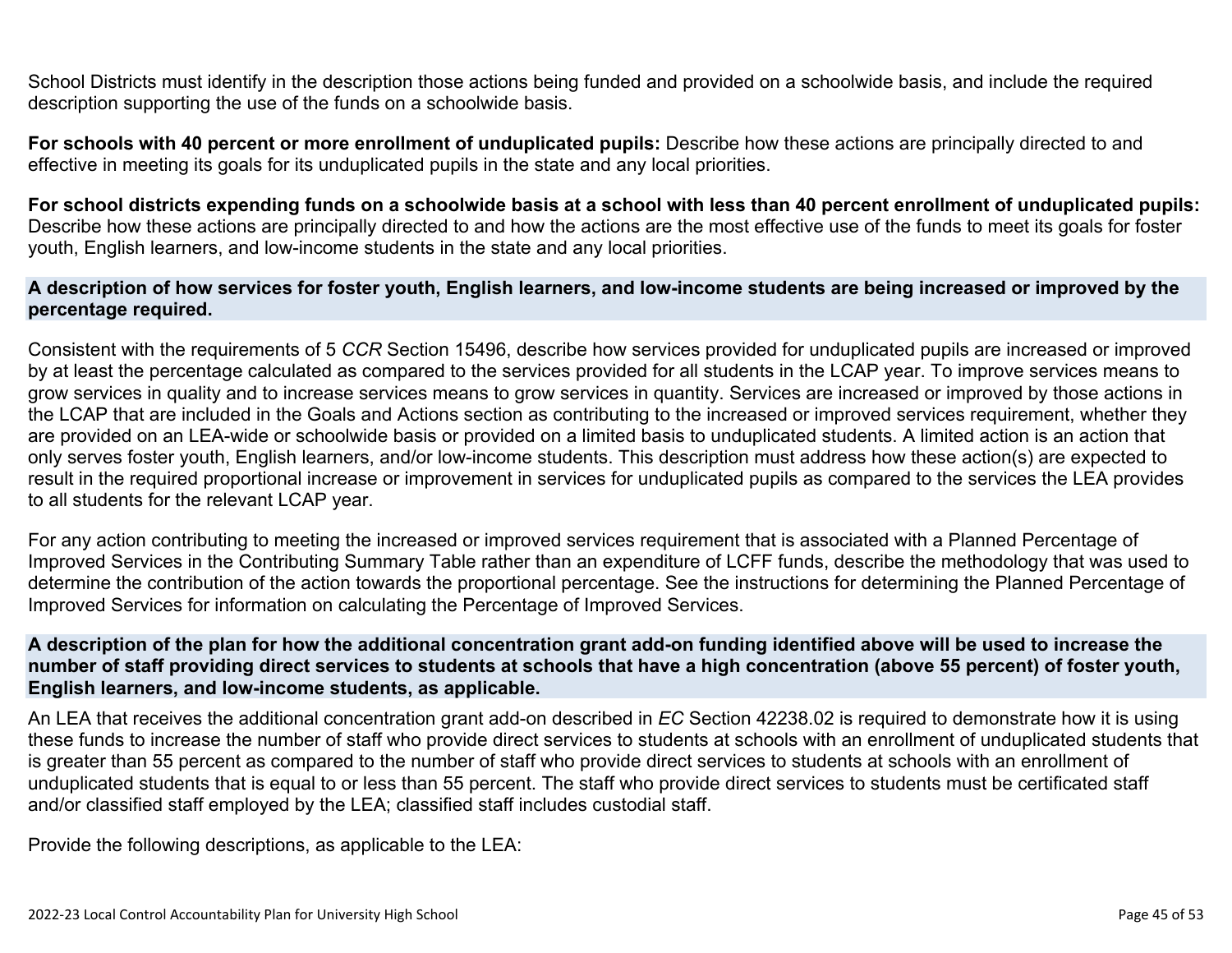An LEA that does not receive a concentration grant or the concentration grant add-on must indicate that a response to this prompt is not applicable.

Identify the goal and action numbers of the actions in the LCAP that the LEA is implementing to meet the requirement to increase the number of staff who provide direct services to students at schools with an enrollment of unduplicated students that is greater than 55 percent.

An LEA that does not have comparison schools from which to describe how it is using the concentration grant add-on funds, such as an LEA that only has schools with an enrollment of unduplicated students that is greater than 55 percent, must describe how it is using the funds to increase the number of credentialed staff, classified staff, or both, including custodial staff, who provide direct services to students at selected schools and the criteria used to determine which schools require additional staffing support.

In the event that an additional concentration grant add-on is not sufficient to increase staff providing direct services to students at a school with an enrollment of unduplicated students that is greater than 55 percent, the LEA must describe how it is using the funds to retain staff providing direct services to students at a school with an enrollment of unduplicated students that is greater than 55 percent.

Complete the table as follows:

- Provide the staff-to-student ratio of classified staff providing direct services to students with a concentration of unduplicated students that is 55 percent or less and the staff-to-student ratio of classified staff providing direct services to students at schools with a concentration of unduplicated students that is greater than 55 percent, as applicable to the LEA. The LEA may group its schools by grade span (Elementary, Middle/Junior High, and High Schools), as applicable to the LEA. The staff-to-student ratio must be based on the number of full time equivalent (FTE) staff and the number of enrolled students as counted on the first Wednesday in October of each year.
- Provide the staff-to-student ratio of certificated staff providing direct services to students at schools with a concentration of unduplicated students that is 55 percent or less and the staff-to-student ratio of certificated staff providing direct services to students at schools with a concentration of unduplicated students that is greater than 55 percent, as applicable to the LEA. The LEA may group its schools by grade span (Elementary, Middle/Junior High, and High Schools), as applicable to the LEA. The staff-to-student ratio must be based on the number of FTE staff and the number of enrolled students as counted on the first Wednesday in October of each year.

## **Action Tables**

Complete the Data Entry Table for each action in the LCAP. The information entered into this table will automatically populate the other Action Tables. Information is only entered into the Data Entry Table, the Annual Update Table, the Contributing Actions Annual Update Table, and the LCFF Carryover Table. With the exception of the Data Entry Table, the word "input" has been added to column headers to aid in identifying the column(s) where information will be entered. Information is not entered on the remaining Action tables.

The following tables are required to be included as part of the LCAP adopted by the local governing board or governing body:

• Table 1: Total Planned Expenditures Table (for the coming LCAP Year)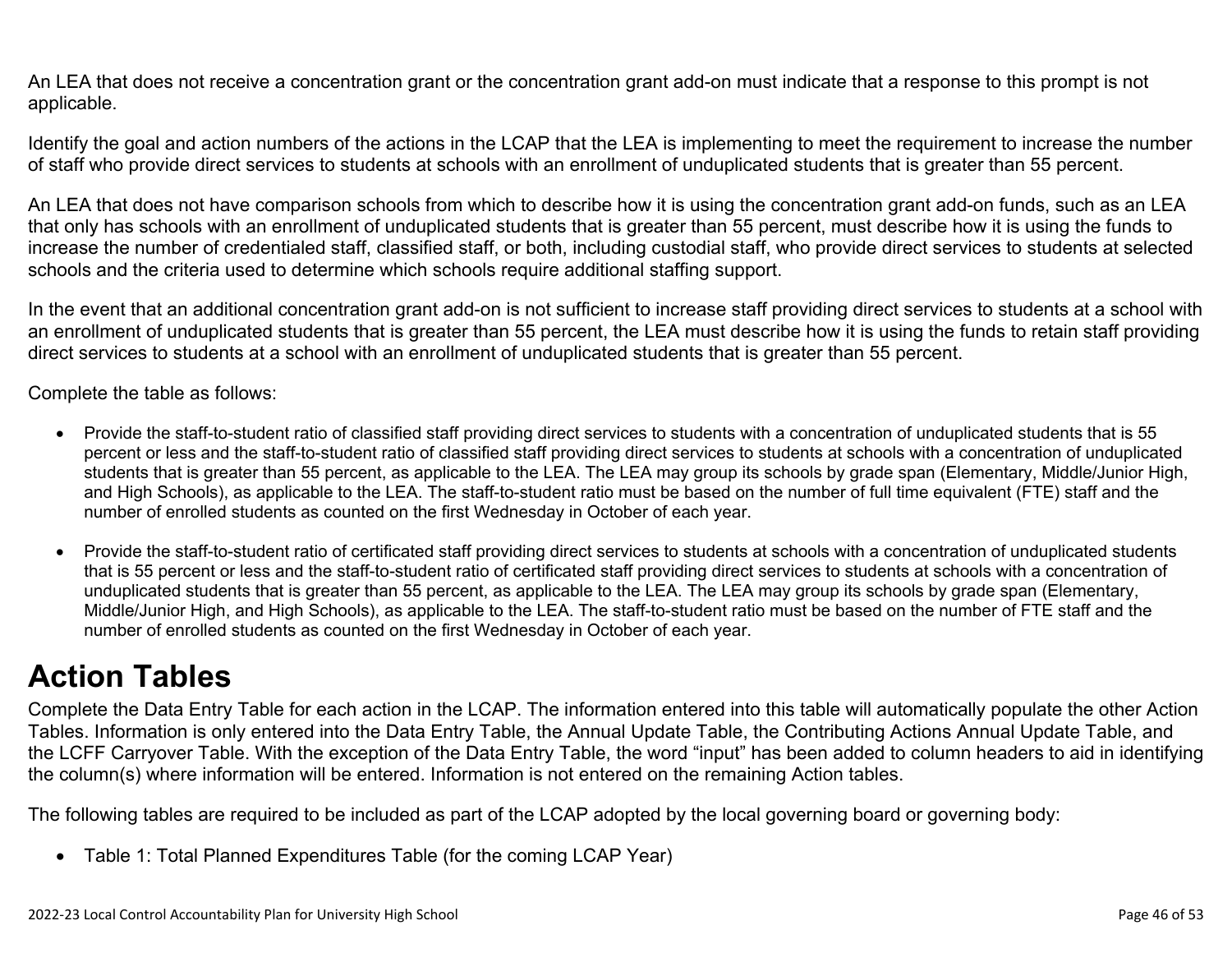- Table 2: Contributing Actions Table (for the coming LCAP Year)
- Table 3: Annual Update Table (for the current LCAP Year)
- Table 4: Contributing Actions Annual Update Table (for the current LCAP Year)
- Table 5: LCFF Carryover Table (for the current LCAP Year)

Note: The coming LCAP Year is the year that is being planned for, while the current LCAP year is the current year of implementation. For example, when developing the 2022–23 LCAP, 2022–23 will be the coming LCAP Year and 2021–22 will be the current LCAP Year.

## **Data Entry Table**

The Data Entry Table may be included in the LCAP as adopted by the local governing board or governing body, but is not required to be included. In the Data Entry Table, input the following information for each action in the LCAP for that applicable LCAP year:

- **LCAP Year**: Identify the applicable LCAP Year.
- **1. Projected LCFF Base Grant**: Provide the total amount of LCFF funding the LEA estimates it will receive for the coming school year, excluding the supplemental and concentration grants and the add-ons for the Targeted Instructional Improvement Grant Program and the Home to School Transportation Program, pursuant to 5 *CCR* Section 15496(a)(8).

See *EC* sections 2574 (for COEs) and 42238.02 (for school districts and charter schools), as applicable, for LCFF apportionment calculations.

- **2. Projected LCFF Supplemental and/or Concentration Grants:** Provide the total amount of LCFF supplemental and concentration grants the LEA estimates it will receive on the basis of the number and concentration of unduplicated students for the coming school year.
- **3. Projected Percentage to Increase or Improve Services for the Coming School Year:** This percentage will not be entered; it is calculated based on the Projected LCFF Base Grant and the Projected LCFF Supplemental and/or Concentration Grants, pursuant to 5 *CCR* Section 15496(a)(8). This is the percentage by which services for unduplicated pupils must be increased or improved as compared to the services provided to all students in the coming LCAP year.
- **LCFF Carryover Percentage:** Specify the LCFF Carryover Percentage identified in the LCFF Carryover Table from the prior LCAP year. If a carryover percentage is not identified in the LCFF Carryover Table, specify a percentage of zero (0.00%).
- **Total Percentage to Increase or Improve Services for the Coming School Year:** This percentage will not be entered; it is calculated based on the Projected Percentage to Increase or Improve Services for the Coming School Year and the LCFF Carryover —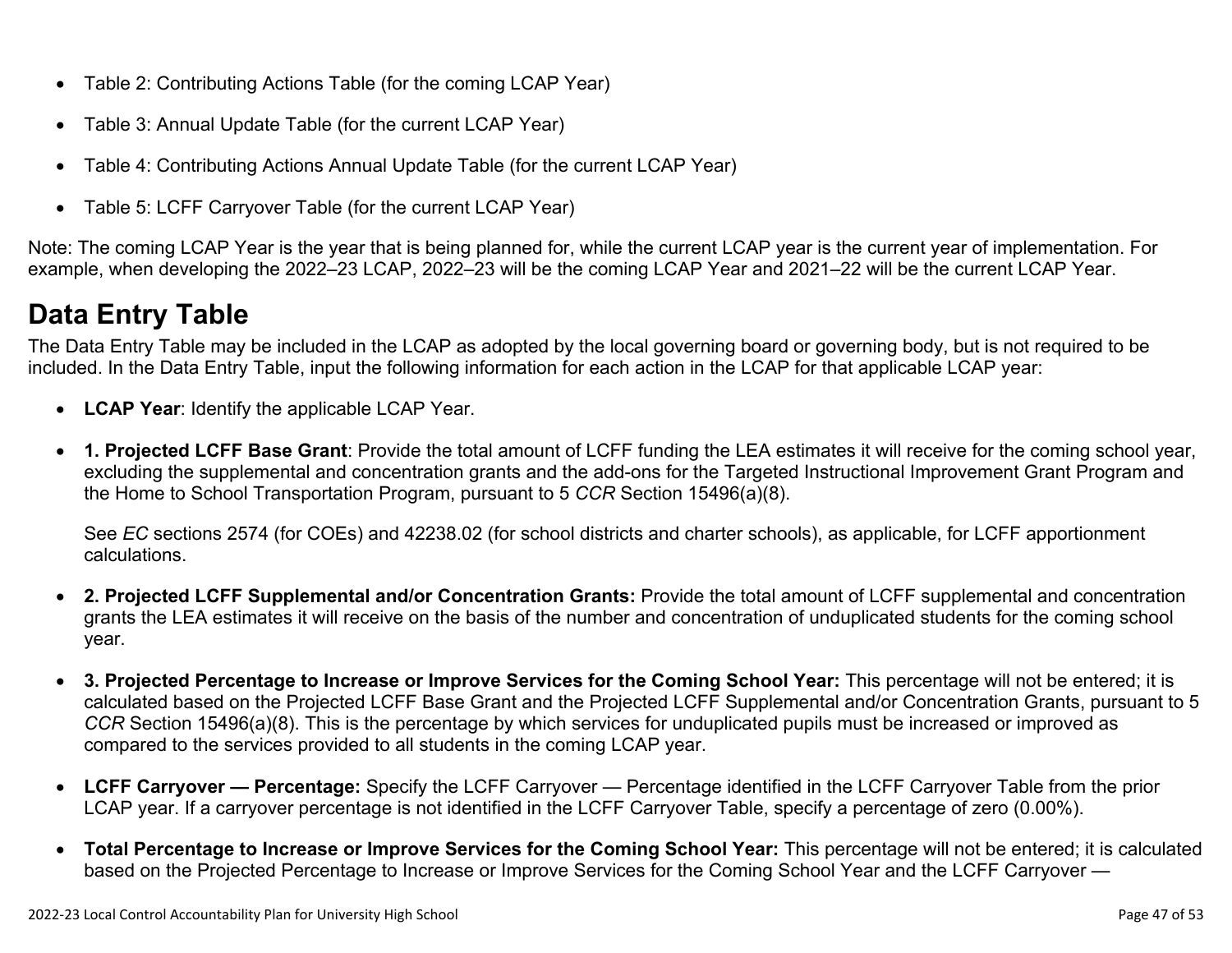Percentage. This is the percentage by which the LEA must increase or improve services for unduplicated pupils as compared to the services provided to all students in the coming LCAP year.

- **Goal #**: Enter the LCAP Goal number for the action.
- **Action #**: Enter the action's number as indicated in the LCAP Goal.
- **Action Title**: Provide a title of the action.
- **Student Group(s)**: Indicate the student group or groups who will be the primary beneficiary of the action by entering "All," or by entering a specific student group or groups.
- **Contributing to Increased or Improved Services?:** Type "Yes" if the action **is** included as contributing to meeting the increased or improved services; OR, type "No" if the action is **not** included as contributing to meeting the increased or improved services.
- If "Yes" is entered into the Contributing column, then complete the following columns:
	- o **Scope**: The scope of an action may be LEA-wide (i.e., districtwide, countywide, or charterwide), schoolwide, or limited. An action that is LEA-wide in scope upgrades the entire educational program of the LEA. An action that is schoolwide in scope upgrades the entire educational program of a single school. An action that is limited in its scope is an action that serves only one or more unduplicated student groups.
	- o **Unduplicated Student Group(s)**: Regardless of scope, contributing actions serve one or more unduplicated student groups. Indicate one or more unduplicated student groups for whom services are being increased or improved as compared to what all students receive.
	- o **Location**: Identify the location where the action will be provided. If the action is provided to all schools within the LEA, the LEA must indicate "All Schools." If the action is provided to specific schools within the LEA or specific grade spans only, the LEA must enter "Specific Schools" or "Specific Grade Spans." Identify the individual school or a subset of schools or grade spans (e.g., all high schools or grades transitional kindergarten through grade five), as appropriate.
- **Time Span**: Enter "ongoing" if the action will be implemented for an indeterminate period of time. Otherwise, indicate the span of time for which the action will be implemented. For example, an LEA might enter "1 Year," or "2 Years," or "6 Months."
- **Total Personnel**: Enter the total amount of personnel expenditures utilized to implement this action.
- **Total Non-Personnel**: This amount will be automatically calculated based on information provided in the Total Personnel column and the Total Funds column.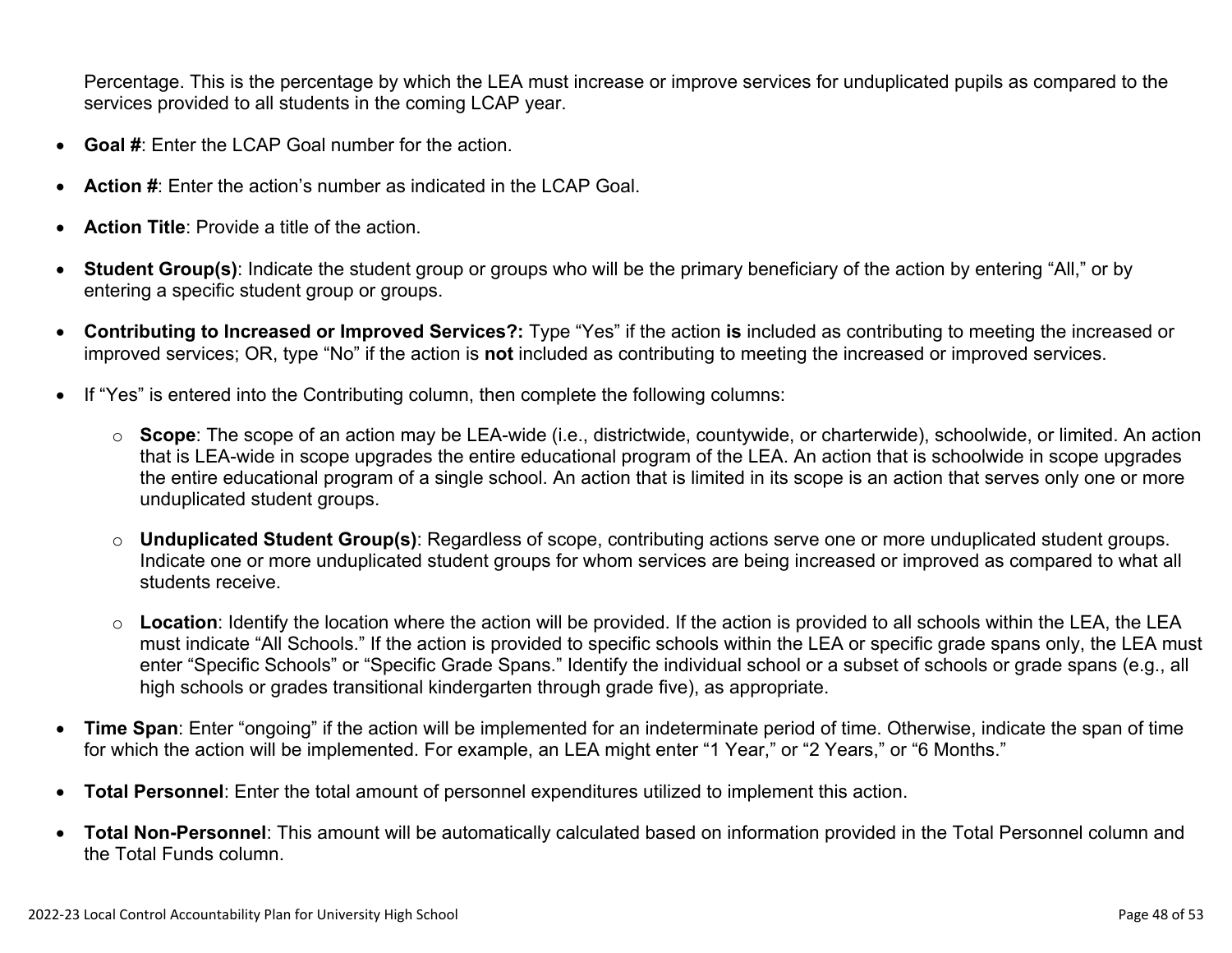- **LCFF Funds**: Enter the total amount of LCFF funds utilized to implement this action, if any. LCFF funds include all funds that make up an LEA's total LCFF target (i.e., base grant, grade span adjustment, supplemental grant, concentration grant, Targeted Instructional Improvement Block Grant, and Home-To-School Transportation).
	- o **Note:** For an action to contribute towards meeting the increased or improved services requirement it must include some measure of LCFF funding. The action may also include funding from other sources, however the extent to which an action contributes to meeting the increased or improved services requirement is based on the LCFF funding being used to implement the action.
- **Other State Funds**: Enter the total amount of Other State Funds utilized to implement this action, if any.
- **Local Funds**: Enter the total amount of Local Funds utilized to implement this action, if any.
- **Federal Funds**: Enter the total amount of Federal Funds utilized to implement this action, if any.
- **Total Funds**: This amount is automatically calculated based on amounts entered in the previous four columns.
- **Planned Percentage of Improved Services**: For any action identified as contributing, being provided on a Limited basis to unduplicated students, and that does not have funding associated with the action, enter the planned quality improvement anticipated for the action as a percentage rounded to the nearest hundredth (0.00%). A limited action is an action that only serves foster youth, English learners, and/or low-income students.
	- o As noted in the instructions for the Increased or Improved Services section, when identifying a Planned Percentage of Improved Services, the LEA must describe the methodology that it used to determine the contribution of the action towards the proportional percentage. The percentage of improved services for an action corresponds to the amount of LCFF funding that the LEA estimates it would expend to implement the action if it were funded.

For example, an LEA determines that there is a need to analyze data to ensure that instructional aides and expanded learning providers know what targeted supports to provide to students who are foster youth. The LEA could implement this action by hiring additional staff to collect and analyze data and to coordinate supports for students, which the LEA estimates would cost \$165,000. Instead, the LEA chooses to utilize a portion of existing staff time to analyze data relating to students who are foster youth. This analysis will then be shared with site principals who will use the data to coordinate services provided by instructional assistants and expanded learning providers to target support to students. In this example, the LEA would divide the estimated cost of \$165,000 by the amount of LCFF Funding identified in the Data Entry Table and then convert the quotient to a percentage. This percentage is the Planned Percentage of Improved Service for the action.

## **Contributing Actions Table**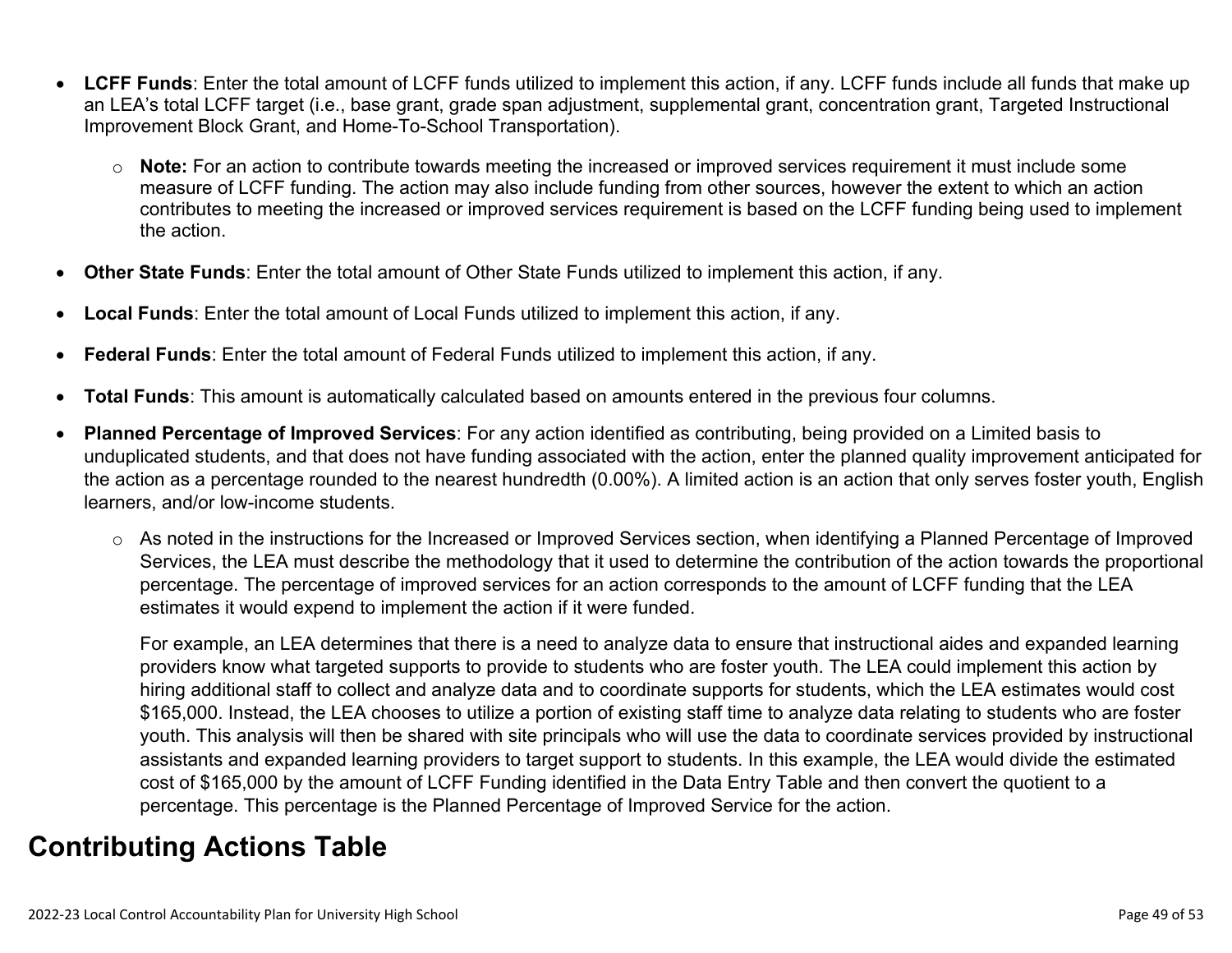As noted above, information will not be entered in the Contributing Actions Table; however, the 'Contributing to Increased or Improved Services?' column will need to be checked to ensure that only actions with a "Yes" are displaying. If actions with a "No" are displayed or if actions that are contributing are not displaying in the column, use the drop-down menu in the column header to filter only the "Yes" responses.

## **Annual Update Table**

In the Annual Update Table, provide the following information for each action in the LCAP for the relevant LCAP year:

• **Estimated Actual Expenditures**: Enter the total estimated actual expenditures to implement this action, if any.

## **Contributing Actions Annual Update Table**

In the Contributing Actions Annual Update Table, check the 'Contributing to Increased or Improved Services?' column to ensure that only actions with a "Yes" are displaying. If actions with a "No" are displayed or if actions that are contributing are not displaying in the column, use the drop-down menu in the column header to filter only the "Yes" responses. Provide the following information for each contributing action in the LCAP for the relevant LCAP year:

- **6. Estimated Actual LCFF Supplemental and/or Concentration Grants:** Provide the total amount of LCFF supplemental and concentration grants the LEA estimates it will actually receive based on of the number and concentration of unduplicated students in the current school year.
- **Estimated Actual Expenditures for Contributing Actions**: Enter the total estimated actual expenditure of LCFF funds used to implement this action, if any.
- **Estimated Actual Percentage of Improved Services:** For any action identified as contributing, being provided on a Limited basis only to unduplicated students, and that does not have funding associated with the action, enter the total estimated actual quality improvement anticipated for the action as a percentage rounded to the nearest hundredth (0.00%).
	- o Building on the example provided above for calculating the Planned Percentage of Improved Services, the LEA in the example implements the action. As part of the annual update process, the LEA reviews implementation and student outcome data and determines that the action was implemented with fidelity and that outcomes for foster youth students improved. The LEA reviews the original estimated cost for the action and determines that had it hired additional staff to collect and analyze data and to coordinate supports for students that estimated actual cost would have been \$169,500 due to a cost of living adjustment. The LEA would divide the estimated actual cost of \$169,500 by the amount of LCFF Funding identified in the Data Entry Table and then convert the quotient to a percentage. This percentage is the Estimated Actual Percentage of Improved Services for the action.

## **LCFF Carryover Table**

• **9. Estimated Actual LCFF Base Grant**: Provide the total amount of LCFF funding the LEA estimates it will receive for the current school year, excluding the supplemental and concentration grants and the add-ons for the Targeted Instructional Improvement Grant Program and the Home to School Transportation Program, pursuant to 5 *CCR* Section 15496(a)(8).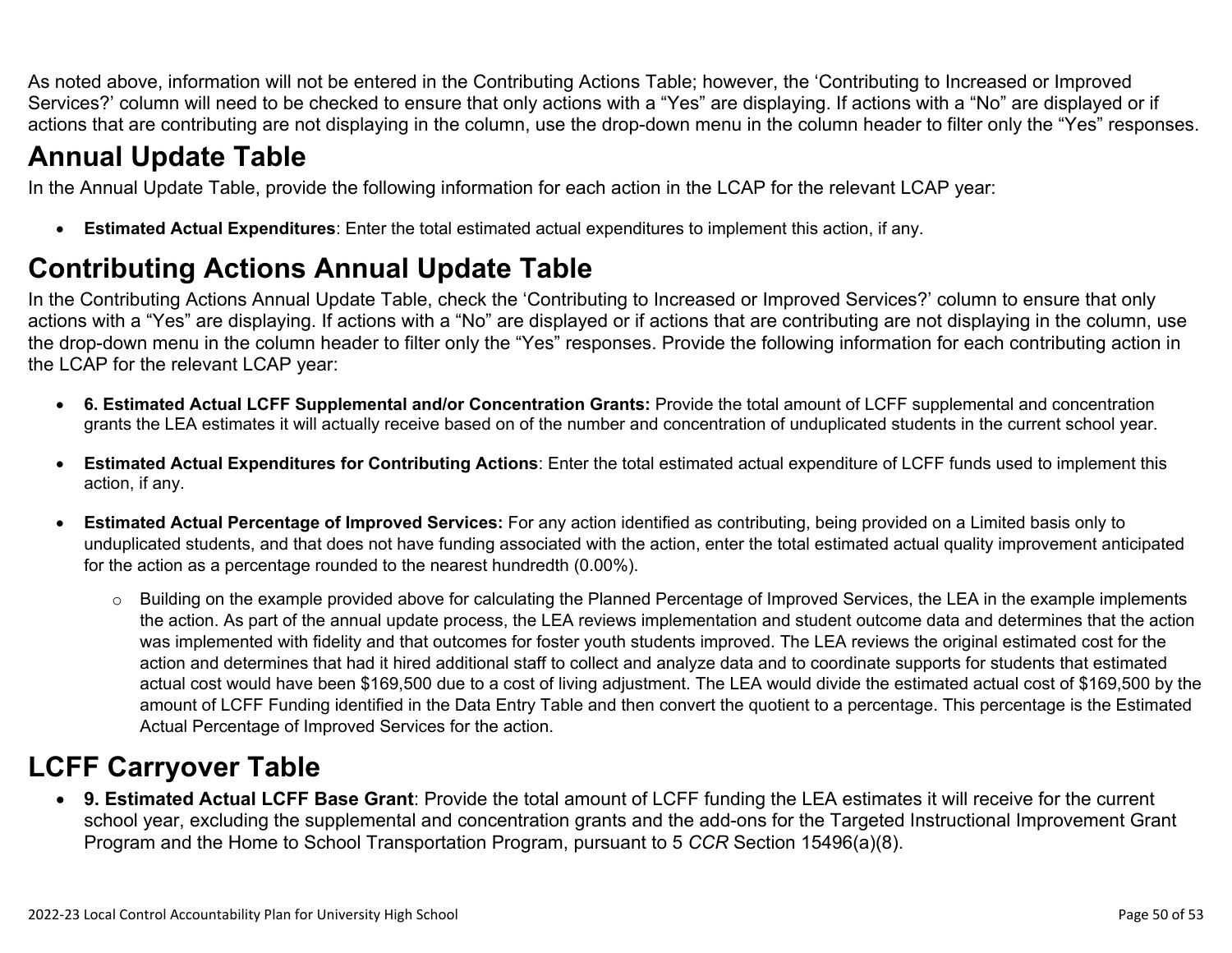• **10. Total Percentage to Increase or Improve Services for the Current School Year:** This percentage will not be entered. The percentage is calculated based on the amounts of the Estimated Actual LCFF Base Grant (9) and the Estimated Actual LCFF Supplemental and/or Concentration Grants (6), pursuant to 5 *CCR* Section 15496(a)(8), plus the LCFF Carryover – Percentage from the prior year. This is the percentage by which services for unduplicated pupils must be increased or improved as compared to the services provided to all students in the current LCAP year.

### **Calculations in the Action Tables**

To reduce the duplication of effort of LEAs, the Action Tables include functionality such as pre-population of fields and cells based on the information provided in the Data Entry Table, the Annual Update Summary Table, and the Contributing Actions Table. For transparency, the functionality and calculations used are provided below.

#### **Contributing Actions Table**

- 4. Total Planned Contributing Expenditures (LCFF Funds)
	- $\circ$  This amount is the total of the Planned Expenditures for Contributing Actions (LCFF Funds) column
- 5. Total Planned Percentage of Improved Services
	- $\circ$  This percentage is the total of the Planned Percentage of Improved Services column
- Planned Percentage to Increase or Improve Services for the coming school year (4 divided by 1, plus 5)
	- o This percentage is calculated by dividing the Total Planned Contributing Expenditures (4) by the Projected LCFF Base Grant (1), converting the quotient to a percentage, and adding it to the Total Planned Percentage of Improved Services (5).

#### **Contributing Actions Annual Update Table**

Pursuant to *EC* Section 42238.07(c)(2), if the Total Planned Contributing Expenditures (4) is less than the Estimated Actual LCFF Supplemental and Concentration Grants (6), the LEA is required to calculate the difference between the Total Planned Percentage of Improved Services (5) and the Total Estimated Actual Percentage of Improved Services (7). If the Total Planned Contributing Expenditures (4) is equal to or greater than the Estimated Actual LCFF Supplemental and Concentration Grants (6), the Difference Between Planned and Estimated Actual Percentage of Improved Services will display "Not Required."

- 6. Estimated Actual LCFF Supplemental and Concentration Grants
	- o This is the total amount of LCFF supplemental and concentration grants the LEA estimates it will actually receive based on of the number and concentration of unduplicated students in the current school year.
- 4. Total Planned Contributing Expenditures (LCFF Funds)
	- $\circ$  This amount is the total of the Last Year's Planned Expenditures for Contributing Actions (LCFF Funds)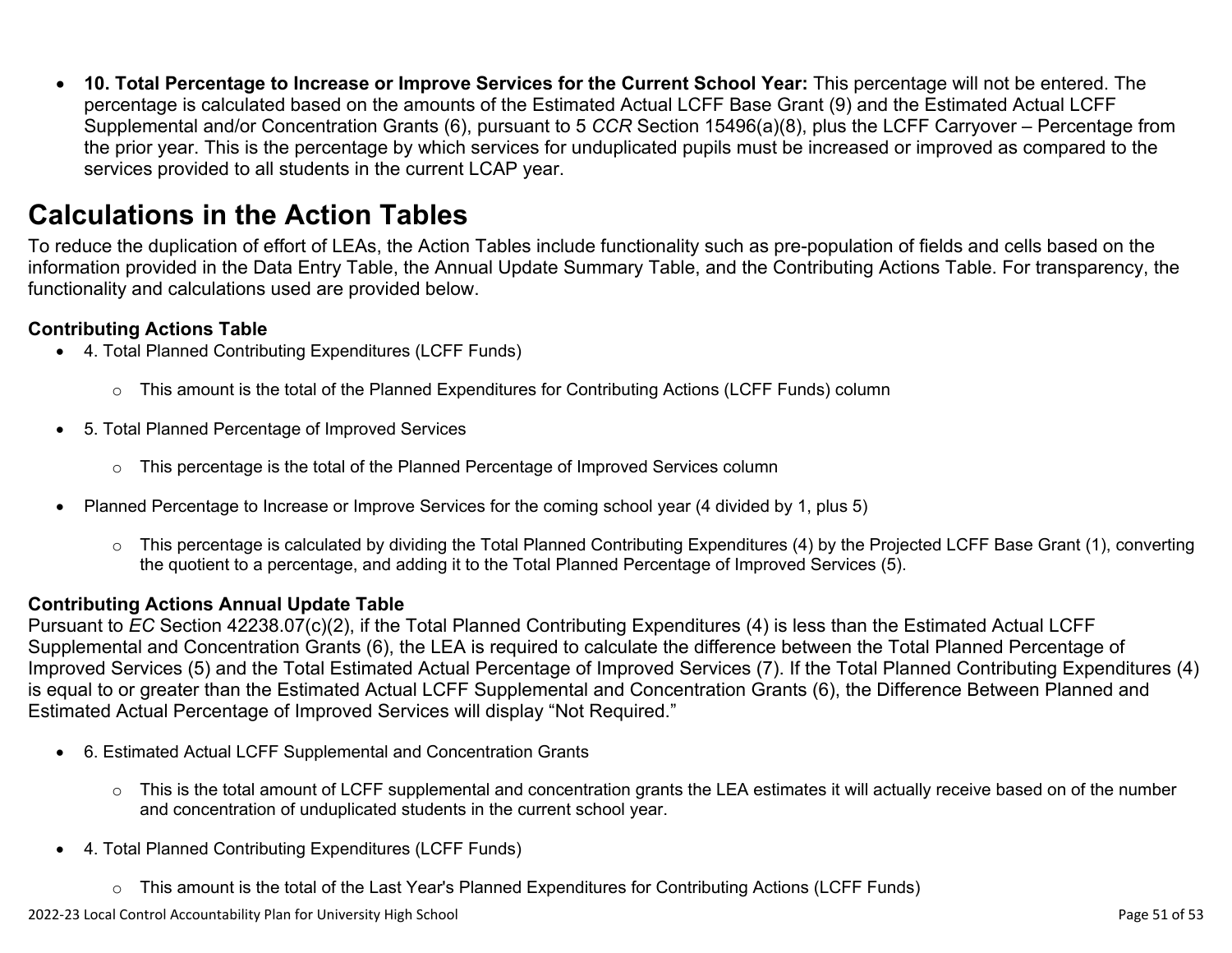- 7. Total Estimated Actual Expenditures for Contributing Actions
	- o This amount is the total of the Estimated Actual Expenditures for Contributing Actions (LCFF Funds)
- Difference Between Planned and Estimated Actual Expenditures for Contributing Actions (Subtract 7 from 4)
	- $\circ$  This amount is the Total Estimated Actual Expenditures for Contributing Actions (7) subtracted from the Total Planned Contributing Expenditures (4)
- 5. Total Planned Percentage of Improved Services (%)
	- o This amount is the total of the Planned Percentage of Improved Services column
- 8. Total Estimated Actual Percentage of Improved Services (%)
	- o This amount is the total of the Estimated Actual Percentage of Improved Services column
- Difference Between Planned and Estimated Actual Percentage of Improved Services (Subtract 5 from 8)
	- o This amount is the Total Planned Percentage of Improved Services (5) subtracted from the Total Estimated Actual Percentage of Improved Services (8)

#### **LCFF Carryover Table**

- 10. Total Percentage to Increase or Improve Services for the Current School Year (6 divided by 9 + Carryover %)
	- $\circ$  This percentage is the Estimated Actual LCFF Supplemental and/or Concentration Grants (6) divided by the Estimated Actual LCFF Base Grant (9) plus the LCFF Carryover – Percentage from the prior year.
- 11. Estimated Actual Percentage of Increased or Improved Services (7 divided by 9, plus 8)
	- o This percentage is the Total Estimated Actual Expenditures for Contributing Actions (7) divided by the LCFF Funding (9), then converting the quotient to a percentage and adding the Total Estimated Actual Percentage of Improved Services (8).
- 12. LCFF Carryover Dollar Amount LCFF Carryover (Subtract 11 from 10 and multiply by 9)
	- $\circ$  If the Estimated Actual Percentage of Increased or Improved Services (11) is less than the Estimated Actual Percentage to Increase or Improve Services (10), the LEA is required to carry over LCFF funds.

The amount of LCFF funds is calculated by subtracting the Estimated Actual Percentage to Increase or Improve Services (11) from the Estimated Actual Percentage of Increased or Improved Services (10) and then multiplying by the Estimated Actual LCFF Base Grant (9). This amount is the amount of LCFF funds that is required to be carried over to the coming year.